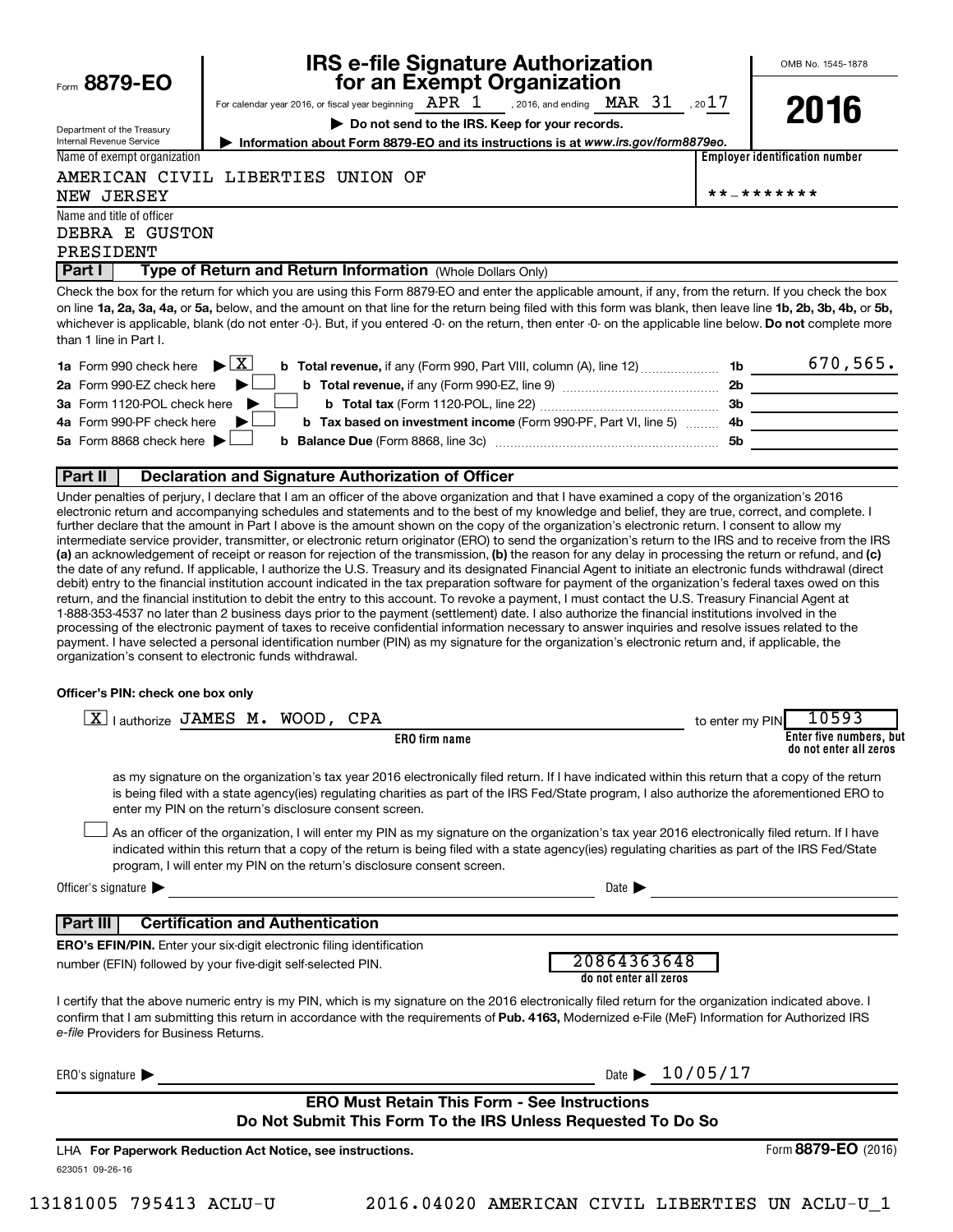|                                                                                                                                                                                                                                                                                                                                                                                                                                                                                                                                                                                                                                                                                                                                                                                                                                                                                                                                                                                                                                                                                                                                                                                                                                                                                                                                                                                                                                                                                                                                                                                                                                                                                                                                                                                                                                                                                                                                                                                                                                                                                                                                                                                                                                                                                                                                                                                                                                                                                                                                                                                                                                                                                                                                                                                                                                                                                                                                                                                                                                                                                                                                                                                                                                                                                                                                                                                                                                                                                                                                                                                                                                            |                  |  |  |  |                     | OMB No. 1545-0047 |
|--------------------------------------------------------------------------------------------------------------------------------------------------------------------------------------------------------------------------------------------------------------------------------------------------------------------------------------------------------------------------------------------------------------------------------------------------------------------------------------------------------------------------------------------------------------------------------------------------------------------------------------------------------------------------------------------------------------------------------------------------------------------------------------------------------------------------------------------------------------------------------------------------------------------------------------------------------------------------------------------------------------------------------------------------------------------------------------------------------------------------------------------------------------------------------------------------------------------------------------------------------------------------------------------------------------------------------------------------------------------------------------------------------------------------------------------------------------------------------------------------------------------------------------------------------------------------------------------------------------------------------------------------------------------------------------------------------------------------------------------------------------------------------------------------------------------------------------------------------------------------------------------------------------------------------------------------------------------------------------------------------------------------------------------------------------------------------------------------------------------------------------------------------------------------------------------------------------------------------------------------------------------------------------------------------------------------------------------------------------------------------------------------------------------------------------------------------------------------------------------------------------------------------------------------------------------------------------------------------------------------------------------------------------------------------------------------------------------------------------------------------------------------------------------------------------------------------------------------------------------------------------------------------------------------------------------------------------------------------------------------------------------------------------------------------------------------------------------------------------------------------------------------------------------------------------------------------------------------------------------------------------------------------------------------------------------------------------------------------------------------------------------------------------------------------------------------------------------------------------------------------------------------------------------------------------------------------------------------------------------------------------------|------------------|--|--|--|---------------------|-------------------|
|                                                                                                                                                                                                                                                                                                                                                                                                                                                                                                                                                                                                                                                                                                                                                                                                                                                                                                                                                                                                                                                                                                                                                                                                                                                                                                                                                                                                                                                                                                                                                                                                                                                                                                                                                                                                                                                                                                                                                                                                                                                                                                                                                                                                                                                                                                                                                                                                                                                                                                                                                                                                                                                                                                                                                                                                                                                                                                                                                                                                                                                                                                                                                                                                                                                                                                                                                                                                                                                                                                                                                                                                                                            |                  |  |  |  |                     |                   |
|                                                                                                                                                                                                                                                                                                                                                                                                                                                                                                                                                                                                                                                                                                                                                                                                                                                                                                                                                                                                                                                                                                                                                                                                                                                                                                                                                                                                                                                                                                                                                                                                                                                                                                                                                                                                                                                                                                                                                                                                                                                                                                                                                                                                                                                                                                                                                                                                                                                                                                                                                                                                                                                                                                                                                                                                                                                                                                                                                                                                                                                                                                                                                                                                                                                                                                                                                                                                                                                                                                                                                                                                                                            |                  |  |  |  |                     | Open to Public    |
|                                                                                                                                                                                                                                                                                                                                                                                                                                                                                                                                                                                                                                                                                                                                                                                                                                                                                                                                                                                                                                                                                                                                                                                                                                                                                                                                                                                                                                                                                                                                                                                                                                                                                                                                                                                                                                                                                                                                                                                                                                                                                                                                                                                                                                                                                                                                                                                                                                                                                                                                                                                                                                                                                                                                                                                                                                                                                                                                                                                                                                                                                                                                                                                                                                                                                                                                                                                                                                                                                                                                                                                                                                            |                  |  |  |  |                     | Inspection        |
|                                                                                                                                                                                                                                                                                                                                                                                                                                                                                                                                                                                                                                                                                                                                                                                                                                                                                                                                                                                                                                                                                                                                                                                                                                                                                                                                                                                                                                                                                                                                                                                                                                                                                                                                                                                                                                                                                                                                                                                                                                                                                                                                                                                                                                                                                                                                                                                                                                                                                                                                                                                                                                                                                                                                                                                                                                                                                                                                                                                                                                                                                                                                                                                                                                                                                                                                                                                                                                                                                                                                                                                                                                            |                  |  |  |  |                     |                   |
|                                                                                                                                                                                                                                                                                                                                                                                                                                                                                                                                                                                                                                                                                                                                                                                                                                                                                                                                                                                                                                                                                                                                                                                                                                                                                                                                                                                                                                                                                                                                                                                                                                                                                                                                                                                                                                                                                                                                                                                                                                                                                                                                                                                                                                                                                                                                                                                                                                                                                                                                                                                                                                                                                                                                                                                                                                                                                                                                                                                                                                                                                                                                                                                                                                                                                                                                                                                                                                                                                                                                                                                                                                            |                  |  |  |  |                     |                   |
|                                                                                                                                                                                                                                                                                                                                                                                                                                                                                                                                                                                                                                                                                                                                                                                                                                                                                                                                                                                                                                                                                                                                                                                                                                                                                                                                                                                                                                                                                                                                                                                                                                                                                                                                                                                                                                                                                                                                                                                                                                                                                                                                                                                                                                                                                                                                                                                                                                                                                                                                                                                                                                                                                                                                                                                                                                                                                                                                                                                                                                                                                                                                                                                                                                                                                                                                                                                                                                                                                                                                                                                                                                            |                  |  |  |  |                     |                   |
|                                                                                                                                                                                                                                                                                                                                                                                                                                                                                                                                                                                                                                                                                                                                                                                                                                                                                                                                                                                                                                                                                                                                                                                                                                                                                                                                                                                                                                                                                                                                                                                                                                                                                                                                                                                                                                                                                                                                                                                                                                                                                                                                                                                                                                                                                                                                                                                                                                                                                                                                                                                                                                                                                                                                                                                                                                                                                                                                                                                                                                                                                                                                                                                                                                                                                                                                                                                                                                                                                                                                                                                                                                            |                  |  |  |  |                     |                   |
|                                                                                                                                                                                                                                                                                                                                                                                                                                                                                                                                                                                                                                                                                                                                                                                                                                                                                                                                                                                                                                                                                                                                                                                                                                                                                                                                                                                                                                                                                                                                                                                                                                                                                                                                                                                                                                                                                                                                                                                                                                                                                                                                                                                                                                                                                                                                                                                                                                                                                                                                                                                                                                                                                                                                                                                                                                                                                                                                                                                                                                                                                                                                                                                                                                                                                                                                                                                                                                                                                                                                                                                                                                            | Initial          |  |  |  |                     |                   |
|                                                                                                                                                                                                                                                                                                                                                                                                                                                                                                                                                                                                                                                                                                                                                                                                                                                                                                                                                                                                                                                                                                                                                                                                                                                                                                                                                                                                                                                                                                                                                                                                                                                                                                                                                                                                                                                                                                                                                                                                                                                                                                                                                                                                                                                                                                                                                                                                                                                                                                                                                                                                                                                                                                                                                                                                                                                                                                                                                                                                                                                                                                                                                                                                                                                                                                                                                                                                                                                                                                                                                                                                                                            | Final<br>return/ |  |  |  |                     |                   |
|                                                                                                                                                                                                                                                                                                                                                                                                                                                                                                                                                                                                                                                                                                                                                                                                                                                                                                                                                                                                                                                                                                                                                                                                                                                                                                                                                                                                                                                                                                                                                                                                                                                                                                                                                                                                                                                                                                                                                                                                                                                                                                                                                                                                                                                                                                                                                                                                                                                                                                                                                                                                                                                                                                                                                                                                                                                                                                                                                                                                                                                                                                                                                                                                                                                                                                                                                                                                                                                                                                                                                                                                                                            | ated             |  |  |  | G Gross receipts \$ |                   |
| EXTENDED TO FEBRUARY 15, 2018<br><b>Return of Organization Exempt From Income Tax</b><br>990<br>Form<br>Under section 501(c), 527, or 4947(a)(1) of the Internal Revenue Code (except private foundations)<br>Do not enter social security numbers on this form as it may be made public.<br>Department of the Treasury<br>Internal Revenue Service<br>Information about Form 990 and its instructions is at www.irs.gov/form990.<br>A For the 2016 calendar year, or tax year beginning $APR$ 1, 2016<br>and ending MAR 31, 2017<br>C Name of organization<br>D Employer identification number<br><b>B</b> Check if<br>applicable:<br>AMERICAN CIVIL LIBERTIES UNION OF<br>Address<br>change<br><b>NEW JERSEY</b><br>Name<br>* * _ * * * * * * *<br>Doing business as<br>change<br>Number and street (or P.O. box if mail is not delivered to street address)<br>Room/suite<br>E Telephone number<br>return<br>$(973)642 - 2086$<br>PO BOX 32159<br>termin-<br>City or town, state or province, country, and ZIP or foreign postal code<br>Amended<br>07102<br>NEWARK, NJ<br>H(a) Is this a group return<br>return<br>Applica-<br>F Name and address of principal officer: DEBRA E. GUSTON<br>for subordinates?<br>tion<br>pending<br>SAME AS C ABOVE<br>$H(b)$ Are all subordinates included? $\Box$ Yes<br>501(c)(3) $X \overline{S}$ 501(c)(<br>4<br>$4947(a)(1)$ or<br>527<br>$\sqrt{\frac{1}{1}}$ (insert no.)<br>I Tax-exempt status:<br>J Website: WWW.ACLU-NJ.ORG<br>$H(c)$ Group exemption number $\blacktriangleright$<br>K Form of organization: $X$ Corporation<br>Other $\blacktriangleright$<br>Trust<br>Association<br>Part I<br><b>Summary</b><br>Briefly describe the organization's mission or most significant activities: TO PROMOTE AND DEFEND CIVIL<br>1<br>Governance<br>LIBERTIES PRINCIPLES.<br>Check this box $\blacktriangleright$ $\Box$ if the organization discontinued its operations or disposed of more than 25% of its net assets.<br>2<br>$\mathbf{3}$<br>Number of voting members of the governing body (Part VI, line 1a)<br>3<br>$\overline{\mathbf{4}}$<br>4<br><b>Activities &amp;</b><br>5<br>5<br>6<br>Total number of volunteers (estimate if necessary)<br>6<br>7a<br>7b<br><b>Current Year</b><br><b>Prior Year</b><br>297,348.<br>8<br>Contributions and grants (Part VIII, line 1h)<br>Revenue<br>0.<br>Program service revenue (Part VIII, line 2g)<br>9<br>25, 193.<br>10<br>σ.<br>Other revenue (Part VIII, column (A), lines 5, 6d, 8c, 9c, 10c, and 11e)<br>11<br>322,541.<br>12<br>Total revenue - add lines 8 through 11 (must equal Part VIII, column (A), line 12)<br>0.<br>Grants and similar amounts paid (Part IX, column (A), lines 1-3)<br>13<br>σ.<br>Benefits paid to or for members (Part IX, column (A), line 4)<br>14<br>211,571.<br>15 Salaries, other compensation, employee benefits (Part IX, column (A), lines 5-10)<br>Expenses<br>0.<br>116,953.<br>328,524.<br>Total expenses. Add lines 13-17 (must equal Part IX, column (A), line 25)<br>18<br>$-5,983.$<br>19<br>Net Assets or<br><b>Beginning of Current Year</b><br><b>End of Year</b><br>1,437,367.<br>Total assets (Part X, line 16)<br>20<br>3,464.<br>Total liabilities (Part X, line 26)<br>21<br>1,433,903.<br>Part II<br><b>Signature Block</b><br>true, correct, and complete. Declaration of preparer (other than officer) is based on all information of which preparer has any knowledge.<br>Signature of officer<br>Date<br>Sign<br>DEBRA E. GUSTON,<br>PRESIDENT<br>Here<br>Type or print name and title<br>Date<br>PTIN<br>x<br>Check<br>Print/Type preparer's name<br>Preparer's signature |                  |  |  |  |                     |                   |
|                                                                                                                                                                                                                                                                                                                                                                                                                                                                                                                                                                                                                                                                                                                                                                                                                                                                                                                                                                                                                                                                                                                                                                                                                                                                                                                                                                                                                                                                                                                                                                                                                                                                                                                                                                                                                                                                                                                                                                                                                                                                                                                                                                                                                                                                                                                                                                                                                                                                                                                                                                                                                                                                                                                                                                                                                                                                                                                                                                                                                                                                                                                                                                                                                                                                                                                                                                                                                                                                                                                                                                                                                                            |                  |  |  |  |                     |                   |
|                                                                                                                                                                                                                                                                                                                                                                                                                                                                                                                                                                                                                                                                                                                                                                                                                                                                                                                                                                                                                                                                                                                                                                                                                                                                                                                                                                                                                                                                                                                                                                                                                                                                                                                                                                                                                                                                                                                                                                                                                                                                                                                                                                                                                                                                                                                                                                                                                                                                                                                                                                                                                                                                                                                                                                                                                                                                                                                                                                                                                                                                                                                                                                                                                                                                                                                                                                                                                                                                                                                                                                                                                                            |                  |  |  |  |                     | No                |
| 670, 565.<br>$\Box$ Yes $\Box X$ No<br>If "No," attach a list. (see instructions)<br>L Year of formation: 1969 M State of legal domicile: NJ<br>22<br>$\overline{22}$<br>$\overline{0}$<br>$\overline{0}$ .<br>$\overline{0}$ .<br>639,729.<br>0.<br>335,589.<br>334,976.<br>1,900,814.<br>27,720.<br>1,873,094.<br>Under penalties of perjury, I declare that I have examined this return, including accompanying schedules and statements, and to the best of my knowledge and belief, it is<br>$10/05/17$ self-employed<br>P00310420<br>JAMES M. WOOD<br>Paid                                                                                                                                                                                                                                                                                                                                                                                                                                                                                                                                                                                                                                                                                                                                                                                                                                                                                                                                                                                                                                                                                                                                                                                                                                                                                                                                                                                                                                                                                                                                                                                                                                                                                                                                                                                                                                                                                                                                                                                                                                                                                                                                                                                                                                                                                                                                                                                                                                                                                                                                                                                                                                                                                                                                                                                                                                                                                                                                                                                                                                                                           |                  |  |  |  |                     |                   |
|                                                                                                                                                                                                                                                                                                                                                                                                                                                                                                                                                                                                                                                                                                                                                                                                                                                                                                                                                                                                                                                                                                                                                                                                                                                                                                                                                                                                                                                                                                                                                                                                                                                                                                                                                                                                                                                                                                                                                                                                                                                                                                                                                                                                                                                                                                                                                                                                                                                                                                                                                                                                                                                                                                                                                                                                                                                                                                                                                                                                                                                                                                                                                                                                                                                                                                                                                                                                                                                                                                                                                                                                                                            |                  |  |  |  |                     |                   |
|                                                                                                                                                                                                                                                                                                                                                                                                                                                                                                                                                                                                                                                                                                                                                                                                                                                                                                                                                                                                                                                                                                                                                                                                                                                                                                                                                                                                                                                                                                                                                                                                                                                                                                                                                                                                                                                                                                                                                                                                                                                                                                                                                                                                                                                                                                                                                                                                                                                                                                                                                                                                                                                                                                                                                                                                                                                                                                                                                                                                                                                                                                                                                                                                                                                                                                                                                                                                                                                                                                                                                                                                                                            |                  |  |  |  |                     |                   |
|                                                                                                                                                                                                                                                                                                                                                                                                                                                                                                                                                                                                                                                                                                                                                                                                                                                                                                                                                                                                                                                                                                                                                                                                                                                                                                                                                                                                                                                                                                                                                                                                                                                                                                                                                                                                                                                                                                                                                                                                                                                                                                                                                                                                                                                                                                                                                                                                                                                                                                                                                                                                                                                                                                                                                                                                                                                                                                                                                                                                                                                                                                                                                                                                                                                                                                                                                                                                                                                                                                                                                                                                                                            |                  |  |  |  |                     |                   |
|                                                                                                                                                                                                                                                                                                                                                                                                                                                                                                                                                                                                                                                                                                                                                                                                                                                                                                                                                                                                                                                                                                                                                                                                                                                                                                                                                                                                                                                                                                                                                                                                                                                                                                                                                                                                                                                                                                                                                                                                                                                                                                                                                                                                                                                                                                                                                                                                                                                                                                                                                                                                                                                                                                                                                                                                                                                                                                                                                                                                                                                                                                                                                                                                                                                                                                                                                                                                                                                                                                                                                                                                                                            |                  |  |  |  |                     |                   |
|                                                                                                                                                                                                                                                                                                                                                                                                                                                                                                                                                                                                                                                                                                                                                                                                                                                                                                                                                                                                                                                                                                                                                                                                                                                                                                                                                                                                                                                                                                                                                                                                                                                                                                                                                                                                                                                                                                                                                                                                                                                                                                                                                                                                                                                                                                                                                                                                                                                                                                                                                                                                                                                                                                                                                                                                                                                                                                                                                                                                                                                                                                                                                                                                                                                                                                                                                                                                                                                                                                                                                                                                                                            |                  |  |  |  |                     |                   |
|                                                                                                                                                                                                                                                                                                                                                                                                                                                                                                                                                                                                                                                                                                                                                                                                                                                                                                                                                                                                                                                                                                                                                                                                                                                                                                                                                                                                                                                                                                                                                                                                                                                                                                                                                                                                                                                                                                                                                                                                                                                                                                                                                                                                                                                                                                                                                                                                                                                                                                                                                                                                                                                                                                                                                                                                                                                                                                                                                                                                                                                                                                                                                                                                                                                                                                                                                                                                                                                                                                                                                                                                                                            |                  |  |  |  |                     |                   |
|                                                                                                                                                                                                                                                                                                                                                                                                                                                                                                                                                                                                                                                                                                                                                                                                                                                                                                                                                                                                                                                                                                                                                                                                                                                                                                                                                                                                                                                                                                                                                                                                                                                                                                                                                                                                                                                                                                                                                                                                                                                                                                                                                                                                                                                                                                                                                                                                                                                                                                                                                                                                                                                                                                                                                                                                                                                                                                                                                                                                                                                                                                                                                                                                                                                                                                                                                                                                                                                                                                                                                                                                                                            |                  |  |  |  |                     |                   |
|                                                                                                                                                                                                                                                                                                                                                                                                                                                                                                                                                                                                                                                                                                                                                                                                                                                                                                                                                                                                                                                                                                                                                                                                                                                                                                                                                                                                                                                                                                                                                                                                                                                                                                                                                                                                                                                                                                                                                                                                                                                                                                                                                                                                                                                                                                                                                                                                                                                                                                                                                                                                                                                                                                                                                                                                                                                                                                                                                                                                                                                                                                                                                                                                                                                                                                                                                                                                                                                                                                                                                                                                                                            |                  |  |  |  |                     |                   |
|                                                                                                                                                                                                                                                                                                                                                                                                                                                                                                                                                                                                                                                                                                                                                                                                                                                                                                                                                                                                                                                                                                                                                                                                                                                                                                                                                                                                                                                                                                                                                                                                                                                                                                                                                                                                                                                                                                                                                                                                                                                                                                                                                                                                                                                                                                                                                                                                                                                                                                                                                                                                                                                                                                                                                                                                                                                                                                                                                                                                                                                                                                                                                                                                                                                                                                                                                                                                                                                                                                                                                                                                                                            |                  |  |  |  |                     | $\overline{0}$    |
|                                                                                                                                                                                                                                                                                                                                                                                                                                                                                                                                                                                                                                                                                                                                                                                                                                                                                                                                                                                                                                                                                                                                                                                                                                                                                                                                                                                                                                                                                                                                                                                                                                                                                                                                                                                                                                                                                                                                                                                                                                                                                                                                                                                                                                                                                                                                                                                                                                                                                                                                                                                                                                                                                                                                                                                                                                                                                                                                                                                                                                                                                                                                                                                                                                                                                                                                                                                                                                                                                                                                                                                                                                            |                  |  |  |  |                     |                   |
|                                                                                                                                                                                                                                                                                                                                                                                                                                                                                                                                                                                                                                                                                                                                                                                                                                                                                                                                                                                                                                                                                                                                                                                                                                                                                                                                                                                                                                                                                                                                                                                                                                                                                                                                                                                                                                                                                                                                                                                                                                                                                                                                                                                                                                                                                                                                                                                                                                                                                                                                                                                                                                                                                                                                                                                                                                                                                                                                                                                                                                                                                                                                                                                                                                                                                                                                                                                                                                                                                                                                                                                                                                            |                  |  |  |  |                     |                   |
|                                                                                                                                                                                                                                                                                                                                                                                                                                                                                                                                                                                                                                                                                                                                                                                                                                                                                                                                                                                                                                                                                                                                                                                                                                                                                                                                                                                                                                                                                                                                                                                                                                                                                                                                                                                                                                                                                                                                                                                                                                                                                                                                                                                                                                                                                                                                                                                                                                                                                                                                                                                                                                                                                                                                                                                                                                                                                                                                                                                                                                                                                                                                                                                                                                                                                                                                                                                                                                                                                                                                                                                                                                            |                  |  |  |  |                     |                   |
|                                                                                                                                                                                                                                                                                                                                                                                                                                                                                                                                                                                                                                                                                                                                                                                                                                                                                                                                                                                                                                                                                                                                                                                                                                                                                                                                                                                                                                                                                                                                                                                                                                                                                                                                                                                                                                                                                                                                                                                                                                                                                                                                                                                                                                                                                                                                                                                                                                                                                                                                                                                                                                                                                                                                                                                                                                                                                                                                                                                                                                                                                                                                                                                                                                                                                                                                                                                                                                                                                                                                                                                                                                            |                  |  |  |  |                     |                   |
|                                                                                                                                                                                                                                                                                                                                                                                                                                                                                                                                                                                                                                                                                                                                                                                                                                                                                                                                                                                                                                                                                                                                                                                                                                                                                                                                                                                                                                                                                                                                                                                                                                                                                                                                                                                                                                                                                                                                                                                                                                                                                                                                                                                                                                                                                                                                                                                                                                                                                                                                                                                                                                                                                                                                                                                                                                                                                                                                                                                                                                                                                                                                                                                                                                                                                                                                                                                                                                                                                                                                                                                                                                            |                  |  |  |  |                     | $\overline{0}$ .  |
|                                                                                                                                                                                                                                                                                                                                                                                                                                                                                                                                                                                                                                                                                                                                                                                                                                                                                                                                                                                                                                                                                                                                                                                                                                                                                                                                                                                                                                                                                                                                                                                                                                                                                                                                                                                                                                                                                                                                                                                                                                                                                                                                                                                                                                                                                                                                                                                                                                                                                                                                                                                                                                                                                                                                                                                                                                                                                                                                                                                                                                                                                                                                                                                                                                                                                                                                                                                                                                                                                                                                                                                                                                            |                  |  |  |  |                     | 30,836.           |
|                                                                                                                                                                                                                                                                                                                                                                                                                                                                                                                                                                                                                                                                                                                                                                                                                                                                                                                                                                                                                                                                                                                                                                                                                                                                                                                                                                                                                                                                                                                                                                                                                                                                                                                                                                                                                                                                                                                                                                                                                                                                                                                                                                                                                                                                                                                                                                                                                                                                                                                                                                                                                                                                                                                                                                                                                                                                                                                                                                                                                                                                                                                                                                                                                                                                                                                                                                                                                                                                                                                                                                                                                                            |                  |  |  |  |                     |                   |
|                                                                                                                                                                                                                                                                                                                                                                                                                                                                                                                                                                                                                                                                                                                                                                                                                                                                                                                                                                                                                                                                                                                                                                                                                                                                                                                                                                                                                                                                                                                                                                                                                                                                                                                                                                                                                                                                                                                                                                                                                                                                                                                                                                                                                                                                                                                                                                                                                                                                                                                                                                                                                                                                                                                                                                                                                                                                                                                                                                                                                                                                                                                                                                                                                                                                                                                                                                                                                                                                                                                                                                                                                                            |                  |  |  |  |                     | 670, 565.         |
|                                                                                                                                                                                                                                                                                                                                                                                                                                                                                                                                                                                                                                                                                                                                                                                                                                                                                                                                                                                                                                                                                                                                                                                                                                                                                                                                                                                                                                                                                                                                                                                                                                                                                                                                                                                                                                                                                                                                                                                                                                                                                                                                                                                                                                                                                                                                                                                                                                                                                                                                                                                                                                                                                                                                                                                                                                                                                                                                                                                                                                                                                                                                                                                                                                                                                                                                                                                                                                                                                                                                                                                                                                            |                  |  |  |  |                     | $\overline{0}$ .  |
|                                                                                                                                                                                                                                                                                                                                                                                                                                                                                                                                                                                                                                                                                                                                                                                                                                                                                                                                                                                                                                                                                                                                                                                                                                                                                                                                                                                                                                                                                                                                                                                                                                                                                                                                                                                                                                                                                                                                                                                                                                                                                                                                                                                                                                                                                                                                                                                                                                                                                                                                                                                                                                                                                                                                                                                                                                                                                                                                                                                                                                                                                                                                                                                                                                                                                                                                                                                                                                                                                                                                                                                                                                            |                  |  |  |  |                     | $\overline{0}$ .  |
|                                                                                                                                                                                                                                                                                                                                                                                                                                                                                                                                                                                                                                                                                                                                                                                                                                                                                                                                                                                                                                                                                                                                                                                                                                                                                                                                                                                                                                                                                                                                                                                                                                                                                                                                                                                                                                                                                                                                                                                                                                                                                                                                                                                                                                                                                                                                                                                                                                                                                                                                                                                                                                                                                                                                                                                                                                                                                                                                                                                                                                                                                                                                                                                                                                                                                                                                                                                                                                                                                                                                                                                                                                            |                  |  |  |  |                     | 248,972.          |
|                                                                                                                                                                                                                                                                                                                                                                                                                                                                                                                                                                                                                                                                                                                                                                                                                                                                                                                                                                                                                                                                                                                                                                                                                                                                                                                                                                                                                                                                                                                                                                                                                                                                                                                                                                                                                                                                                                                                                                                                                                                                                                                                                                                                                                                                                                                                                                                                                                                                                                                                                                                                                                                                                                                                                                                                                                                                                                                                                                                                                                                                                                                                                                                                                                                                                                                                                                                                                                                                                                                                                                                                                                            |                  |  |  |  |                     | $\overline{0}$ .  |
|                                                                                                                                                                                                                                                                                                                                                                                                                                                                                                                                                                                                                                                                                                                                                                                                                                                                                                                                                                                                                                                                                                                                                                                                                                                                                                                                                                                                                                                                                                                                                                                                                                                                                                                                                                                                                                                                                                                                                                                                                                                                                                                                                                                                                                                                                                                                                                                                                                                                                                                                                                                                                                                                                                                                                                                                                                                                                                                                                                                                                                                                                                                                                                                                                                                                                                                                                                                                                                                                                                                                                                                                                                            |                  |  |  |  |                     |                   |
|                                                                                                                                                                                                                                                                                                                                                                                                                                                                                                                                                                                                                                                                                                                                                                                                                                                                                                                                                                                                                                                                                                                                                                                                                                                                                                                                                                                                                                                                                                                                                                                                                                                                                                                                                                                                                                                                                                                                                                                                                                                                                                                                                                                                                                                                                                                                                                                                                                                                                                                                                                                                                                                                                                                                                                                                                                                                                                                                                                                                                                                                                                                                                                                                                                                                                                                                                                                                                                                                                                                                                                                                                                            |                  |  |  |  |                     | 86,617.           |
|                                                                                                                                                                                                                                                                                                                                                                                                                                                                                                                                                                                                                                                                                                                                                                                                                                                                                                                                                                                                                                                                                                                                                                                                                                                                                                                                                                                                                                                                                                                                                                                                                                                                                                                                                                                                                                                                                                                                                                                                                                                                                                                                                                                                                                                                                                                                                                                                                                                                                                                                                                                                                                                                                                                                                                                                                                                                                                                                                                                                                                                                                                                                                                                                                                                                                                                                                                                                                                                                                                                                                                                                                                            |                  |  |  |  |                     |                   |
|                                                                                                                                                                                                                                                                                                                                                                                                                                                                                                                                                                                                                                                                                                                                                                                                                                                                                                                                                                                                                                                                                                                                                                                                                                                                                                                                                                                                                                                                                                                                                                                                                                                                                                                                                                                                                                                                                                                                                                                                                                                                                                                                                                                                                                                                                                                                                                                                                                                                                                                                                                                                                                                                                                                                                                                                                                                                                                                                                                                                                                                                                                                                                                                                                                                                                                                                                                                                                                                                                                                                                                                                                                            |                  |  |  |  |                     |                   |
|                                                                                                                                                                                                                                                                                                                                                                                                                                                                                                                                                                                                                                                                                                                                                                                                                                                                                                                                                                                                                                                                                                                                                                                                                                                                                                                                                                                                                                                                                                                                                                                                                                                                                                                                                                                                                                                                                                                                                                                                                                                                                                                                                                                                                                                                                                                                                                                                                                                                                                                                                                                                                                                                                                                                                                                                                                                                                                                                                                                                                                                                                                                                                                                                                                                                                                                                                                                                                                                                                                                                                                                                                                            |                  |  |  |  |                     |                   |
|                                                                                                                                                                                                                                                                                                                                                                                                                                                                                                                                                                                                                                                                                                                                                                                                                                                                                                                                                                                                                                                                                                                                                                                                                                                                                                                                                                                                                                                                                                                                                                                                                                                                                                                                                                                                                                                                                                                                                                                                                                                                                                                                                                                                                                                                                                                                                                                                                                                                                                                                                                                                                                                                                                                                                                                                                                                                                                                                                                                                                                                                                                                                                                                                                                                                                                                                                                                                                                                                                                                                                                                                                                            |                  |  |  |  |                     |                   |
|                                                                                                                                                                                                                                                                                                                                                                                                                                                                                                                                                                                                                                                                                                                                                                                                                                                                                                                                                                                                                                                                                                                                                                                                                                                                                                                                                                                                                                                                                                                                                                                                                                                                                                                                                                                                                                                                                                                                                                                                                                                                                                                                                                                                                                                                                                                                                                                                                                                                                                                                                                                                                                                                                                                                                                                                                                                                                                                                                                                                                                                                                                                                                                                                                                                                                                                                                                                                                                                                                                                                                                                                                                            |                  |  |  |  |                     |                   |
|                                                                                                                                                                                                                                                                                                                                                                                                                                                                                                                                                                                                                                                                                                                                                                                                                                                                                                                                                                                                                                                                                                                                                                                                                                                                                                                                                                                                                                                                                                                                                                                                                                                                                                                                                                                                                                                                                                                                                                                                                                                                                                                                                                                                                                                                                                                                                                                                                                                                                                                                                                                                                                                                                                                                                                                                                                                                                                                                                                                                                                                                                                                                                                                                                                                                                                                                                                                                                                                                                                                                                                                                                                            |                  |  |  |  |                     |                   |
|                                                                                                                                                                                                                                                                                                                                                                                                                                                                                                                                                                                                                                                                                                                                                                                                                                                                                                                                                                                                                                                                                                                                                                                                                                                                                                                                                                                                                                                                                                                                                                                                                                                                                                                                                                                                                                                                                                                                                                                                                                                                                                                                                                                                                                                                                                                                                                                                                                                                                                                                                                                                                                                                                                                                                                                                                                                                                                                                                                                                                                                                                                                                                                                                                                                                                                                                                                                                                                                                                                                                                                                                                                            |                  |  |  |  |                     |                   |
|                                                                                                                                                                                                                                                                                                                                                                                                                                                                                                                                                                                                                                                                                                                                                                                                                                                                                                                                                                                                                                                                                                                                                                                                                                                                                                                                                                                                                                                                                                                                                                                                                                                                                                                                                                                                                                                                                                                                                                                                                                                                                                                                                                                                                                                                                                                                                                                                                                                                                                                                                                                                                                                                                                                                                                                                                                                                                                                                                                                                                                                                                                                                                                                                                                                                                                                                                                                                                                                                                                                                                                                                                                            |                  |  |  |  |                     |                   |
|                                                                                                                                                                                                                                                                                                                                                                                                                                                                                                                                                                                                                                                                                                                                                                                                                                                                                                                                                                                                                                                                                                                                                                                                                                                                                                                                                                                                                                                                                                                                                                                                                                                                                                                                                                                                                                                                                                                                                                                                                                                                                                                                                                                                                                                                                                                                                                                                                                                                                                                                                                                                                                                                                                                                                                                                                                                                                                                                                                                                                                                                                                                                                                                                                                                                                                                                                                                                                                                                                                                                                                                                                                            |                  |  |  |  |                     |                   |
|                                                                                                                                                                                                                                                                                                                                                                                                                                                                                                                                                                                                                                                                                                                                                                                                                                                                                                                                                                                                                                                                                                                                                                                                                                                                                                                                                                                                                                                                                                                                                                                                                                                                                                                                                                                                                                                                                                                                                                                                                                                                                                                                                                                                                                                                                                                                                                                                                                                                                                                                                                                                                                                                                                                                                                                                                                                                                                                                                                                                                                                                                                                                                                                                                                                                                                                                                                                                                                                                                                                                                                                                                                            |                  |  |  |  |                     |                   |
|                                                                                                                                                                                                                                                                                                                                                                                                                                                                                                                                                                                                                                                                                                                                                                                                                                                                                                                                                                                                                                                                                                                                                                                                                                                                                                                                                                                                                                                                                                                                                                                                                                                                                                                                                                                                                                                                                                                                                                                                                                                                                                                                                                                                                                                                                                                                                                                                                                                                                                                                                                                                                                                                                                                                                                                                                                                                                                                                                                                                                                                                                                                                                                                                                                                                                                                                                                                                                                                                                                                                                                                                                                            |                  |  |  |  |                     |                   |
|                                                                                                                                                                                                                                                                                                                                                                                                                                                                                                                                                                                                                                                                                                                                                                                                                                                                                                                                                                                                                                                                                                                                                                                                                                                                                                                                                                                                                                                                                                                                                                                                                                                                                                                                                                                                                                                                                                                                                                                                                                                                                                                                                                                                                                                                                                                                                                                                                                                                                                                                                                                                                                                                                                                                                                                                                                                                                                                                                                                                                                                                                                                                                                                                                                                                                                                                                                                                                                                                                                                                                                                                                                            |                  |  |  |  |                     |                   |
|                                                                                                                                                                                                                                                                                                                                                                                                                                                                                                                                                                                                                                                                                                                                                                                                                                                                                                                                                                                                                                                                                                                                                                                                                                                                                                                                                                                                                                                                                                                                                                                                                                                                                                                                                                                                                                                                                                                                                                                                                                                                                                                                                                                                                                                                                                                                                                                                                                                                                                                                                                                                                                                                                                                                                                                                                                                                                                                                                                                                                                                                                                                                                                                                                                                                                                                                                                                                                                                                                                                                                                                                                                            |                  |  |  |  |                     |                   |
|                                                                                                                                                                                                                                                                                                                                                                                                                                                                                                                                                                                                                                                                                                                                                                                                                                                                                                                                                                                                                                                                                                                                                                                                                                                                                                                                                                                                                                                                                                                                                                                                                                                                                                                                                                                                                                                                                                                                                                                                                                                                                                                                                                                                                                                                                                                                                                                                                                                                                                                                                                                                                                                                                                                                                                                                                                                                                                                                                                                                                                                                                                                                                                                                                                                                                                                                                                                                                                                                                                                                                                                                                                            |                  |  |  |  |                     |                   |
|                                                                                                                                                                                                                                                                                                                                                                                                                                                                                                                                                                                                                                                                                                                                                                                                                                                                                                                                                                                                                                                                                                                                                                                                                                                                                                                                                                                                                                                                                                                                                                                                                                                                                                                                                                                                                                                                                                                                                                                                                                                                                                                                                                                                                                                                                                                                                                                                                                                                                                                                                                                                                                                                                                                                                                                                                                                                                                                                                                                                                                                                                                                                                                                                                                                                                                                                                                                                                                                                                                                                                                                                                                            |                  |  |  |  |                     |                   |

| гани     | UAMED M.WUUD                                                                      | $ T \cap \setminus \cap \setminus T $ is intermoloved $ T \cap \setminus T $ |
|----------|-----------------------------------------------------------------------------------|------------------------------------------------------------------------------|
| Preparer | JAMES M. WOOD, CPA<br>Firm's name                                                 | **_*******<br>$'$ Firm's EIN                                                 |
| Use Only | Firm's address 603B OMNI DRIVE                                                    |                                                                              |
|          | HILLSBOROUGH, NJ 08844                                                            | I Phone no. $(908)$ $431 - 1700$                                             |
|          | May the IRS discuss this return with the preparer shown above? (see instructions) | <b>No</b><br><b>Yes</b>                                                      |
|          | .                                                                                 | $\mathbf{A}$                                                                 |

632001 11-11-16 **For Paperwork Reduction Act Notice, see the separate instructions.** LHA Form (2016)

**990**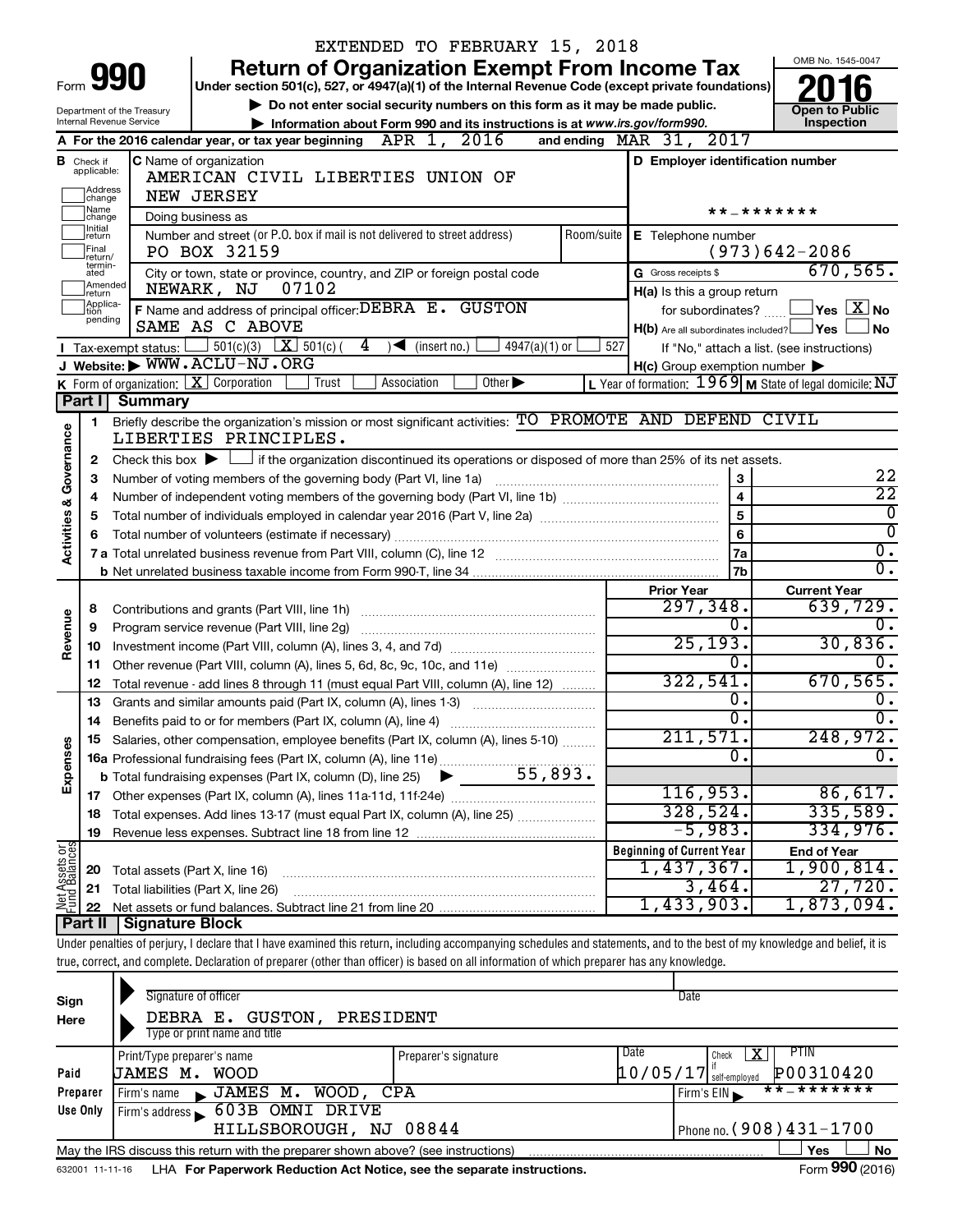|              | AMERICAN CIVIL LIBERTIES UNION OF<br>NEW JERSEY<br>Form 990 (2016)<br>Part III   Statement of Program Service Accomplishments                                                                                                                                                                                                               |                        |            | * * _ * * * * * * *<br>Page 2                    |
|--------------|---------------------------------------------------------------------------------------------------------------------------------------------------------------------------------------------------------------------------------------------------------------------------------------------------------------------------------------------|------------------------|------------|--------------------------------------------------|
|              |                                                                                                                                                                                                                                                                                                                                             |                        |            |                                                  |
| $\mathbf{1}$ | Briefly describe the organization's mission:<br>TO PROMOTE AND DEFEND CIVIL LIBERTIES PRINCIPLES.                                                                                                                                                                                                                                           |                        |            |                                                  |
| $\mathbf{2}$ | Did the organization undertake any significant program services during the year which were not listed on the                                                                                                                                                                                                                                |                        |            |                                                  |
|              | prior Form 990 or 990-EZ?<br>If "Yes," describe these new services on Schedule O.                                                                                                                                                                                                                                                           |                        |            | $\sqrt{}$ Yes $\sqrt{ \ \overline{\text{X}}}$ No |
| 3            | Did the organization cease conducting, or make significant changes in how it conducts, any program services?<br>If "Yes," describe these changes on Schedule O.                                                                                                                                                                             |                        |            | $\vert$ Yes $\vert$ $\mathrm{X}$ $\vert$ No      |
| 4            | Describe the organization's program service accomplishments for each of its three largest program services, as measured by expenses.<br>Section 501(c)(3) and 501(c)(4) organizations are required to report the amount of grants and allocations to others, the total expenses, and<br>revenue, if any, for each program service reported. |                        |            |                                                  |
| 4a           | 230,102.<br>) (Expenses \$<br>(Code:<br>1. EDUCATE OUR MEMBERS AND THE GENERAL PUBLIC ABOUT THEIR CIVIL<br>LIBERTIES AND CONSTITUTIONAL RIGHTS THROUGH PUBLICATIONS, SPEAKING                                                                                                                                                               | including grants of \$ |            | ) (Revenue \$                                    |
|              | ENGAGEMENTS, WEBSITE, AND MEDIA.                                                                                                                                                                                                                                                                                                            |                        |            |                                                  |
|              | CONDUCT OUTREACH TO COMMUNITIES NEEDING HELP AND GUIDANCE ON CIVIL<br>LIBERTIES ISSUES.                                                                                                                                                                                                                                                     |                        |            |                                                  |
|              | DEVELOP PUBLICATIONS AND STUDIES OF CURRENT CIVIL LIBERTIES PROBLEMS<br>3.                                                                                                                                                                                                                                                                  |                        |            |                                                  |
|              | AND ISSUES SUCH AS A REPORT ON HOW NJ POLICE HANDLE INTERNAL AFFAIRS<br>COMPLAINTS.                                                                                                                                                                                                                                                         |                        |            |                                                  |
|              | 4. LEAD GRASSROOTS LOBBYING EFFORTS TO SUPPORT PRO-CIVIL LIBERTIES<br>LEGISLATION AND GOVERNANCE.                                                                                                                                                                                                                                           |                        |            |                                                  |
|              |                                                                                                                                                                                                                                                                                                                                             |                        |            |                                                  |
| 4b           | $(\text{Expenses }$ \$<br>(Code:                                                                                                                                                                                                                                                                                                            | including grants of \$ |            | ) (Revenue \$                                    |
|              |                                                                                                                                                                                                                                                                                                                                             |                        |            |                                                  |
|              |                                                                                                                                                                                                                                                                                                                                             |                        |            |                                                  |
|              |                                                                                                                                                                                                                                                                                                                                             |                        |            |                                                  |
|              |                                                                                                                                                                                                                                                                                                                                             |                        |            |                                                  |
|              |                                                                                                                                                                                                                                                                                                                                             |                        |            |                                                  |
| 4с           | (Code:<br>) (Expenses \$                                                                                                                                                                                                                                                                                                                    | including grants of \$ |            | ) (Revenue \$                                    |
|              |                                                                                                                                                                                                                                                                                                                                             |                        |            |                                                  |
|              |                                                                                                                                                                                                                                                                                                                                             |                        |            |                                                  |
|              |                                                                                                                                                                                                                                                                                                                                             |                        |            |                                                  |
|              |                                                                                                                                                                                                                                                                                                                                             |                        |            |                                                  |
|              |                                                                                                                                                                                                                                                                                                                                             |                        |            |                                                  |
| 4d           | Other program services (Describe in Schedule O.)                                                                                                                                                                                                                                                                                            |                        |            |                                                  |
|              | (Expenses \$<br>including grants of \$                                                                                                                                                                                                                                                                                                      |                        | Revenue \$ |                                                  |
| 4е           | Total program service expenses                                                                                                                                                                                                                                                                                                              | 230, 102.              |            | Form 990 (2016)                                  |
|              | 632002 11-11-16                                                                                                                                                                                                                                                                                                                             | 2                      |            |                                                  |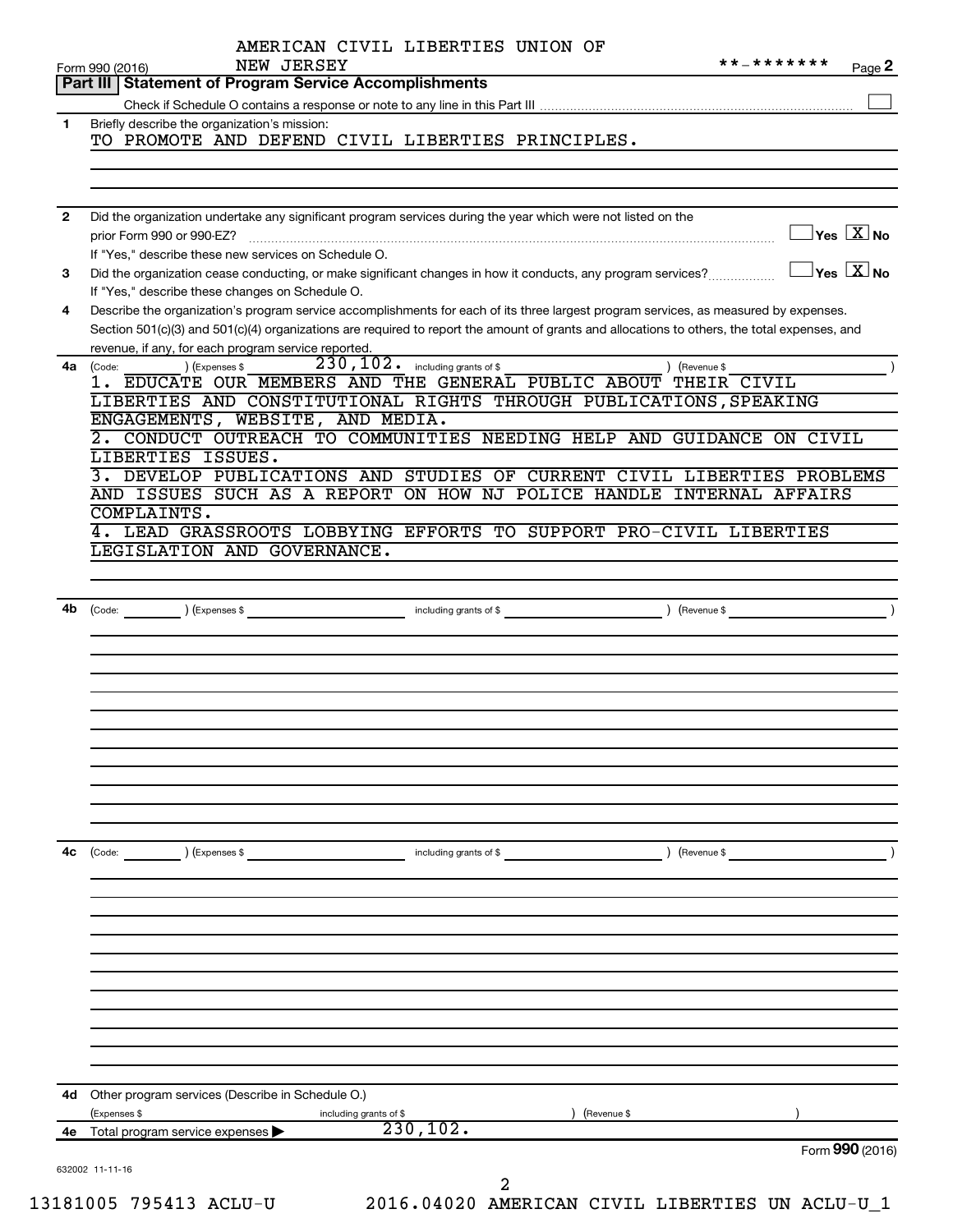|     | <b>Part IV   Checklist of Required Schedules</b>                                                                                                                                                                                    |                |                         |                       |
|-----|-------------------------------------------------------------------------------------------------------------------------------------------------------------------------------------------------------------------------------------|----------------|-------------------------|-----------------------|
|     |                                                                                                                                                                                                                                     |                | Yes                     | No                    |
| 1   | Is the organization described in section $501(c)(3)$ or $4947(a)(1)$ (other than a private foundation)?                                                                                                                             |                |                         |                       |
|     |                                                                                                                                                                                                                                     | 1              |                         | x                     |
| 2   |                                                                                                                                                                                                                                     | $\mathbf{2}$   | $\overline{\textbf{x}}$ |                       |
| 3   | Did the organization engage in direct or indirect political campaign activities on behalf of or in opposition to candidates for                                                                                                     |                |                         |                       |
|     |                                                                                                                                                                                                                                     | 3              |                         | x                     |
| 4   | Section 501(c)(3) organizations. Did the organization engage in lobbying activities, or have a section 501(h) election in effect                                                                                                    |                |                         |                       |
|     |                                                                                                                                                                                                                                     | 4              |                         |                       |
| 5   | Is the organization a section 501(c)(4), 501(c)(5), or 501(c)(6) organization that receives membership dues, assessments, or                                                                                                        |                |                         |                       |
|     |                                                                                                                                                                                                                                     | 5              | х                       |                       |
| 6   | Did the organization maintain any donor advised funds or any similar funds or accounts for which donors have the right to                                                                                                           |                |                         |                       |
|     | provide advice on the distribution or investment of amounts in such funds or accounts? If "Yes," complete Schedule D, Part I                                                                                                        | 6              |                         | x                     |
| 7   |                                                                                                                                                                                                                                     |                |                         |                       |
|     | Did the organization receive or hold a conservation easement, including easements to preserve open space,                                                                                                                           | $\overline{7}$ |                         | x                     |
|     |                                                                                                                                                                                                                                     |                |                         |                       |
| 8   | Did the organization maintain collections of works of art, historical treasures, or other similar assets? If "Yes," complete                                                                                                        |                |                         | x                     |
|     | Schedule D, Part III <b>Marting Construction Construction</b> Construction Construction Construction Construction Construction Construction Construction Construction Construction Construction Construction Construction Construct | 8              |                         |                       |
| 9   | Did the organization report an amount in Part X, line 21, for escrow or custodial account liability, serve as a custodian for                                                                                                       |                |                         |                       |
|     | amounts not listed in Part X; or provide credit counseling, debt management, credit repair, or debt negotiation services?                                                                                                           |                |                         |                       |
|     |                                                                                                                                                                                                                                     | 9              |                         | х                     |
| 10  | Did the organization, directly or through a related organization, hold assets in temporarily restricted endowments, permanent                                                                                                       |                |                         |                       |
|     |                                                                                                                                                                                                                                     | 10             |                         | x                     |
| 11  | If the organization's answer to any of the following questions is "Yes," then complete Schedule D, Parts VI, VII, VIII, IX, or X                                                                                                    |                |                         |                       |
|     | as applicable.                                                                                                                                                                                                                      |                |                         |                       |
|     | a Did the organization report an amount for land, buildings, and equipment in Part X, line 10? If "Yes," complete Schedule D,                                                                                                       |                |                         |                       |
|     | Part VI                                                                                                                                                                                                                             | 11a            | х                       |                       |
|     | <b>b</b> Did the organization report an amount for investments - other securities in Part X, line 12 that is 5% or more of its total                                                                                                |                |                         |                       |
|     |                                                                                                                                                                                                                                     | 11b            | x                       |                       |
|     | c Did the organization report an amount for investments - program related in Part X, line 13 that is 5% or more of its total                                                                                                        |                |                         |                       |
|     |                                                                                                                                                                                                                                     | 11c            |                         | x                     |
|     | d Did the organization report an amount for other assets in Part X, line 15 that is 5% or more of its total assets reported in                                                                                                      |                |                         |                       |
|     |                                                                                                                                                                                                                                     | 11d            |                         | х                     |
|     |                                                                                                                                                                                                                                     | 11e            |                         | $\overline{\text{x}}$ |
| f   | Did the organization's separate or consolidated financial statements for the tax year include a footnote that addresses                                                                                                             |                |                         |                       |
|     | the organization's liability for uncertain tax positions under FIN 48 (ASC 740)? If "Yes," complete Schedule D, Part X                                                                                                              | 11f            |                         | x                     |
|     | 12a Did the organization obtain separate, independent audited financial statements for the tax year? If "Yes," complete                                                                                                             |                |                         |                       |
|     | Schedule D, Parts XI and XII                                                                                                                                                                                                        | 12a            |                         | x                     |
|     | <b>b</b> Was the organization included in consolidated, independent audited financial statements for the tax year?                                                                                                                  |                |                         |                       |
|     | If "Yes," and if the organization answered "No" to line 12a, then completing Schedule D, Parts XI and XII is optional <i></i>                                                                                                       | 12b            | х                       |                       |
| 13  |                                                                                                                                                                                                                                     | 13             |                         | $\overline{\text{X}}$ |
| 14a |                                                                                                                                                                                                                                     | 14a            |                         | X                     |
| b   | Did the organization have aggregate revenues or expenses of more than \$10,000 from grantmaking, fundraising, business,                                                                                                             |                |                         |                       |
|     | investment, and program service activities outside the United States, or aggregate foreign investments valued at \$100,000                                                                                                          |                |                         |                       |
|     |                                                                                                                                                                                                                                     | 14b            |                         | x                     |
| 15  | Did the organization report on Part IX, column (A), line 3, more than \$5,000 of grants or other assistance to or for any                                                                                                           |                |                         |                       |
|     |                                                                                                                                                                                                                                     | 15             |                         | x.                    |
| 16  | Did the organization report on Part IX, column (A), line 3, more than \$5,000 of aggregate grants or other assistance to                                                                                                            |                |                         |                       |
|     |                                                                                                                                                                                                                                     | 16             |                         | х                     |
|     | Did the organization report a total of more than \$15,000 of expenses for professional fundraising services on Part IX,                                                                                                             |                |                         |                       |
| 17  |                                                                                                                                                                                                                                     |                |                         | х                     |
|     |                                                                                                                                                                                                                                     | 17             |                         |                       |
| 18  | Did the organization report more than \$15,000 total of fundraising event gross income and contributions on Part VIII, lines                                                                                                        |                |                         | x                     |
|     |                                                                                                                                                                                                                                     | 18             |                         |                       |
| 19  | Did the organization report more than \$15,000 of gross income from gaming activities on Part VIII, line 9a? If "Yes,"                                                                                                              |                |                         |                       |
|     |                                                                                                                                                                                                                                     | 19             |                         | x                     |

Form (2016) **990**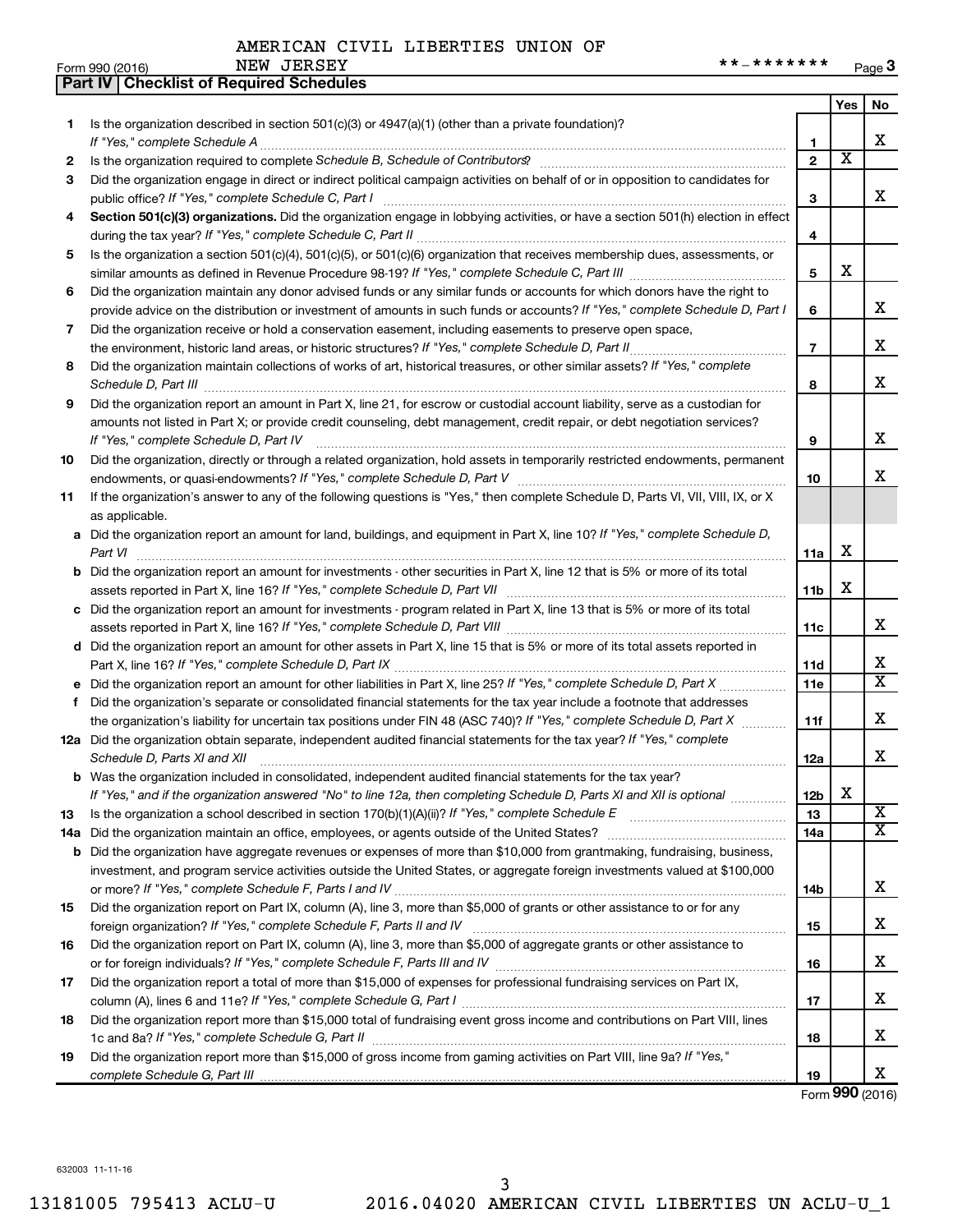|    | **_*******<br>NEW JERSEY<br>Form 990 (2016)                                                                                                                                                                                                      |                 |                 | Page 4                  |
|----|--------------------------------------------------------------------------------------------------------------------------------------------------------------------------------------------------------------------------------------------------|-----------------|-----------------|-------------------------|
|    | <b>Part IV   Checklist of Required Schedules (continued)</b>                                                                                                                                                                                     |                 |                 |                         |
|    |                                                                                                                                                                                                                                                  |                 | Yes             | No                      |
|    |                                                                                                                                                                                                                                                  | 20a             |                 | x                       |
|    |                                                                                                                                                                                                                                                  | 20 <sub>b</sub> |                 |                         |
| 21 | Did the organization report more than \$5,000 of grants or other assistance to any domestic organization or                                                                                                                                      |                 |                 |                         |
|    |                                                                                                                                                                                                                                                  | 21              |                 | х                       |
| 22 | Did the organization report more than \$5,000 of grants or other assistance to or for domestic individuals on                                                                                                                                    |                 |                 |                         |
|    | Part IX, column (A), line 2? If "Yes," complete Schedule I, Parts I and III [11]] [11]] [11] [11] [11] [11] [1                                                                                                                                   | 22              |                 | X                       |
| 23 | Did the organization answer "Yes" to Part VII, Section A, line 3, 4, or 5 about compensation of the organization's current                                                                                                                       |                 |                 |                         |
|    | and former officers, directors, trustees, key employees, and highest compensated employees? If "Yes," complete                                                                                                                                   |                 |                 |                         |
|    |                                                                                                                                                                                                                                                  | 23              |                 | x                       |
|    | 24a Did the organization have a tax-exempt bond issue with an outstanding principal amount of more than \$100,000 as of the                                                                                                                      |                 |                 |                         |
|    | last day of the year, that was issued after December 31, 2002? If "Yes," answer lines 24b through 24d and complete                                                                                                                               |                 |                 |                         |
|    |                                                                                                                                                                                                                                                  | 24a             |                 | x                       |
|    |                                                                                                                                                                                                                                                  | 24b             |                 |                         |
|    | c Did the organization maintain an escrow account other than a refunding escrow at any time during the year to defease                                                                                                                           |                 |                 |                         |
|    |                                                                                                                                                                                                                                                  | 24с             |                 |                         |
|    | d Did the organization act as an "on behalf of" issuer for bonds outstanding at any time during the year?                                                                                                                                        | 24d             |                 |                         |
|    | 25a Section 501(c)(3), 501(c)(4), and 501(c)(29) organizations. Did the organization engage in an excess benefit                                                                                                                                 |                 |                 |                         |
|    |                                                                                                                                                                                                                                                  | 25a             |                 | x                       |
|    | <b>b</b> Is the organization aware that it engaged in an excess benefit transaction with a disqualified person in a prior year, and                                                                                                              |                 |                 |                         |
|    | that the transaction has not been reported on any of the organization's prior Forms 990 or 990-EZ? If "Yes," complete                                                                                                                            |                 |                 |                         |
|    | Schedule L, Part I                                                                                                                                                                                                                               | 25b             |                 | X                       |
| 26 | Did the organization report any amount on Part X, line 5, 6, or 22 for receivables from or payables to any current or                                                                                                                            |                 |                 |                         |
|    | former officers, directors, trustees, key employees, highest compensated employees, or disqualified persons? If "Yes,"                                                                                                                           |                 |                 | X                       |
|    | complete Schedule L, Part II                                                                                                                                                                                                                     | 26              |                 |                         |
| 27 | Did the organization provide a grant or other assistance to an officer, director, trustee, key employee, substantial                                                                                                                             |                 |                 |                         |
|    | contributor or employee thereof, a grant selection committee member, or to a 35% controlled entity or family member                                                                                                                              |                 |                 | x                       |
|    |                                                                                                                                                                                                                                                  | 27              |                 |                         |
| 28 | Was the organization a party to a business transaction with one of the following parties (see Schedule L, Part IV                                                                                                                                |                 |                 |                         |
|    | instructions for applicable filing thresholds, conditions, and exceptions):                                                                                                                                                                      | 28a             |                 | х                       |
|    | a A current or former officer, director, trustee, or key employee? If "Yes," complete Schedule L, Part IV<br><b>b</b> A family member of a current or former officer, director, trustee, or key employee? If "Yes," complete Schedule L, Part IV | 28b             |                 | х                       |
|    |                                                                                                                                                                                                                                                  |                 |                 |                         |
|    | c An entity of which a current or former officer, director, trustee, or key employee (or a family member thereof) was an officer,<br>director, trustee, or direct or indirect owner? If "Yes," complete Schedule L, Part IV                      | 28c             |                 | х                       |
| 29 |                                                                                                                                                                                                                                                  | 29              |                 | $\overline{\texttt{x}}$ |
| 30 | Did the organization receive contributions of art, historical treasures, or other similar assets, or qualified conservation                                                                                                                      |                 |                 |                         |
|    |                                                                                                                                                                                                                                                  | 30              |                 | х                       |
| 31 | Did the organization liquidate, terminate, or dissolve and cease operations?                                                                                                                                                                     |                 |                 |                         |
|    |                                                                                                                                                                                                                                                  | 31              |                 | х                       |
| 32 | Did the organization sell, exchange, dispose of, or transfer more than 25% of its net assets? If "Yes," complete                                                                                                                                 |                 |                 |                         |
|    |                                                                                                                                                                                                                                                  | 32              |                 | х                       |
| 33 | Did the organization own 100% of an entity disregarded as separate from the organization under Regulations                                                                                                                                       |                 |                 |                         |
|    |                                                                                                                                                                                                                                                  | 33              |                 | х                       |
| 34 | Was the organization related to any tax-exempt or taxable entity? If "Yes," complete Schedule R, Part II, III, or IV, and                                                                                                                        |                 |                 |                         |
|    | Part V, line 1                                                                                                                                                                                                                                   | 34              | х               |                         |
|    |                                                                                                                                                                                                                                                  | 35a             |                 | x                       |
|    | <b>b</b> If "Yes" to line 35a, did the organization receive any payment from or engage in any transaction with a controlled entity                                                                                                               |                 |                 |                         |
|    |                                                                                                                                                                                                                                                  | 35b             |                 |                         |
| 36 | Section 501(c)(3) organizations. Did the organization make any transfers to an exempt non-charitable related organization?                                                                                                                       |                 |                 |                         |
|    |                                                                                                                                                                                                                                                  | 36              |                 |                         |
| 37 | Did the organization conduct more than 5% of its activities through an entity that is not a related organization                                                                                                                                 |                 |                 |                         |
|    |                                                                                                                                                                                                                                                  | 37              |                 | х                       |
| 38 | Did the organization complete Schedule O and provide explanations in Schedule O for Part VI, lines 11b and 19?                                                                                                                                   |                 |                 |                         |
|    |                                                                                                                                                                                                                                                  | 38              | х               |                         |
|    |                                                                                                                                                                                                                                                  |                 | Form 990 (2016) |                         |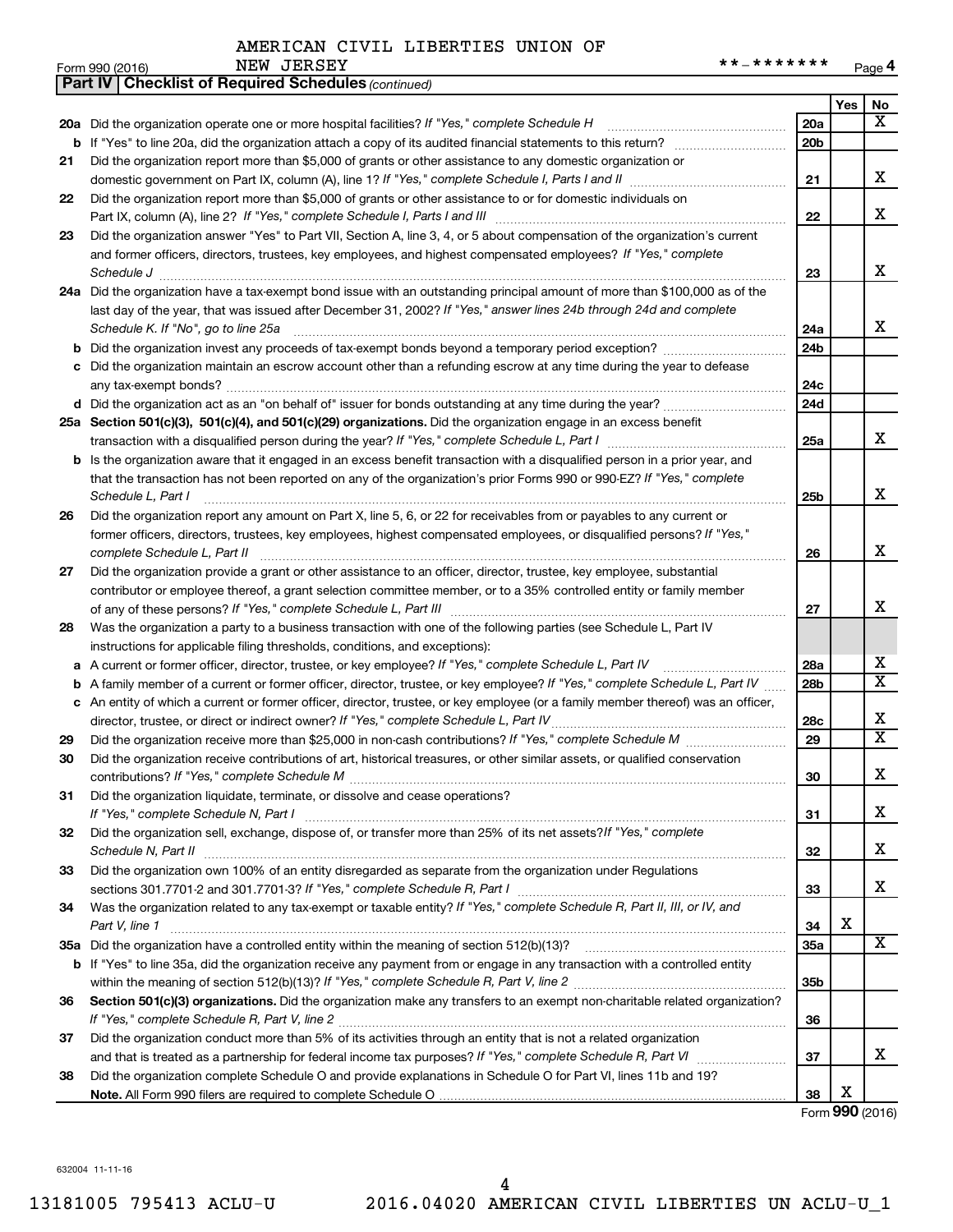#### AMERICAN CIVIL LIBERTIES UNION OF NEW JERSEY

| * * _ * * * * * * * | Page 5 |
|---------------------|--------|
|---------------------|--------|

|    | <b>NEW JEKSEY</b><br>Form 990 (2016)                                                                                                            |                 |     | Page 5                  |
|----|-------------------------------------------------------------------------------------------------------------------------------------------------|-----------------|-----|-------------------------|
|    | <b>Statements Regarding Other IRS Filings and Tax Compliance</b><br>Part V                                                                      |                 |     |                         |
|    | Check if Schedule O contains a response or note to any line in this Part V                                                                      |                 |     |                         |
|    |                                                                                                                                                 |                 | Yes | No                      |
|    | 3<br>1a                                                                                                                                         |                 |     |                         |
|    | 0<br><b>b</b> Enter the number of Forms W-2G included in line 1a. Enter -0- if not applicable<br>1b                                             |                 |     |                         |
| С  | Did the organization comply with backup withholding rules for reportable payments to vendors and reportable gaming                              |                 |     |                         |
|    |                                                                                                                                                 | 1c              | х   |                         |
|    | 2a Enter the number of employees reported on Form W-3, Transmittal of Wage and Tax Statements,                                                  |                 |     |                         |
|    | 0<br>filed for the calendar year ending with or within the year covered by this return<br>2a                                                    |                 |     |                         |
|    | <b>b</b> If at least one is reported on line 2a, did the organization file all required federal employment tax returns?                         | 2b              |     |                         |
|    |                                                                                                                                                 |                 |     |                         |
|    | 3a Did the organization have unrelated business gross income of \$1,000 or more during the year?                                                | 3a              |     | х                       |
|    | b If "Yes," has it filed a Form 990-T for this year? If "No," to line 3b, provide an explanation in Schedule O                                  | 3 <sub>b</sub>  |     |                         |
|    | 4a At any time during the calendar year, did the organization have an interest in, or a signature or other authority over, a                    |                 |     |                         |
|    | financial account in a foreign country (such as a bank account, securities account, or other financial account)?                                | 4a              |     | х                       |
|    | <b>b</b> If "Yes," enter the name of the foreign country: $\blacktriangleright$                                                                 |                 |     |                         |
|    | See instructions for filing requirements for FinCEN Form 114, Report of Foreign Bank and Financial Accounts (FBAR).                             |                 |     |                         |
|    |                                                                                                                                                 | 5a              |     | х                       |
|    |                                                                                                                                                 | 5 <sub>b</sub>  |     | $\overline{\textbf{X}}$ |
|    |                                                                                                                                                 | 5c              |     |                         |
|    | 6a Does the organization have annual gross receipts that are normally greater than \$100,000, and did the organization solicit                  |                 |     |                         |
|    |                                                                                                                                                 | 6a              | х   |                         |
|    | <b>b</b> If "Yes," did the organization include with every solicitation an express statement that such contributions or gifts                   |                 |     |                         |
|    |                                                                                                                                                 | 6b              | х   |                         |
| 7  | Organizations that may receive deductible contributions under section 170(c).                                                                   |                 |     |                         |
| а  | Did the organization receive a payment in excess of \$75 made partly as a contribution and partly for goods and services provided to the payor? | 7a              |     | х                       |
|    |                                                                                                                                                 | 7b              |     |                         |
|    | c Did the organization sell, exchange, or otherwise dispose of tangible personal property for which it was required                             |                 |     |                         |
|    |                                                                                                                                                 | 7с              |     | х                       |
|    |                                                                                                                                                 |                 |     |                         |
|    |                                                                                                                                                 | 7e              |     | х                       |
| Ť. |                                                                                                                                                 | 7f              |     | х                       |
| g  | If the organization received a contribution of qualified intellectual property, did the organization file Form 8899 as required?                | 7g              |     |                         |
|    | h If the organization received a contribution of cars, boats, airplanes, or other vehicles, did the organization file a Form 1098-C?            | 7h              |     |                         |
| 8  | Sponsoring organizations maintaining donor advised funds. Did a donor advised fund maintained by the                                            |                 |     |                         |
|    |                                                                                                                                                 | 8               |     |                         |
|    | Sponsoring organizations maintaining donor advised funds.                                                                                       |                 |     |                         |
|    |                                                                                                                                                 | 9а              |     |                         |
| b  |                                                                                                                                                 | 9b              |     |                         |
| 10 | Section 501(c)(7) organizations. Enter:                                                                                                         |                 |     |                         |
| а  | 10a                                                                                                                                             |                 |     |                         |
| b  | Gross receipts, included on Form 990, Part VIII, line 12, for public use of club facilities<br>10b                                              |                 |     |                         |
| 11 | Section 501(c)(12) organizations. Enter:                                                                                                        |                 |     |                         |
| а  | 11a                                                                                                                                             |                 |     |                         |
| b  | Gross income from other sources (Do not net amounts due or paid to other sources against                                                        |                 |     |                         |
|    | 11b                                                                                                                                             |                 |     |                         |
|    | 12a Section 4947(a)(1) non-exempt charitable trusts. Is the organization filing Form 990 in lieu of Form 1041?                                  | 12a             |     |                         |
|    | 12b<br><b>b</b> If "Yes," enter the amount of tax-exempt interest received or accrued during the year                                           |                 |     |                         |
| 13 | Section 501(c)(29) qualified nonprofit health insurance issuers.                                                                                |                 |     |                         |
| а  |                                                                                                                                                 | 13a             |     |                         |
|    | Note. See the instructions for additional information the organization must report on Schedule O.                                               |                 |     |                         |
|    | <b>b</b> Enter the amount of reserves the organization is required to maintain by the states in which the                                       |                 |     |                         |
|    | 13b                                                                                                                                             |                 |     |                         |
|    | 13с                                                                                                                                             |                 |     |                         |
|    | 14a Did the organization receive any payments for indoor tanning services during the tax year?                                                  | 14a             |     | х                       |
|    |                                                                                                                                                 | 14 <sub>b</sub> |     |                         |
|    |                                                                                                                                                 |                 |     |                         |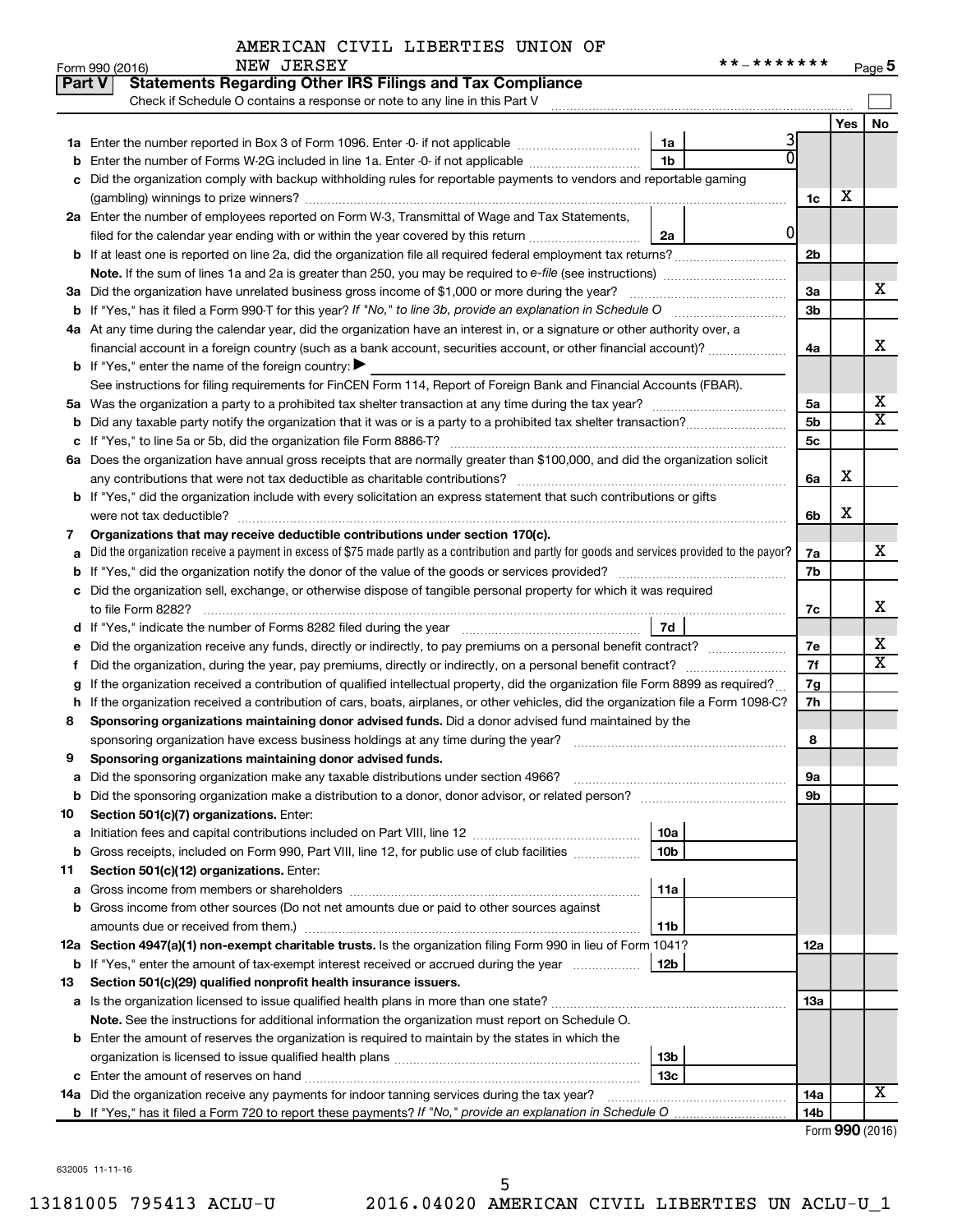|    | <b>Section A. Governing Body and Management</b>                                                                                                                                                                         |    |                 |                         |                              |
|----|-------------------------------------------------------------------------------------------------------------------------------------------------------------------------------------------------------------------------|----|-----------------|-------------------------|------------------------------|
|    |                                                                                                                                                                                                                         |    |                 | Yes                     | No                           |
|    | 1a Enter the number of voting members of the governing body at the end of the tax year <i>manumum</i>                                                                                                                   | 1a | 22              |                         |                              |
|    | If there are material differences in voting rights among members of the governing body, or if the governing                                                                                                             |    |                 |                         |                              |
|    | body delegated broad authority to an executive committee or similar committee, explain in Schedule O.                                                                                                                   |    |                 |                         |                              |
| b  | Enter the number of voting members included in line 1a, above, who are independent                                                                                                                                      | 1b | 22              |                         |                              |
| 2  | Did any officer, director, trustee, or key employee have a family relationship or a business relationship with any other<br>officer, director, trustee, or key employee?                                                |    | $\mathbf{2}$    |                         | х                            |
| 3  | Did the organization delegate control over management duties customarily performed by or under the direct supervision                                                                                                   |    |                 |                         |                              |
|    |                                                                                                                                                                                                                         |    | 3               |                         | Χ<br>$\overline{\mathbf{x}}$ |
| 4  | Did the organization make any significant changes to its governing documents since the prior Form 990 was filed?                                                                                                        |    | 4               |                         | $\overline{\textbf{x}}$      |
| 5  |                                                                                                                                                                                                                         |    | 5               |                         |                              |
| 6  |                                                                                                                                                                                                                         |    | 6               | $\overline{\mathbf{x}}$ |                              |
| 7a | Did the organization have members, stockholders, or other persons who had the power to elect or appoint one or                                                                                                          |    | 7a              | х                       |                              |
| b  | Are any governance decisions of the organization reserved to (or subject to approval by) members, stockholders, or                                                                                                      |    |                 |                         |                              |
|    |                                                                                                                                                                                                                         |    | 7b              | X                       |                              |
| 8  | Did the organization contemporaneously document the meetings held or written actions undertaken during the year by the following:                                                                                       |    |                 |                         |                              |
| а  |                                                                                                                                                                                                                         |    | 8а              | х                       |                              |
|    |                                                                                                                                                                                                                         |    | 8b              | $\overline{\mathbf{x}}$ |                              |
| 9  | Is there any officer, director, trustee, or key employee listed in Part VII, Section A, who cannot be reached at the                                                                                                    |    |                 |                         |                              |
|    |                                                                                                                                                                                                                         |    | 9               |                         | х                            |
|    | Section B. Policies (This Section B requests information about policies not required by the Internal Revenue Code.)                                                                                                     |    |                 |                         |                              |
|    |                                                                                                                                                                                                                         |    |                 | Yes                     | No                           |
|    |                                                                                                                                                                                                                         |    | 10a             | х                       |                              |
|    | <b>b</b> If "Yes," did the organization have written policies and procedures governing the activities of such chapters, affiliates,                                                                                     |    |                 |                         |                              |
|    |                                                                                                                                                                                                                         |    | 10 <sub>b</sub> | х                       |                              |
|    | 11a Has the organization provided a complete copy of this Form 990 to all members of its governing body before filing the form?                                                                                         |    | 11a             | X                       |                              |
|    | <b>b</b> Describe in Schedule O the process, if any, used by the organization to review this Form 990.                                                                                                                  |    |                 |                         |                              |
|    | 12a Did the organization have a written conflict of interest policy? If "No," go to line 13                                                                                                                             |    | 12a             | х                       |                              |
|    | Were officers, directors, or trustees, and key employees required to disclose annually interests that could give rise to conflicts?                                                                                     |    | 12 <sub>b</sub> | $\overline{\textbf{x}}$ |                              |
|    | c Did the organization regularly and consistently monitor and enforce compliance with the policy? If "Yes," describe                                                                                                    |    |                 |                         |                              |
|    | in Schedule O how this was done continuous continuous continuous contract of the state of the state of the sta                                                                                                          |    | 12c             |                         | х                            |
| 13 |                                                                                                                                                                                                                         |    | 13              | $\overline{\mathbf{x}}$ |                              |
| 14 | Did the organization have a written document retention and destruction policy? [111] manufaction policy?                                                                                                                |    | 14              | $\overline{\mathtt{x}}$ |                              |
| 15 | Did the process for determining compensation of the following persons include a review and approval by independent<br>persons, comparability data, and contemporaneous substantiation of the deliberation and decision? |    |                 |                         |                              |
| а  |                                                                                                                                                                                                                         |    | 15a             | х                       |                              |
|    |                                                                                                                                                                                                                         |    | 15 <sub>b</sub> | х                       |                              |
|    | If "Yes" to line 15a or 15b, describe the process in Schedule O (see instructions).                                                                                                                                     |    |                 |                         |                              |
|    | 16a Did the organization invest in, contribute assets to, or participate in a joint venture or similar arrangement with a                                                                                               |    |                 |                         |                              |
|    | taxable entity during the year?                                                                                                                                                                                         |    | 16a             |                         | x                            |
|    | b If "Yes," did the organization follow a written policy or procedure requiring the organization to evaluate its participation                                                                                          |    |                 |                         |                              |
|    |                                                                                                                                                                                                                         |    |                 |                         |                              |
|    | in joint venture arrangements under applicable federal tax law, and take steps to safeguard the organization's                                                                                                          |    |                 |                         |                              |
|    | exempt status with respect to such arrangements?                                                                                                                                                                        |    | 16b             |                         |                              |
|    | <b>Section C. Disclosure</b>                                                                                                                                                                                            |    |                 |                         |                              |
| 17 | List the states with which a copy of this Form 990 is required to be filed $\blacktriangleright\mathrm{NJ}$                                                                                                             |    |                 |                         |                              |
| 18 | Section 6104 requires an organization to make its Forms 1023 (or 1024 if applicable), 990, and 990-T (Section 501(c)(3)s only) available                                                                                |    |                 |                         |                              |
|    | for public inspection. Indicate how you made these available. Check all that apply.                                                                                                                                     |    |                 |                         |                              |
|    | $\lfloor x \rfloor$ Upon request<br><b>X</b> Own website<br>$\lfloor \mathbf{X} \rfloor$ Another's website<br>Other (explain in Schedule O)                                                                             |    |                 |                         |                              |
| 19 | Describe in Schedule O whether (and if so, how) the organization made its governing documents, conflict of interest policy, and financial                                                                               |    |                 |                         |                              |
|    | statements available to the public during the tax year.                                                                                                                                                                 |    |                 |                         |                              |
| 20 | State the name, address, and telephone number of the person who possesses the organization's books and records:                                                                                                         |    |                 |                         |                              |
|    | THE ORGANIZATION - (973)642-2086                                                                                                                                                                                        |    |                 |                         |                              |
|    |                                                                                                                                                                                                                         |    |                 |                         |                              |
|    | PO BOX 32159, NEWARK, NJ<br>07102                                                                                                                                                                                       |    |                 | Form 990 (2016)         |                              |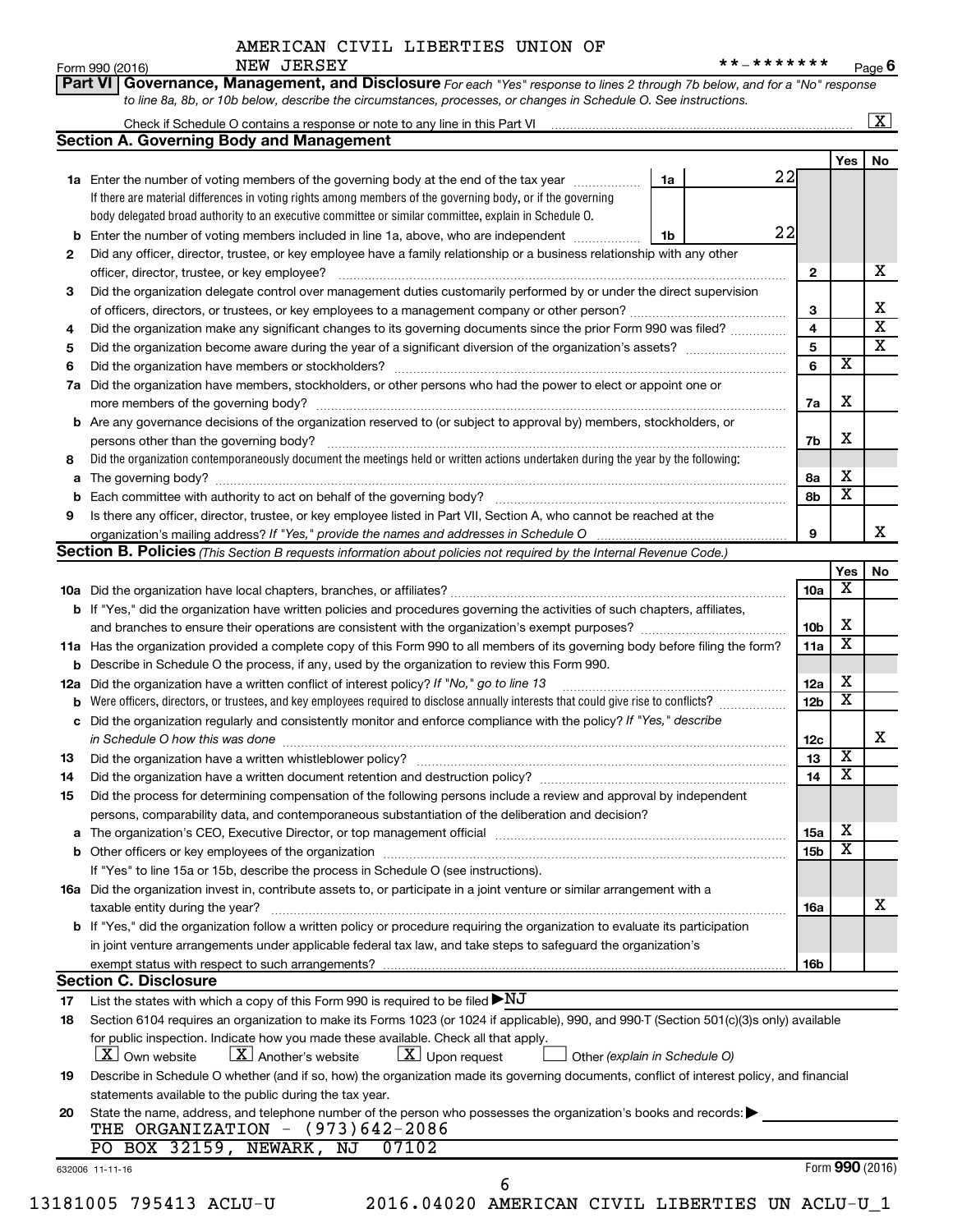$\Box$ 

| Form 990 (2016) |  | NEW JERSEY | * * _ * * * * * * * | Page |  |
|-----------------|--|------------|---------------------|------|--|
|-----------------|--|------------|---------------------|------|--|

| Part VII Compensation of Officers, Directors, Trustees, Key Employees, Highest Compensated |
|--------------------------------------------------------------------------------------------|
| <b>Employees, and Independent Contractors</b>                                              |

#### Check if Schedule O contains a response or note to any line in this Part VII

**Section A. Officers, Directors, Trustees, Key Employees, and Highest Compensated Employees**

**1a**  Complete this table for all persons required to be listed. Report compensation for the calendar year ending with or within the organization's tax year.

**•** List all of the organization's current officers, directors, trustees (whether individuals or organizations), regardless of amount of compensation.

**•** List all of the organization's **current** key employees, if any. See instructions for definition of "key employee." Enter -0- in columns  $(D)$ ,  $(E)$ , and  $(F)$  if no compensation was paid.

**•** List the organization's five current highest compensated employees (other than an officer, director, trustee, or key employee) who received report-

**•** List all of the organization's former officers, key employees, and highest compensated employees who received more than \$100,000 of able compensation (Box 5 of Form W-2 and/or Box 7 of Form 1099-MISC) of more than \$100,000 from the organization and any related organizations.

reportable compensation from the organization and any related organizations.

**•** List all of the organization's former directors or trustees that received, in the capacity as a former director or trustee of the organization, more than \$10,000 of reportable compensation from the organization and any related organizations.

List persons in the following order: individual trustees or directors; institutional trustees; officers; key employees; highest compensated employees; and former such persons.

 $\boxed{\textbf{X}}$  Check this box if neither the organization nor any related organization compensated any current officer, director, or trustee.

| (A)                         | (B)                    |                                |                                                                  | (C)         |              |                                   |        | (D)                             | (E)                              | (F)                      |
|-----------------------------|------------------------|--------------------------------|------------------------------------------------------------------|-------------|--------------|-----------------------------------|--------|---------------------------------|----------------------------------|--------------------------|
| Name and Title              | Average                |                                | (do not check more than one                                      | Position    |              |                                   |        | Reportable                      | Reportable                       | Estimated                |
|                             | hours per              |                                | box, unless person is both an<br>officer and a director/trustee) |             |              |                                   |        | compensation                    | compensation                     | amount of                |
|                             | week                   |                                |                                                                  |             |              |                                   |        | from                            | from related                     | other                    |
|                             | (list any<br>hours for | Individual trustee or director |                                                                  |             |              |                                   |        | the                             | organizations<br>(W-2/1099-MISC) | compensation<br>from the |
|                             | related                |                                |                                                                  |             |              |                                   |        | organization<br>(W-2/1099-MISC) |                                  | organization             |
|                             | organizations          |                                |                                                                  |             |              |                                   |        |                                 |                                  | and related              |
|                             | below                  |                                | Institutional trustee                                            |             | Key employee |                                   |        |                                 |                                  | organizations            |
|                             | line)                  |                                |                                                                  | Officer     |              | Highest compensated<br>  employee | Former |                                 |                                  |                          |
| DEBRA E. GUSTON<br>(1)      | 2.00                   |                                |                                                                  |             |              |                                   |        |                                 |                                  |                          |
| PRESIDENT                   |                        | $\mathbf X$                    |                                                                  | X           |              |                                   |        | 0.                              | $\mathbf 0$ .                    | 0.                       |
| CJ GRIFFIN<br>(2)           | 2.00                   |                                |                                                                  |             |              |                                   |        |                                 |                                  |                          |
| VICE PRESIDENT              |                        | $\mathbf X$                    |                                                                  | $\mathbf X$ |              |                                   |        | $\mathbf 0$ .                   | $\mathbf 0$ .                    | $\mathbf 0$ .            |
| JOSEPH B. PARSONS<br>(3)    | 2.00                   |                                |                                                                  |             |              |                                   |        |                                 |                                  |                          |
| TREASURER                   |                        | $\mathbf X$                    |                                                                  | X           |              |                                   |        | $\mathbf 0$                     | $\mathbf 0$                      | 0.                       |
| HEATHER TAYLOR<br>(4)       | 2.00                   |                                |                                                                  |             |              |                                   |        |                                 |                                  |                          |
| <b>SECRETARY</b>            |                        | $\mathbf X$                    |                                                                  | $\mathbf X$ |              |                                   |        | 0                               | 0.                               | $\boldsymbol{0}$ .       |
| SHARIQ AHMAD<br>(5)         | 1.00                   |                                |                                                                  |             |              |                                   |        |                                 |                                  |                          |
| <b>BOARD MEMBER</b>         |                        | X                              |                                                                  |             |              |                                   |        | 0                               | 0.                               | $\mathbf 0$ .            |
| MARC BEEBE<br>(6)           | 1.00                   |                                |                                                                  |             |              |                                   |        |                                 |                                  |                          |
| <b>BOARD MEMBER</b>         |                        | X                              |                                                                  |             |              |                                   |        | 0                               | 0.                               | $\mathbf 0$ .            |
| PEGGY BROOKS<br>(7)         | 1.00                   |                                |                                                                  |             |              |                                   |        |                                 |                                  |                          |
| $AT-LARGE$                  |                        | X                              |                                                                  |             |              |                                   |        | $\mathbf 0$ .                   | $\mathbf 0$                      | $\mathbf 0$ .            |
| RONALD K. CHEN<br>(8)       | 1.00                   |                                |                                                                  |             |              |                                   |        |                                 |                                  |                          |
| <b>BOARD MEMBER</b>         |                        | X                              |                                                                  |             |              |                                   |        | 0                               | 0.                               | $\mathbf 0$ .            |
| FRANK CORRADO<br>(9)        | 1.00                   |                                |                                                                  |             |              |                                   |        |                                 |                                  |                          |
| <b>BOARD MEMBER</b>         |                        | $\mathbf X$                    |                                                                  |             |              |                                   |        | $\mathbf 0$ .                   | $\mathbf 0$ .                    | $\mathbf 0$ .            |
| (10) JAY D. GARTMAN         | 1.00                   |                                |                                                                  |             |              |                                   |        |                                 |                                  |                          |
| <b>BOARD MEMBER</b>         |                        | X                              |                                                                  |             |              |                                   |        | 0.                              | О.                               | 0.                       |
| (11) S. NADIA HUSSAIN       | 1.00                   |                                |                                                                  |             |              |                                   |        |                                 |                                  |                          |
| <b>BOARD MEMBER</b>         |                        | $\mathbf X$                    |                                                                  |             |              |                                   |        | $\mathbf 0$                     | $\mathbf 0$                      | $\mathbf 0$ .            |
| (12) VALERIE JULES MCCARTHY | 1.00                   |                                |                                                                  |             |              |                                   |        |                                 |                                  |                          |
| <b>BOARD MEMBER</b>         |                        | X                              |                                                                  |             |              |                                   |        | 0                               | $\mathbf 0$ .                    | $\mathbf 0$ .            |
| (13) GARY NISSENBAUM        | 1.00                   |                                |                                                                  |             |              |                                   |        |                                 |                                  |                          |
| AT-LARGE                    |                        | X                              |                                                                  |             |              |                                   |        | 0                               | 0.                               | $\mathbf 0$ .            |
| (14) JOEY NOVICK            | 1.00                   |                                |                                                                  |             |              |                                   |        |                                 |                                  |                          |
| <b>BOARD MEMBER</b>         |                        | $\mathbf X$                    |                                                                  |             |              |                                   |        | $\mathbf 0$ .                   | О.                               | $\mathbf 0$ .            |
| (15) JOHN M. O'CONNOR       | 1.00                   |                                |                                                                  |             |              |                                   |        |                                 |                                  |                          |
| <b>BOARD MEMBER</b>         |                        | $\mathbf X$                    |                                                                  |             |              |                                   |        | 0                               | $\mathbf 0$                      | $\mathbf 0$ .            |
| (16) JACOB S. PERSKIE       | 1.00                   |                                |                                                                  |             |              |                                   |        |                                 |                                  |                          |
| <b>BOARD MEMBER</b>         |                        | X                              |                                                                  |             |              |                                   |        | $\mathbf 0$                     | $\mathbf 0$ .                    | 0.                       |
| (17) AFSHEEN SHAMSI         | 1.00                   |                                |                                                                  |             |              |                                   |        |                                 |                                  |                          |
| <b>BOARD MEMBER</b>         |                        | $\mathbf X$                    |                                                                  |             |              |                                   |        | 0.                              | $\mathbf 0$                      | $0$ .                    |
| 632007 11-11-16             |                        |                                |                                                                  |             |              |                                   |        |                                 |                                  | Form 990 (2016)          |

7

632007 11-11-16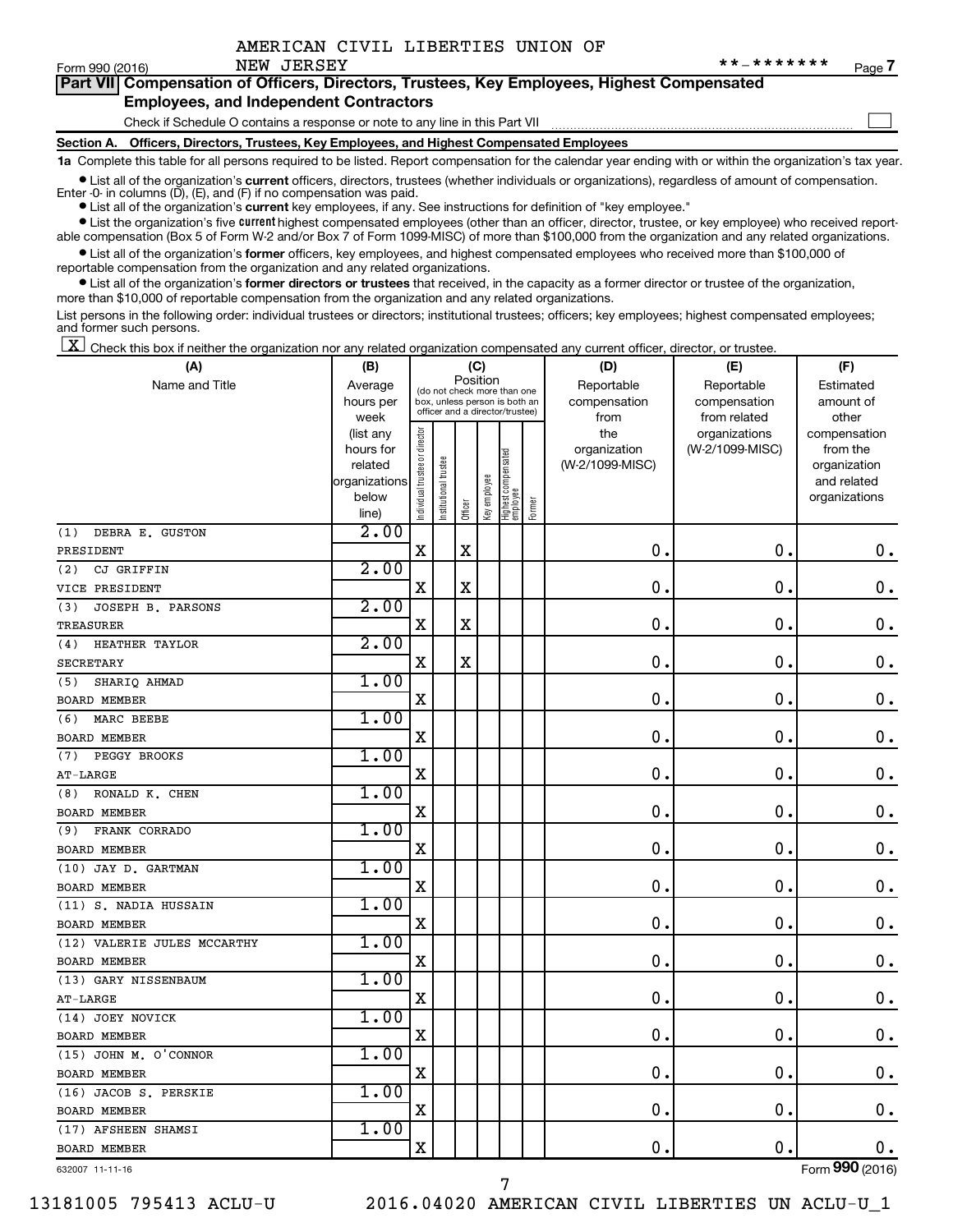|  | AMERICAN CIVIL LIBERTIES UNION OF |  |
|--|-----------------------------------|--|
|  |                                   |  |

|     | JERSE |
|-----|-------|
| NEW |       |

| NEW JERSEY<br>Form 990 (2016)                                                                                                                                                                                                     |                                                                                                                                                                                                                                                             |                                |                       |         |              |                                        |        |                                        | * * _ * * * * * * *              |                     |                                                                          | Page 8           |
|-----------------------------------------------------------------------------------------------------------------------------------------------------------------------------------------------------------------------------------|-------------------------------------------------------------------------------------------------------------------------------------------------------------------------------------------------------------------------------------------------------------|--------------------------------|-----------------------|---------|--------------|----------------------------------------|--------|----------------------------------------|----------------------------------|---------------------|--------------------------------------------------------------------------|------------------|
| <b>Part VII</b><br>Section A. Officers, Directors, Trustees, Key Employees, and Highest Compensated Employees (continued)                                                                                                         |                                                                                                                                                                                                                                                             |                                |                       |         |              |                                        |        |                                        |                                  |                     |                                                                          |                  |
| (A)<br>Name and title                                                                                                                                                                                                             | (B)<br>(C)<br>(D)<br>(E)<br>Position<br>Average<br>Reportable<br>Reportable<br>(do not check more than one<br>hours per<br>compensation<br>compensation<br>box, unless person is both an<br>officer and a director/trustee)<br>week<br>from<br>from related |                                |                       |         |              | (F)<br>Estimated<br>amount of<br>other |        |                                        |                                  |                     |                                                                          |                  |
|                                                                                                                                                                                                                                   | (list any<br>hours for<br>related<br>organizations<br>below<br>line)                                                                                                                                                                                        | Individual trustee or director | Institutional trustee | Officer | Key employee | Highest compensated<br>  employee      | Former | the<br>organization<br>(W-2/1099-MISC) | organizations<br>(W-2/1099-MISC) |                     | compensation<br>from the<br>organization<br>and related<br>organizations |                  |
| (18) AMARDEEP SINGH<br><b>BOARD MEMBER</b>                                                                                                                                                                                        | 1.00                                                                                                                                                                                                                                                        | Χ                              |                       |         |              |                                        |        | 0.                                     | Ο.                               |                     |                                                                          | $0$ .            |
| (19) GARY STEIN                                                                                                                                                                                                                   | 1.00                                                                                                                                                                                                                                                        |                                |                       |         |              |                                        |        |                                        |                                  |                     |                                                                          |                  |
| <b>BOARD MEMBER</b>                                                                                                                                                                                                               |                                                                                                                                                                                                                                                             | Χ                              |                       |         |              |                                        |        | 0.                                     | 0.                               |                     |                                                                          | $0$ .            |
| (20) BARBARA VILKOMERSON                                                                                                                                                                                                          | 1.00                                                                                                                                                                                                                                                        |                                |                       |         |              |                                        |        |                                        |                                  |                     |                                                                          |                  |
| <b>BOARD MEMBER</b>                                                                                                                                                                                                               |                                                                                                                                                                                                                                                             | Χ                              |                       |         |              |                                        |        | 0.                                     | 0.                               |                     |                                                                          | $0$ .            |
| (21) JEFF WILD                                                                                                                                                                                                                    | 1.00                                                                                                                                                                                                                                                        |                                |                       |         |              |                                        |        |                                        |                                  |                     |                                                                          |                  |
| <b>BOARD MEMBER</b>                                                                                                                                                                                                               |                                                                                                                                                                                                                                                             | Χ                              |                       |         |              |                                        |        | 0.                                     | 0.                               |                     |                                                                          | $0$ .            |
| (22) LISA WITKOWSKI                                                                                                                                                                                                               | 1.00                                                                                                                                                                                                                                                        |                                |                       |         |              |                                        |        |                                        |                                  |                     |                                                                          |                  |
| <b>BOARD MEMBER</b>                                                                                                                                                                                                               |                                                                                                                                                                                                                                                             | X                              |                       |         |              |                                        |        | 0.                                     | Ο.                               |                     |                                                                          | 0.               |
|                                                                                                                                                                                                                                   |                                                                                                                                                                                                                                                             |                                |                       |         |              |                                        |        |                                        |                                  |                     |                                                                          |                  |
|                                                                                                                                                                                                                                   |                                                                                                                                                                                                                                                             |                                |                       |         |              |                                        |        |                                        |                                  |                     |                                                                          |                  |
|                                                                                                                                                                                                                                   |                                                                                                                                                                                                                                                             |                                |                       |         |              |                                        |        |                                        |                                  |                     |                                                                          |                  |
|                                                                                                                                                                                                                                   |                                                                                                                                                                                                                                                             |                                |                       |         |              |                                        |        |                                        |                                  |                     |                                                                          |                  |
|                                                                                                                                                                                                                                   |                                                                                                                                                                                                                                                             |                                |                       |         |              |                                        |        |                                        |                                  |                     |                                                                          |                  |
| 1b Sub-total                                                                                                                                                                                                                      |                                                                                                                                                                                                                                                             |                                |                       |         |              |                                        |        | $\mathbf 0$ .                          | Ο.                               |                     |                                                                          | $\overline{0}$ . |
|                                                                                                                                                                                                                                   |                                                                                                                                                                                                                                                             |                                |                       |         |              |                                        |        | $\overline{\mathbf{0}}$ .              | Ο.                               |                     |                                                                          | $\overline{0}$ . |
|                                                                                                                                                                                                                                   |                                                                                                                                                                                                                                                             |                                |                       |         |              |                                        |        | 0.                                     | о.                               |                     |                                                                          | $\overline{0}$ . |
| Total number of individuals (including but not limited to those listed above) who received more than \$100,000 of reportable<br>2                                                                                                 |                                                                                                                                                                                                                                                             |                                |                       |         |              |                                        |        |                                        |                                  |                     |                                                                          |                  |
| compensation from the organization $\blacktriangleright$                                                                                                                                                                          |                                                                                                                                                                                                                                                             |                                |                       |         |              |                                        |        |                                        |                                  |                     |                                                                          | 0                |
|                                                                                                                                                                                                                                   |                                                                                                                                                                                                                                                             |                                |                       |         |              |                                        |        |                                        |                                  |                     | Yes                                                                      | No               |
| 3<br>Did the organization list any former officer, director, or trustee, key employee, or highest compensated employee on                                                                                                         |                                                                                                                                                                                                                                                             |                                |                       |         |              |                                        |        |                                        |                                  |                     |                                                                          |                  |
|                                                                                                                                                                                                                                   |                                                                                                                                                                                                                                                             |                                |                       |         |              |                                        |        |                                        |                                  | 3                   |                                                                          | X                |
| For any individual listed on line 1a, is the sum of reportable compensation and other compensation from the organization                                                                                                          |                                                                                                                                                                                                                                                             |                                |                       |         |              |                                        |        |                                        |                                  |                     |                                                                          | х                |
| and related organizations greater than \$150,000? If "Yes," complete Schedule J for such individual<br>Did any person listed on line 1a receive or accrue compensation from any unrelated organization or individual for services |                                                                                                                                                                                                                                                             |                                |                       |         |              |                                        |        |                                        |                                  | 4                   |                                                                          |                  |
| 5<br>rendered to the organization? If "Yes," complete Schedule J for such person                                                                                                                                                  |                                                                                                                                                                                                                                                             |                                |                       |         |              |                                        |        |                                        |                                  | 5                   |                                                                          | х                |
| <b>Section B. Independent Contractors</b>                                                                                                                                                                                         |                                                                                                                                                                                                                                                             |                                |                       |         |              |                                        |        |                                        |                                  |                     |                                                                          |                  |
| Complete this table for your five highest compensated independent contractors that received more than \$100,000 of compensation from<br>1.                                                                                        |                                                                                                                                                                                                                                                             |                                |                       |         |              |                                        |        |                                        |                                  |                     |                                                                          |                  |
| the organization. Report compensation for the calendar year ending with or within the organization's tax year.                                                                                                                    |                                                                                                                                                                                                                                                             |                                |                       |         |              |                                        |        |                                        |                                  |                     |                                                                          |                  |
| (A)                                                                                                                                                                                                                               | Name and business address                                                                                                                                                                                                                                   |                                |                       |         |              |                                        |        | (B)<br>Description of services         |                                  | (C)<br>Compensation |                                                                          |                  |
|                                                                                                                                                                                                                                   |                                                                                                                                                                                                                                                             |                                | <b>NONE</b>           |         |              |                                        |        |                                        |                                  |                     |                                                                          |                  |
|                                                                                                                                                                                                                                   |                                                                                                                                                                                                                                                             |                                |                       |         |              |                                        |        |                                        |                                  |                     |                                                                          |                  |
|                                                                                                                                                                                                                                   |                                                                                                                                                                                                                                                             |                                |                       |         |              |                                        |        |                                        |                                  |                     |                                                                          |                  |
|                                                                                                                                                                                                                                   |                                                                                                                                                                                                                                                             |                                |                       |         |              |                                        |        |                                        |                                  |                     |                                                                          |                  |
|                                                                                                                                                                                                                                   |                                                                                                                                                                                                                                                             |                                |                       |         |              |                                        |        |                                        |                                  |                     |                                                                          |                  |

**2**

8

0

Total number of independent contractors (including but not limited to those listed above) who received more than

\$100,000 of compensation from the organization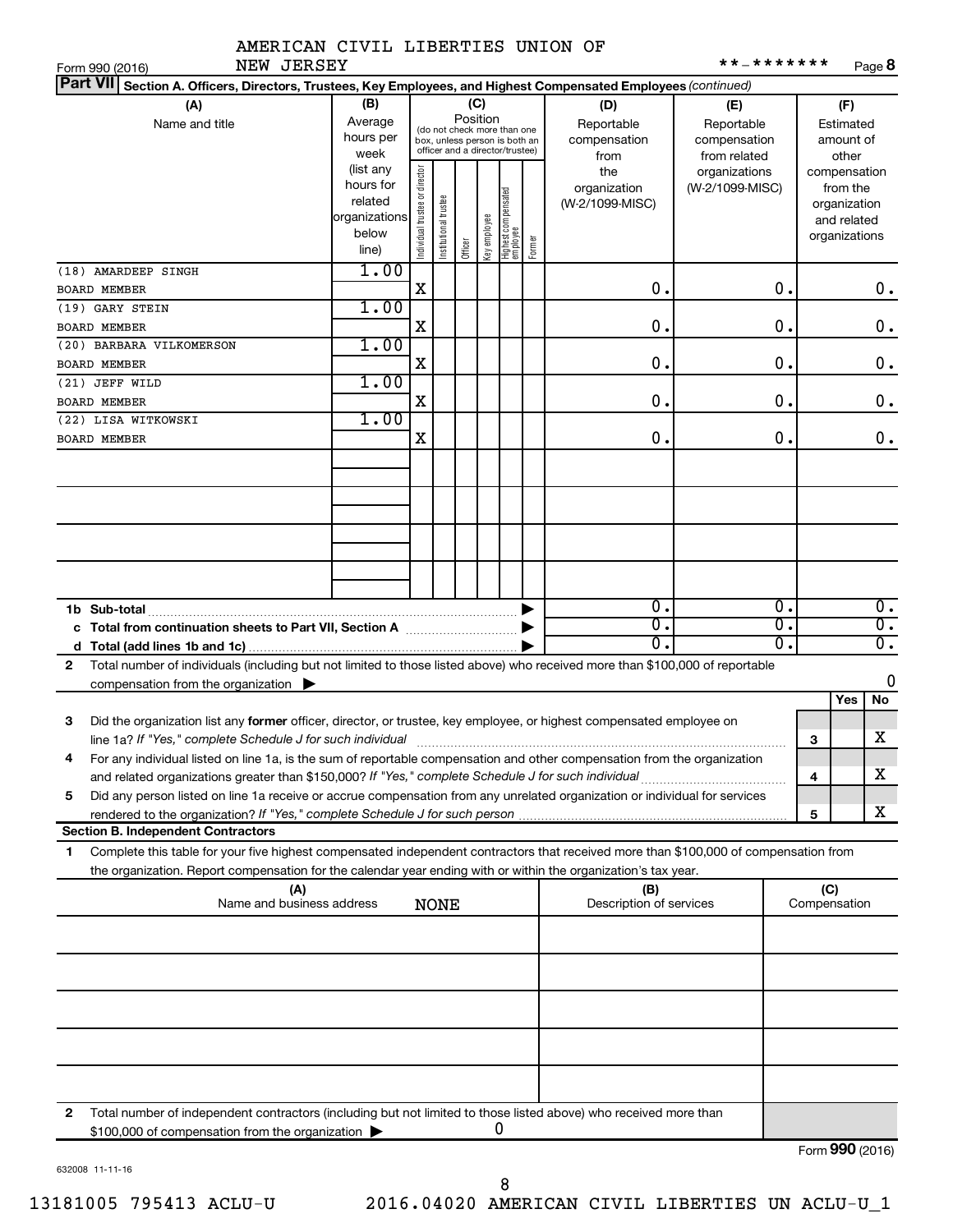| AMERICAN CIVIL LIBERTIES UNION OF |  |  |  |  |  |
|-----------------------------------|--|--|--|--|--|
|-----------------------------------|--|--|--|--|--|

|                                                           |      | Form 990 (2016)                                                                                                        | NEW JERSEY     |                       |                      |                                                 | **_*******                              | Page 9                                                             |
|-----------------------------------------------------------|------|------------------------------------------------------------------------------------------------------------------------|----------------|-----------------------|----------------------|-------------------------------------------------|-----------------------------------------|--------------------------------------------------------------------|
| <b>Part VIII</b>                                          |      | <b>Statement of Revenue</b>                                                                                            |                |                       |                      |                                                 |                                         |                                                                    |
|                                                           |      |                                                                                                                        |                |                       |                      |                                                 |                                         |                                                                    |
|                                                           |      |                                                                                                                        |                |                       | (A)<br>Total revenue | (B)<br>Related or<br>exempt function<br>revenue | (C)<br>Unrelated<br>business<br>revenue | (D)<br>Revenue excluded<br>from tax under<br>sections<br>512 - 514 |
|                                                           |      | 1 a Federated campaigns                                                                                                | 1a             |                       |                      |                                                 |                                         |                                                                    |
|                                                           |      | <b>b</b> Membership dues                                                                                               | 1 <sub>b</sub> | 475,769.              |                      |                                                 |                                         |                                                                    |
|                                                           |      |                                                                                                                        | 1 <sub>c</sub> |                       |                      |                                                 |                                         |                                                                    |
|                                                           |      | d Related organizations                                                                                                | 1 <sub>d</sub> |                       |                      |                                                 |                                         |                                                                    |
|                                                           |      | e Government grants (contributions)                                                                                    | 1e             |                       |                      |                                                 |                                         |                                                                    |
|                                                           |      | f All other contributions, gifts, grants, and                                                                          |                |                       |                      |                                                 |                                         |                                                                    |
| Contributions, Gifts, Grants<br>and Other Similar Amounts |      | similar amounts not included above                                                                                     | 1f             | 163,960.              |                      |                                                 |                                         |                                                                    |
|                                                           |      | g Noncash contributions included in lines 1a-1f: \$                                                                    |                |                       | 639,729.             |                                                 |                                         |                                                                    |
|                                                           |      |                                                                                                                        |                | <b>Business Code</b>  |                      |                                                 |                                         |                                                                    |
|                                                           | 2a   |                                                                                                                        |                |                       |                      |                                                 |                                         |                                                                    |
| Program Service                                           | b    | <u> 1989 - Johann Stein, marwolaethau a bhann an t-Albann an t-Albann an t-Albann an t-Albann an t-Albann an t-Alb</u> |                |                       |                      |                                                 |                                         |                                                                    |
|                                                           | с    |                                                                                                                        |                |                       |                      |                                                 |                                         |                                                                    |
|                                                           | d    | the control of the control of the control of the control of the control of                                             |                |                       |                      |                                                 |                                         |                                                                    |
|                                                           | е    |                                                                                                                        |                |                       |                      |                                                 |                                         |                                                                    |
|                                                           |      | f All other program service revenue                                                                                    |                |                       |                      |                                                 |                                         |                                                                    |
|                                                           |      |                                                                                                                        |                |                       |                      |                                                 |                                         |                                                                    |
|                                                           | 3    | Investment income (including dividends, interest, and                                                                  |                |                       |                      |                                                 |                                         |                                                                    |
|                                                           |      |                                                                                                                        |                |                       | 30,836.              |                                                 |                                         | 30,836.                                                            |
|                                                           | 4    | Income from investment of tax-exempt bond proceeds                                                                     |                |                       |                      |                                                 |                                         |                                                                    |
|                                                           | 5    |                                                                                                                        |                |                       |                      |                                                 |                                         |                                                                    |
|                                                           |      |                                                                                                                        | (i) Real       | (ii) Personal         |                      |                                                 |                                         |                                                                    |
|                                                           |      | 6 a Gross rents<br><b>b</b> Less: rental expenses                                                                      |                |                       |                      |                                                 |                                         |                                                                    |
|                                                           |      | c Rental income or (loss)                                                                                              |                |                       |                      |                                                 |                                         |                                                                    |
|                                                           |      |                                                                                                                        |                |                       |                      |                                                 |                                         |                                                                    |
|                                                           |      | 7 a Gross amount from sales of                                                                                         | (i) Securities | (ii) Other            |                      |                                                 |                                         |                                                                    |
|                                                           |      | assets other than inventory                                                                                            |                |                       |                      |                                                 |                                         |                                                                    |
|                                                           |      | <b>b</b> Less: cost or other basis                                                                                     |                |                       |                      |                                                 |                                         |                                                                    |
|                                                           |      | and sales expenses                                                                                                     |                |                       |                      |                                                 |                                         |                                                                    |
|                                                           |      |                                                                                                                        |                |                       |                      |                                                 |                                         |                                                                    |
|                                                           |      |                                                                                                                        |                |                       |                      |                                                 |                                         |                                                                    |
|                                                           |      | 8 a Gross income from fundraising events (not                                                                          |                |                       |                      |                                                 |                                         |                                                                    |
|                                                           |      | including \$<br>$\overline{\phantom{a}}$ of<br>contributions reported on line 1c). See                                 |                |                       |                      |                                                 |                                         |                                                                    |
|                                                           |      |                                                                                                                        |                |                       |                      |                                                 |                                         |                                                                    |
| <b>Other Revenue</b>                                      |      |                                                                                                                        |                |                       |                      |                                                 |                                         |                                                                    |
|                                                           |      | c Net income or (loss) from fundraising events                                                                         |                |                       |                      |                                                 |                                         |                                                                    |
|                                                           |      | 9 a Gross income from gaming activities. See                                                                           |                |                       |                      |                                                 |                                         |                                                                    |
|                                                           |      |                                                                                                                        |                |                       |                      |                                                 |                                         |                                                                    |
|                                                           |      |                                                                                                                        |                |                       |                      |                                                 |                                         |                                                                    |
|                                                           |      |                                                                                                                        |                |                       |                      |                                                 |                                         |                                                                    |
|                                                           |      | 10 a Gross sales of inventory, less returns                                                                            |                |                       |                      |                                                 |                                         |                                                                    |
|                                                           |      |                                                                                                                        |                |                       |                      |                                                 |                                         |                                                                    |
|                                                           |      |                                                                                                                        |                |                       |                      |                                                 |                                         |                                                                    |
|                                                           |      | c Net income or (loss) from sales of inventory<br>Miscellaneous Revenue                                                |                | <b>Business Code</b>  |                      |                                                 |                                         |                                                                    |
|                                                           | 11 a |                                                                                                                        |                |                       |                      |                                                 |                                         |                                                                    |
|                                                           | b    |                                                                                                                        |                |                       |                      |                                                 |                                         |                                                                    |
|                                                           | с    |                                                                                                                        |                |                       |                      |                                                 |                                         |                                                                    |
|                                                           |      |                                                                                                                        |                |                       |                      |                                                 |                                         |                                                                    |
|                                                           |      |                                                                                                                        |                | $\blacktriangleright$ |                      |                                                 |                                         |                                                                    |
|                                                           | 12   |                                                                                                                        |                |                       | 670, 565.            | $\overline{0}$ .                                | $0$ .                                   | 30,836.                                                            |
| 632009 11-11-16                                           |      |                                                                                                                        |                |                       |                      |                                                 |                                         | Form 990 (2016)                                                    |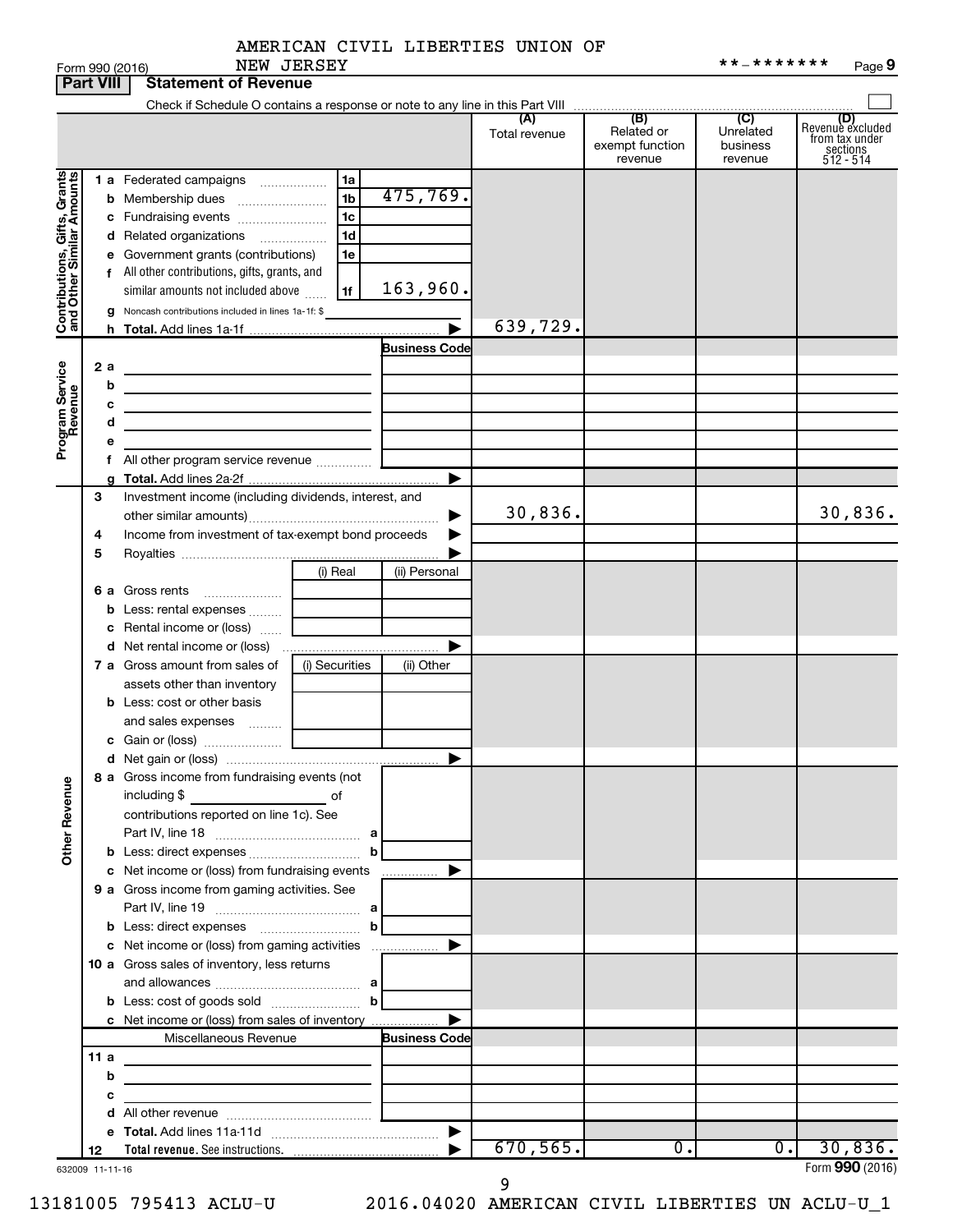|    | Part IX Statement of Functional Expenses                                                                                                                  |                       |                                    |                                           |                                |
|----|-----------------------------------------------------------------------------------------------------------------------------------------------------------|-----------------------|------------------------------------|-------------------------------------------|--------------------------------|
|    | Section 501(c)(3) and 501(c)(4) organizations must complete all columns. All other organizations must complete column (A).                                |                       |                                    |                                           |                                |
|    |                                                                                                                                                           |                       |                                    |                                           |                                |
|    | Do not include amounts reported on lines 6b,<br>7b, 8b, 9b, and 10b of Part VIII.                                                                         | (A)<br>Total expenses | (B)<br>Program service<br>expenses | (C)<br>Management and<br>general expenses | (D)<br>Fundraising<br>expenses |
| 1  | Grants and other assistance to domestic organizations                                                                                                     |                       |                                    |                                           |                                |
|    | and domestic governments. See Part IV, line 21                                                                                                            |                       |                                    |                                           |                                |
| 2  | Grants and other assistance to domestic                                                                                                                   |                       |                                    |                                           |                                |
|    | individuals. See Part IV, line 22                                                                                                                         |                       |                                    |                                           |                                |
| 3  | Grants and other assistance to foreign                                                                                                                    |                       |                                    |                                           |                                |
|    | organizations, foreign governments, and foreign                                                                                                           |                       |                                    |                                           |                                |
|    | individuals. See Part IV, lines 15 and 16                                                                                                                 |                       |                                    |                                           |                                |
| 4  | Benefits paid to or for members                                                                                                                           |                       |                                    |                                           |                                |
| 5  | Compensation of current officers, directors,                                                                                                              |                       |                                    |                                           |                                |
|    | trustees, and key employees                                                                                                                               |                       |                                    |                                           |                                |
| 6  | Compensation not included above, to disqualified                                                                                                          |                       |                                    |                                           |                                |
|    | persons (as defined under section 4958(f)(1)) and                                                                                                         |                       |                                    |                                           |                                |
|    | persons described in section $4958(c)(3)(B)$                                                                                                              | 194,543.              | 129,352.                           | 32,625.                                   | 32,566.                        |
| 7  | Other salaries and wages                                                                                                                                  |                       |                                    |                                           |                                |
| 8  | Pension plan accruals and contributions (include                                                                                                          | 17,274.               | 11,485.                            | 2,897.                                    | 2,892.                         |
| 9  | section 401(k) and 403(b) employer contributions)                                                                                                         | 24, 114.              | 16,034.                            | 4,044.                                    | 4,036.                         |
| 10 |                                                                                                                                                           | 13,041.               | 8,671.                             | 2,187.                                    | 2,183.                         |
| 11 | Fees for services (non-employees):                                                                                                                        |                       |                                    |                                           |                                |
| a  |                                                                                                                                                           |                       |                                    |                                           |                                |
|    |                                                                                                                                                           |                       |                                    |                                           |                                |
|    |                                                                                                                                                           |                       |                                    |                                           |                                |
| d  |                                                                                                                                                           |                       |                                    |                                           |                                |
| е  | Professional fundraising services. See Part IV, line 17                                                                                                   |                       |                                    |                                           |                                |
| f  | Investment management fees                                                                                                                                |                       |                                    |                                           |                                |
|    | g Other. (If line 11g amount exceeds 10% of line 25,                                                                                                      |                       |                                    |                                           |                                |
|    | column (A) amount, list line 11g expenses on Sch O.)                                                                                                      |                       |                                    |                                           |                                |
| 12 |                                                                                                                                                           |                       |                                    |                                           |                                |
| 13 |                                                                                                                                                           | 1,704.                | 1,133.                             | 286.                                      | 285.                           |
| 14 |                                                                                                                                                           |                       |                                    |                                           |                                |
| 15 |                                                                                                                                                           |                       |                                    |                                           |                                |
| 16 |                                                                                                                                                           | 10,321.               | 6,862.                             | 1,732.                                    | 1,727.                         |
| 17 |                                                                                                                                                           | 6,988.                | 4,646.                             | 1,172.                                    | 1,170.                         |
| 18 | Payments of travel or entertainment expenses                                                                                                              |                       |                                    |                                           |                                |
|    | for any federal, state, or local public officials                                                                                                         |                       |                                    |                                           |                                |
| 19 | Conferences, conventions, and meetings                                                                                                                    | 3,102.                | 3,102.                             |                                           |                                |
| 20 | Interest                                                                                                                                                  |                       |                                    |                                           |                                |
| 21 |                                                                                                                                                           |                       | 967.                               |                                           | 244.                           |
| 22 | Depreciation, depletion, and amortization                                                                                                                 | 1,455.                |                                    | 244.                                      |                                |
| 23 | Insurance                                                                                                                                                 |                       |                                    |                                           |                                |
| 24 | Other expenses. Itemize expenses not covered<br>above. (List miscellaneous expenses in line 24e. If line<br>24e amount exceeds 10% of line 25, column (A) |                       |                                    |                                           |                                |
|    | amount, list line 24e expenses on Schedule O.)                                                                                                            |                       |                                    |                                           |                                |
| a  | PUBLIC EDUCATION                                                                                                                                          | 16,467.               | 16,467.                            | 0.                                        | 0.                             |
|    | PROFESSIONAL FEES                                                                                                                                         | 14,485.               | 9,631.                             | 2,429.                                    | 2,425.                         |
|    | <b>NEWSLETTER</b>                                                                                                                                         | 9,828.                | 9,828.                             | 0.                                        | $\overline{0}$ .               |
| d  | DONOR DATA MANAGEMENT                                                                                                                                     | 6, 393.               | $\overline{0}$ .                   | σ.                                        | 6,393.                         |
|    | e All other expenses                                                                                                                                      | 15,874.               | 11,924.                            | 1,978.                                    | 1,972.                         |
| 25 | Total functional expenses. Add lines 1 through 24e                                                                                                        | 335,589.              | 230, 102.                          | 49,594.                                   | 55,893.                        |
| 26 | Joint costs. Complete this line only if the organization                                                                                                  |                       |                                    |                                           |                                |
|    | reported in column (B) joint costs from a combined                                                                                                        |                       |                                    |                                           |                                |
|    | educational campaign and fundraising solicitation.                                                                                                        |                       |                                    |                                           |                                |
|    | Check here $\blacktriangleright$<br>if following SOP 98-2 (ASC 958-720)                                                                                   |                       |                                    |                                           |                                |

632010 11-11-16

Form (2016) **990**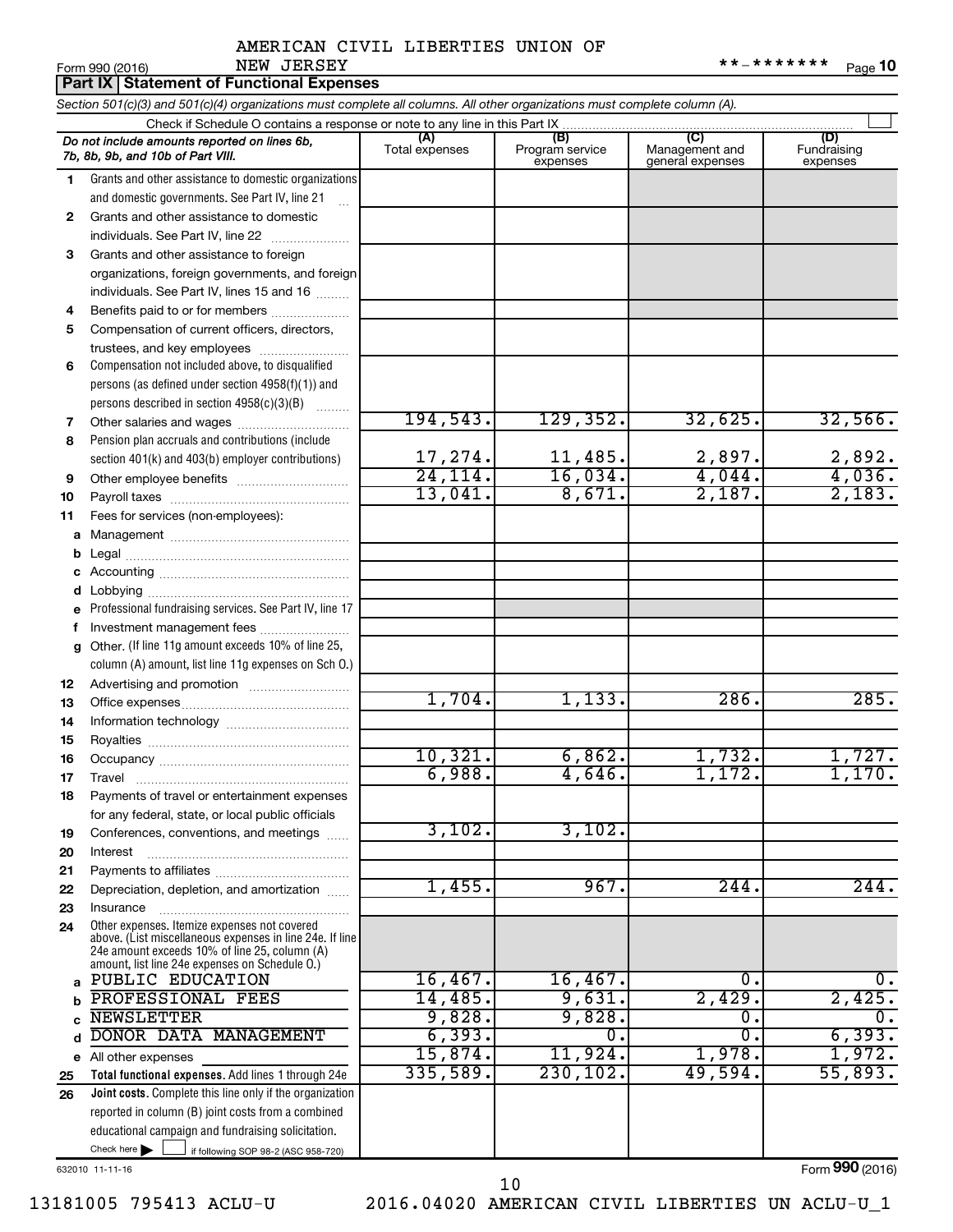Form 990 (2016) Page NEW JERSEY \*\*-\*\*\*\*\*\*\* **11**

|                             | Part X | <b>Balance Sheet</b>                                                                                                    |  |                         |                          |                 |                    |
|-----------------------------|--------|-------------------------------------------------------------------------------------------------------------------------|--|-------------------------|--------------------------|-----------------|--------------------|
|                             |        |                                                                                                                         |  |                         |                          |                 |                    |
|                             |        |                                                                                                                         |  |                         | (A)<br>Beginning of year |                 | (B)<br>End of year |
|                             | 1      |                                                                                                                         |  |                         | 84,022.                  | $\mathbf{1}$    | 168,096.           |
|                             | 2      |                                                                                                                         |  |                         | 105, 442.                | $\mathbf{2}$    | 105,909.           |
|                             | з      |                                                                                                                         |  |                         | $0$ .                    | 3               | 73,208.            |
|                             | 4      |                                                                                                                         |  |                         | 12,200.                  | 4               | 65,502.            |
|                             | 5      | Loans and other receivables from current and former officers, directors,                                                |  |                         |                          |                 |                    |
|                             |        | trustees, key employees, and highest compensated employees. Complete                                                    |  |                         |                          |                 |                    |
|                             |        | Part II of Schedule L                                                                                                   |  |                         |                          | 5               |                    |
|                             | 6      | Loans and other receivables from other disqualified persons (as defined under                                           |  |                         |                          |                 |                    |
|                             |        | section 4958(f)(1)), persons described in section 4958(c)(3)(B), and contributing                                       |  |                         |                          |                 |                    |
|                             |        | employers and sponsoring organizations of section 501(c)(9) voluntary                                                   |  |                         |                          |                 |                    |
|                             |        | employees' beneficiary organizations (see instr). Complete Part II of Sch L                                             |  |                         |                          | 6               |                    |
| Assets                      | 7      |                                                                                                                         |  | $\overline{7}$          |                          |                 |                    |
|                             | 8      |                                                                                                                         |  |                         |                          | 8               |                    |
|                             | 9      | Prepaid expenses and deferred charges [11] [11] Prepaid expenses and deferred charges [11] [11] Arman minimum           |  |                         | 12,891.                  | 9               | 13,560.            |
|                             |        | <b>10a</b> Land, buildings, and equipment: cost or other                                                                |  |                         |                          |                 |                    |
|                             |        | basis. Complete Part VI of Schedule D  10a                                                                              |  |                         |                          |                 |                    |
|                             |        |                                                                                                                         |  | $\frac{56,985}{53,879}$ | 1,324.                   | 10 <sub>c</sub> | 3,106.             |
|                             | 11     |                                                                                                                         |  |                         |                          | 11              |                    |
|                             | 12     |                                                                                                                         |  |                         | 1, 249, 165.             | 12              | 1,496,291.         |
|                             | 13     |                                                                                                                         |  | 13                      |                          |                 |                    |
|                             | 14     |                                                                                                                         |  |                         |                          | 14              |                    |
|                             | 15     |                                                                                                                         |  |                         | $-27,677.$               | 15              | $-24,858.$         |
|                             | 16     |                                                                                                                         |  |                         | 1,437,367.               | 16              | 1,900,814.         |
|                             | 17     |                                                                                                                         |  |                         | 3,464.                   | 17              | 27,720.            |
|                             | 18     |                                                                                                                         |  |                         |                          | 18              |                    |
|                             | 19     |                                                                                                                         |  |                         |                          | 19              |                    |
|                             | 20     |                                                                                                                         |  |                         |                          | 20              |                    |
|                             | 21     | Escrow or custodial account liability. Complete Part IV of Schedule D                                                   |  |                         | 21                       |                 |                    |
|                             | 22     | Loans and other payables to current and former officers, directors, trustees,                                           |  |                         |                          |                 |                    |
|                             |        | key employees, highest compensated employees, and disqualified persons.                                                 |  |                         |                          |                 |                    |
| Liabilities                 |        |                                                                                                                         |  |                         |                          | 22              |                    |
|                             | 23     | Secured mortgages and notes payable to unrelated third parties                                                          |  |                         |                          | 23              |                    |
|                             | 24     | Unsecured notes and loans payable to unrelated third parties                                                            |  |                         |                          | 24              |                    |
|                             | 25     | Other liabilities (including federal income tax, payables to related third                                              |  |                         |                          |                 |                    |
|                             |        | parties, and other liabilities not included on lines 17-24). Complete Part X of                                         |  |                         |                          |                 |                    |
|                             |        | Schedule D                                                                                                              |  |                         |                          | 25              |                    |
|                             | 26     | Total liabilities. Add lines 17 through 25                                                                              |  |                         | 3,464.                   | 26              | 27,720.            |
|                             |        | Organizations that follow SFAS 117 (ASC 958), check here $\blacktriangleright \begin{array}{c} \perp X \end{array}$ and |  |                         |                          |                 |                    |
|                             |        | complete lines 27 through 29, and lines 33 and 34.                                                                      |  |                         |                          |                 |                    |
|                             | 27     |                                                                                                                         |  |                         | $1,433,903$ .            | 27              | 1,799,886.         |
|                             | 28     |                                                                                                                         |  |                         | σ.                       | 28              | 73,208.            |
|                             | 29     | Permanently restricted net assets                                                                                       |  |                         |                          | 29              |                    |
|                             |        | Organizations that do not follow SFAS 117 (ASC 958), check here ▶ □                                                     |  |                         |                          |                 |                    |
| Net Assets or Fund Balances |        | and complete lines 30 through 34.                                                                                       |  |                         |                          |                 |                    |
|                             | 30     |                                                                                                                         |  |                         |                          | 30              |                    |
|                             | 31     | Paid-in or capital surplus, or land, building, or equipment fund                                                        |  |                         |                          | 31              |                    |
|                             | 32     | Retained earnings, endowment, accumulated income, or other funds                                                        |  |                         |                          | 32              |                    |
|                             | 33     |                                                                                                                         |  |                         | 1,433,903.               | 33              | 1,873,094.         |
|                             | 34     |                                                                                                                         |  |                         | 1,437,367.               | 34              | 1,900,814.         |

Form (2016) **990**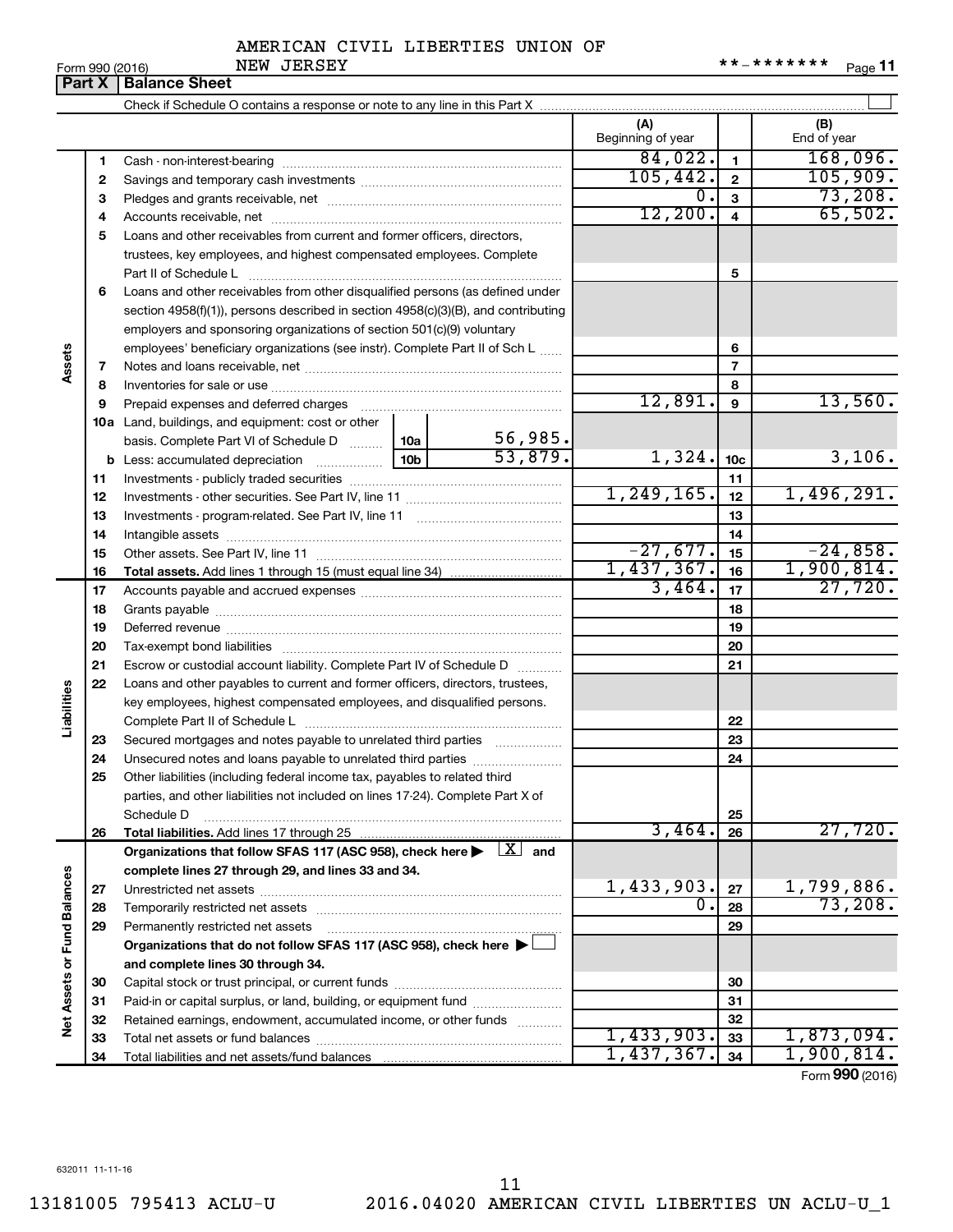|  |  |  | AMERICAN CIVIL LIBERTIES UNION OF |  |  |
|--|--|--|-----------------------------------|--|--|
|--|--|--|-----------------------------------|--|--|

|    | NEW JERSEY<br>Form 990 (2016)                                                                                                   | * * _ * * * * * * * |                |            | Page 12          |
|----|---------------------------------------------------------------------------------------------------------------------------------|---------------------|----------------|------------|------------------|
|    | Part XI Reconciliation of Net Assets                                                                                            |                     |                |            |                  |
|    |                                                                                                                                 |                     |                |            |                  |
|    |                                                                                                                                 |                     |                |            |                  |
| 1  |                                                                                                                                 | $\mathbf{1}$        |                |            | 670,565.         |
| 2  |                                                                                                                                 | $\overline{2}$      |                |            | 335,589.         |
| З  | Revenue less expenses. Subtract line 2 from line 1                                                                              | 3                   |                |            | 334,976.         |
| 4  |                                                                                                                                 | $\overline{4}$      | 1,433,903.     |            |                  |
| 5  |                                                                                                                                 | 5                   |                |            | 104, 215.        |
| 6  | Donated services and use of facilities                                                                                          | 6                   |                |            |                  |
| 7  | Investment expenses                                                                                                             | $\overline{7}$      |                |            |                  |
| 8  | Prior period adjustments www.communication.communication.communication.com/                                                     | 8                   |                |            |                  |
| 9  |                                                                                                                                 | $\mathbf{Q}$        |                |            | $\overline{0}$ . |
| 10 | Net assets or fund balances at end of year. Combine lines 3 through 9 (must equal Part X, line 33,                              |                     |                |            |                  |
|    | column (B))                                                                                                                     | 10                  | 1,873,094.     |            |                  |
|    | Part XII Financial Statements and Reporting                                                                                     |                     |                |            |                  |
|    |                                                                                                                                 |                     |                |            | $\vert x \vert$  |
|    |                                                                                                                                 |                     |                | <b>Yes</b> | <b>No</b>        |
| 1. | $\boxed{\text{X}}$ Accrual<br>Accounting method used to prepare the Form 990: [130] Cash<br>$\Box$ Other                        |                     |                |            |                  |
|    | If the organization changed its method of accounting from a prior year or checked "Other," explain in Schedule O.               |                     |                |            |                  |
|    |                                                                                                                                 |                     | 2a             |            | х                |
|    | If "Yes," check a box below to indicate whether the financial statements for the year were compiled or reviewed on a            |                     |                |            |                  |
|    | separate basis, consolidated basis, or both:                                                                                    |                     |                |            |                  |
|    | Both consolidated and separate basis<br>Separate basis<br>Consolidated basis                                                    |                     |                |            |                  |
|    |                                                                                                                                 |                     | 2 <sub>b</sub> | X          |                  |
|    | If "Yes," check a box below to indicate whether the financial statements for the year were audited on a separate basis,         |                     |                |            |                  |
|    | consolidated basis, or both:                                                                                                    |                     |                |            |                  |
|    | $\boxed{\textbf{X}}$ Consolidated basis<br>Separate basis<br>Both consolidated and separate basis                               |                     |                |            |                  |
|    | c If "Yes" to line 2a or 2b, does the organization have a committee that assumes responsibility for oversight of the audit,     |                     |                |            |                  |
|    |                                                                                                                                 |                     | 2c             | х          |                  |
|    | If the organization changed either its oversight process or selection process during the tax year, explain in Schedule O.       |                     |                |            |                  |
|    | 3a As a result of a federal award, was the organization required to undergo an audit or audits as set forth in the Single Audit |                     |                |            |                  |
|    |                                                                                                                                 |                     | За             |            | х                |
|    | b If "Yes," did the organization undergo the required audit or audits? If the organization did not undergo the required audit   |                     |                |            |                  |
|    |                                                                                                                                 |                     | 3 <sub>b</sub> |            |                  |

Form (2016) **990**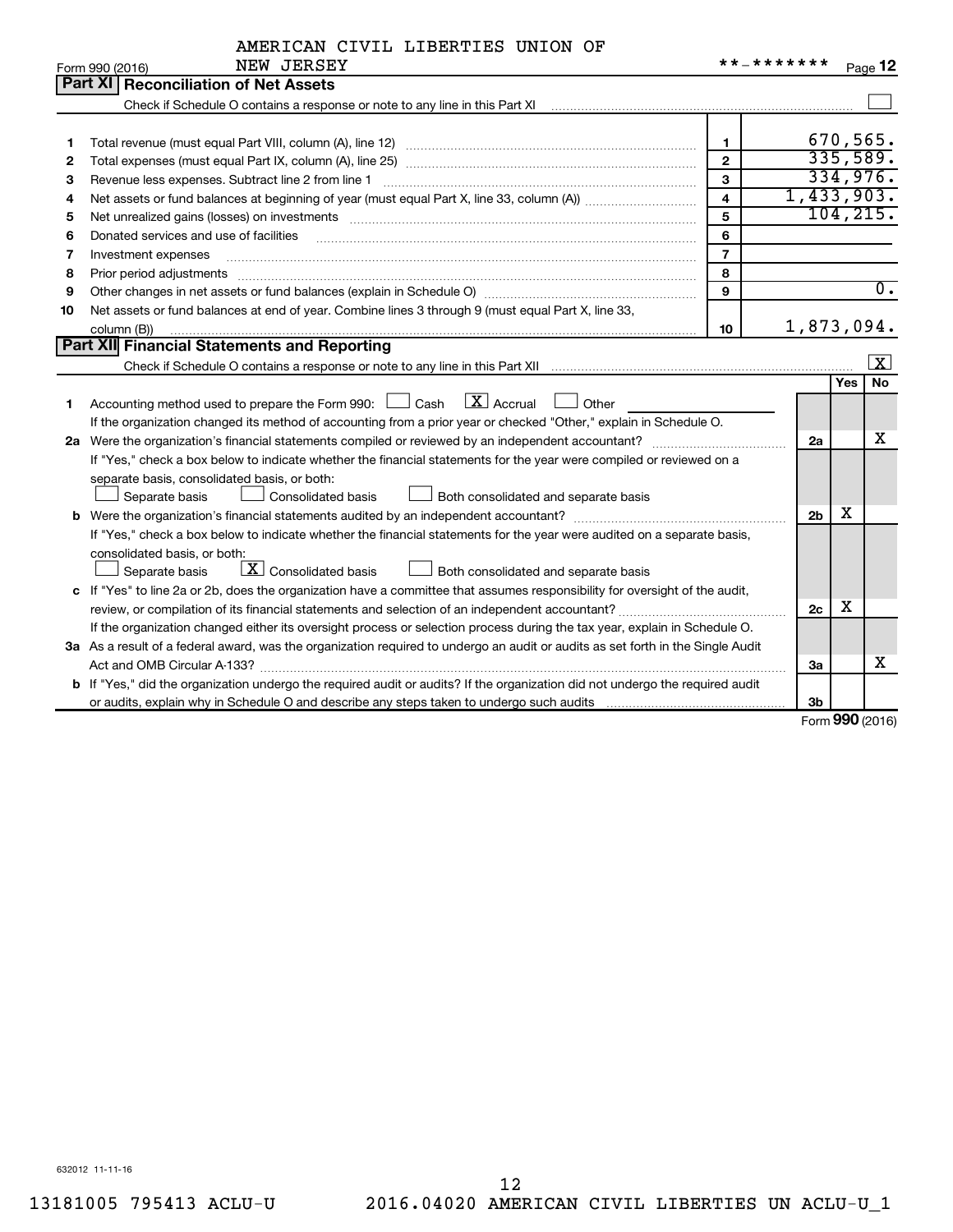| <b>Schedule B</b>                    |  |  |
|--------------------------------------|--|--|
| (Form 990, 990-EZ,<br>$\sim$ 000 DEV |  |  |

Department of the Treasury Internal Revenue Service

# **Schedule of Contributors**

**or 990-PF) | Attach to Form 990, Form 990-EZ, or Form 990-PF. | Information about Schedule B (Form 990, 990-EZ, or 990-PF) and** its instructions is at www.irs.gov/form990.

OMB No. 1545-0047

**2016**

**Employer identification number** 

|  |  | Name of the organization |
|--|--|--------------------------|
|  |  | ----                     |

AMERICAN CIVIL LIBERTIES UNION OF

NEW JERSEY \*\*-\*\*\*\*\*\*\*

|  | Organization type (check one): |
|--|--------------------------------|
|--|--------------------------------|

| Filers of:         | Section:                                                                    |
|--------------------|-----------------------------------------------------------------------------|
| Form 990 or 990-EZ | $ \mathbf{X} $ 501(c)( 4) (enter number) organization                       |
|                    | $4947(a)(1)$ nonexempt charitable trust not treated as a private foundation |
|                    | 527 political organization                                                  |
| Form 990-PF        | 501(c)(3) exempt private foundation                                         |
|                    | 4947(a)(1) nonexempt charitable trust treated as a private foundation       |
|                    | 501(c)(3) taxable private foundation                                        |

Check if your organization is covered by the General Rule or a Special Rule.

**Note:**  Only a section 501(c)(7), (8), or (10) organization can check boxes for both the General Rule and a Special Rule. See instructions.

#### **General Rule**

**K** For an organization filing Form 990, 990-EZ, or 990-PF that received, during the year, contributions totaling \$5,000 or more (in money or property) from any one contributor. Complete Parts I and II. See instructions for determining a contributor's total contributions.

#### **Special Rules**

 $\Box$ 

any one contributor, during the year, total contributions of the greater of **(1)** \$5,000 or **(2)** 2% of the amount on (i) Form 990, Part VIII, line 1h, For an organization described in section 501(c)(3) filing Form 990 or 990-EZ that met the 33 1/3% support test of the regulations under sections 509(a)(1) and 170(b)(1)(A)(vi), that checked Schedule A (Form 990 or 990-EZ), Part II, line 13, 16a, or 16b, and that received from or (ii) Form 990-EZ, line 1. Complete Parts I and II.  $\Box$ 

year, total contributions of more than \$1,000 *exclusively* for religious, charitable, scientific, literary, or educational purposes, or for For an organization described in section 501(c)(7), (8), or (10) filing Form 990 or 990-EZ that received from any one contributor, during the the prevention of cruelty to children or animals. Complete Parts I, II, and III.  $\Box$ 

purpose. Don't complete any of the parts unless the General Rule applies to this organization because it received nonexclusively year, contributions exclusively for religious, charitable, etc., purposes, but no such contributions totaled more than \$1,000. If this box is checked, enter here the total contributions that were received during the year for an exclusively religious, charitable, etc., For an organization described in section 501(c)(7), (8), or (10) filing Form 990 or 990-EZ that received from any one contributor, during the religious, charitable, etc., contributions totaling \$5,000 or more during the year  $\ldots$  $\ldots$  $\ldots$  $\ldots$  $\ldots$  $\ldots$ 

**Caution:**  An organization that isn't covered by the General Rule and/or the Special Rules doesn't file Schedule B (Form 990, 990-EZ, or 990-PF),  **must** but it answer "No" on Part IV, line 2, of its Form 990; or check the box on line H of its Form 990-EZ or on its Form 990-PF, Part I, line 2, to certify that it doesn't meet the filing requirements of Schedule B (Form 990, 990-EZ, or 990-PF).

LHA For Paperwork Reduction Act Notice, see the Instructions for Form 990, 990-EZ, or 990-PF. Schedule B (Form 990, 990-EZ, or 990-PF) (2016)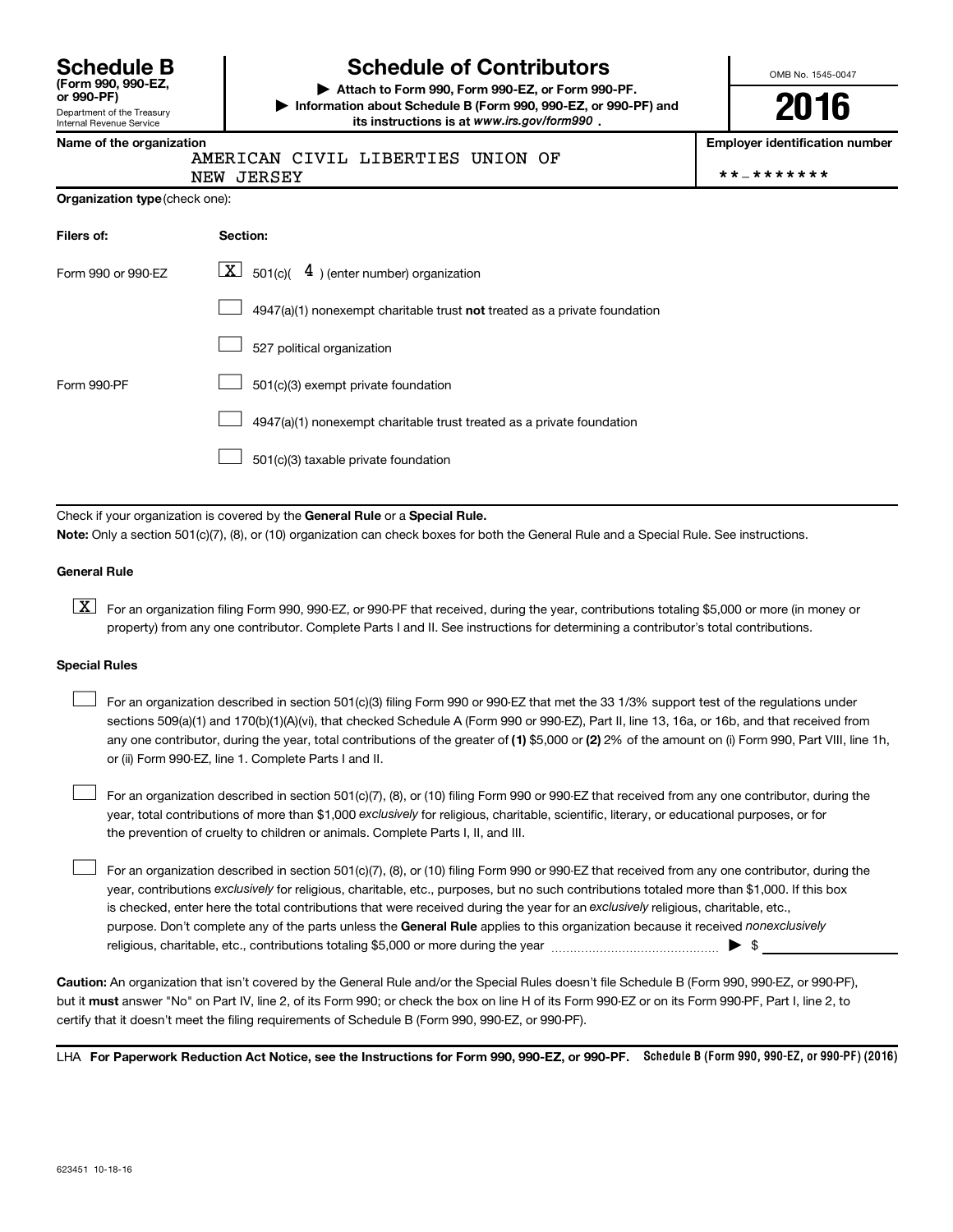#### Schedule B (Form 990, 990-EZ, or 990-PF) (2016)

**Name of organization Employer identification number** AMERICAN CIVIL LIBERTIES UNION OF

NEW JERSEY \*\*-\*\*\*\*\*\*\*

| (a)          | (b)                                                                           | (c)                        | (d)                                                                                     |
|--------------|-------------------------------------------------------------------------------|----------------------------|-----------------------------------------------------------------------------------------|
| No.          | Name, address, and ZIP + 4                                                    | <b>Total contributions</b> | Type of contribution                                                                    |
| $\mathbf{1}$ | <b>JOSEPH PARSONS</b><br><b>44 WELLINGTON AVENUE</b><br>SHORT HILLS, NJ 07078 | 98,208.<br>\$              | x<br>Person<br>Payroll<br>Noncash<br>(Complete Part II for<br>noncash contributions.)   |
| (a)          | (b)                                                                           | (c)                        | (d)                                                                                     |
| No.          | Name, address, and ZIP + 4                                                    | <b>Total contributions</b> | Type of contribution                                                                    |
|              |                                                                               | \$                         | Person<br>Payroll<br><b>Noncash</b><br>(Complete Part II for<br>noncash contributions.) |
| (a)          | (b)                                                                           | (c)                        | (d)                                                                                     |
| No.          | Name, address, and ZIP + 4                                                    | <b>Total contributions</b> | Type of contribution                                                                    |
|              |                                                                               | \$                         | Person<br>Payroll<br><b>Noncash</b><br>(Complete Part II for<br>noncash contributions.) |
| (a)          | (b)                                                                           | (c)                        | (d)                                                                                     |
| No.          | Name, address, and ZIP + 4                                                    | <b>Total contributions</b> | Type of contribution                                                                    |
|              |                                                                               | \$                         | Person<br>Payroll<br><b>Noncash</b><br>(Complete Part II for<br>noncash contributions.) |
| (a)          | (b)                                                                           | (c)                        | (d)                                                                                     |
| No.          | Name, address, and ZIP + 4                                                    | <b>Total contributions</b> | Type of contribution                                                                    |
|              |                                                                               | \$                         | Person<br>Payroll<br>Noncash<br>(Complete Part II for<br>noncash contributions.)        |
| (a)          | (b)                                                                           | (c)                        | (d)                                                                                     |
| No.          | Name, address, and ZIP + 4                                                    | <b>Total contributions</b> | Type of contribution                                                                    |
|              |                                                                               | \$                         | Person<br>Payroll<br>Noncash<br>(Complete Part II for                                   |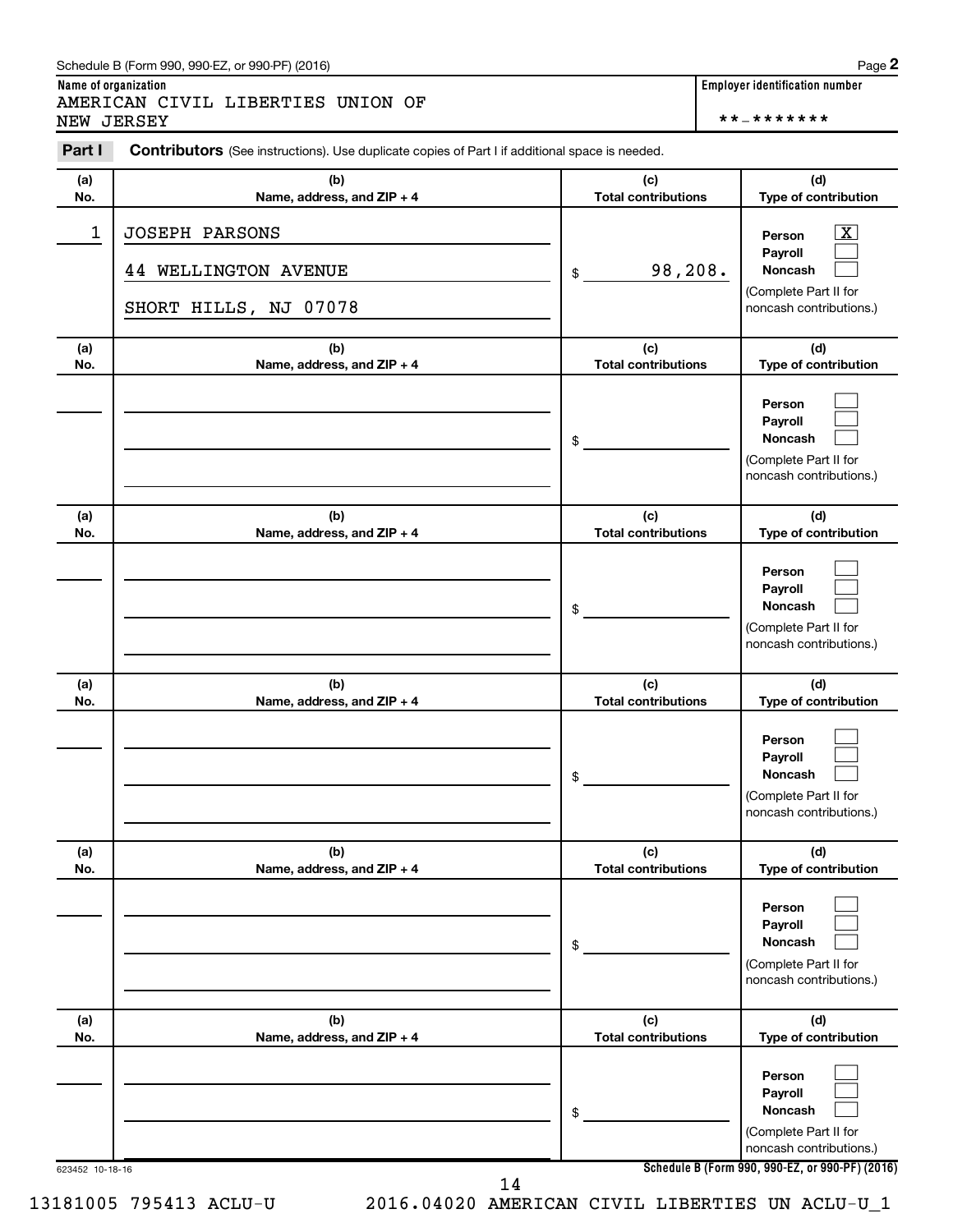#### Schedule B (Form 990, 990-EZ, or 990-PF) (2016)

AMERICAN CIVIL LIBERTIES UNION OF NEW JERSEY \*\*-\*\*\*\*\*\*\*

**Name of organization Employer identification number**

623453 10-18-16 **Schedule B (Form 990, 990-EZ, or 990-PF) (2016) (a) No. from Part I (c) FMV (or estimate) (See instructions) (b) Description of noncash property given (d) Date received (a) No. from Part I (c) FMV (or estimate) (See instructions) (b) Description of noncash property given (d) Date received (a) No. from Part I (c) FMV (or estimate) (See instructions) (b) Description of noncash property given (d) Date received (a) No. from Part I (c) FMV (or estimate) (See instructions) (b) Description of noncash property given (d) Date received (a) No. from Part I (c) FMV (or estimate) (See instructions) (b) Description of noncash property given (d) Date received (a) No. from Part I (c) FMV (or estimate) (See instructions) (b) Description of noncash property given (d) Date received** Part II Noncash Property (See instructions). Use duplicate copies of Part II if additional space is needed. \$ \$ \$ \$ \$ \$ 15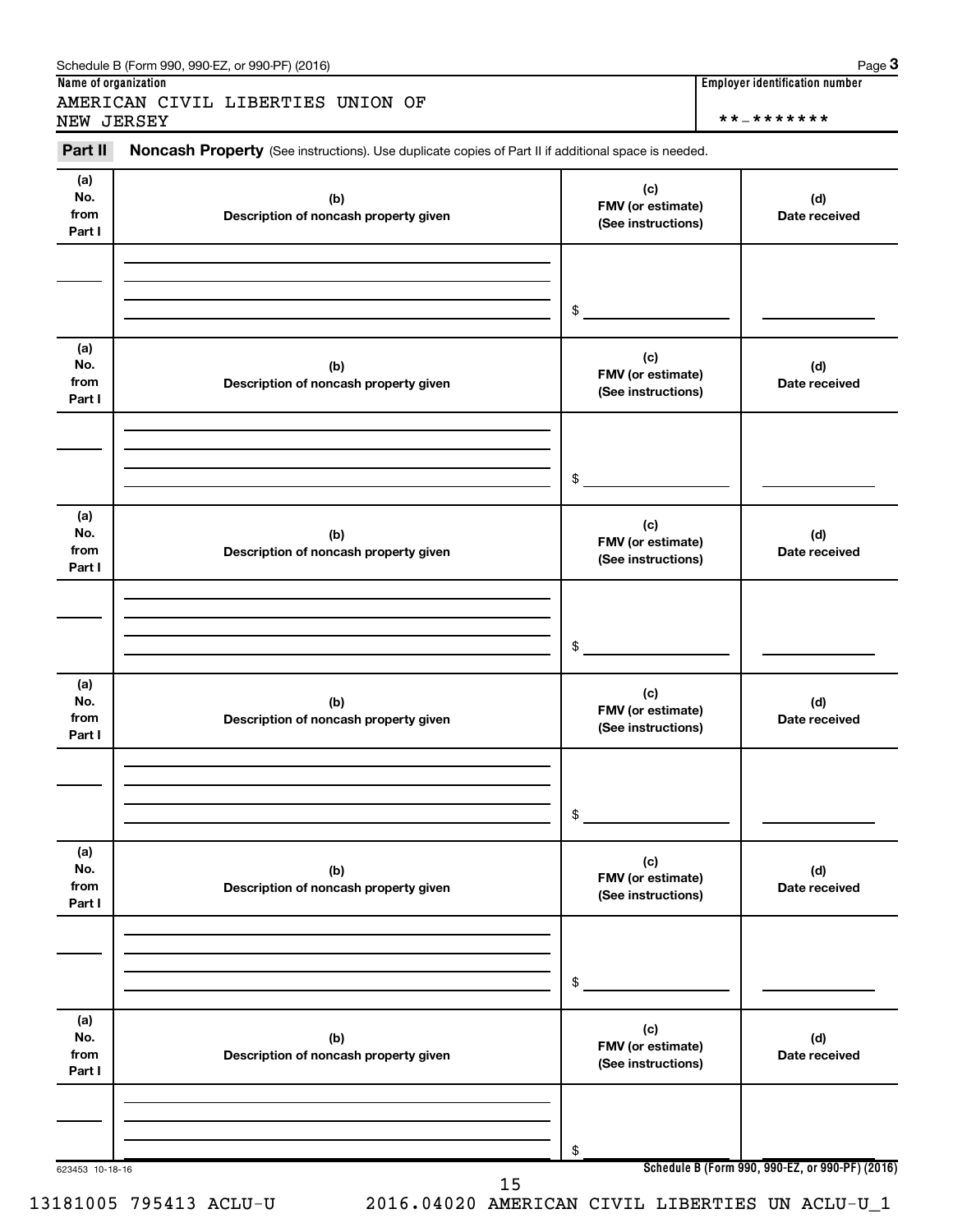| Name of organization<br>NEW JERSEY | AMERICAN CIVIL LIBERTIES UNION OF                                                                                                                                                                                                                                               |                      | <b>Employer identification number</b><br>* * _ * * * * * * *                                                                                                                         |
|------------------------------------|---------------------------------------------------------------------------------------------------------------------------------------------------------------------------------------------------------------------------------------------------------------------------------|----------------------|--------------------------------------------------------------------------------------------------------------------------------------------------------------------------------------|
| Part III                           | the year from any one contributor. Complete columns (a) through (e) and the following line entry. For organizations<br>completing Part III, enter the total of exclusively religious, charitable, etc., contributions of \$1,000 or less for the year. (Enter this info. once.) |                      | Exclusively religious, charitable, etc., contributions to organizations described in section $501(c)(7)$ , (8), or (10) that total more than \$1,000 for<br>$\blacktriangleright$ \$ |
|                                    | Use duplicate copies of Part III if additional space is needed.                                                                                                                                                                                                                 |                      |                                                                                                                                                                                      |
| (a) No.<br>from<br>Part I          | (b) Purpose of gift                                                                                                                                                                                                                                                             | (c) Use of gift      | (d) Description of how gift is held                                                                                                                                                  |
|                                    | Transferee's name, address, and ZIP + 4                                                                                                                                                                                                                                         | (e) Transfer of gift | Relationship of transferor to transferee                                                                                                                                             |
|                                    |                                                                                                                                                                                                                                                                                 |                      |                                                                                                                                                                                      |
| (a) No.<br>from<br>Part I          | (b) Purpose of gift                                                                                                                                                                                                                                                             | (c) Use of gift      | (d) Description of how gift is held                                                                                                                                                  |
|                                    |                                                                                                                                                                                                                                                                                 | (e) Transfer of gift |                                                                                                                                                                                      |
|                                    | Transferee's name, address, and ZIP + 4                                                                                                                                                                                                                                         |                      | Relationship of transferor to transferee                                                                                                                                             |
| (a) No.<br>from<br>Part I          | (b) Purpose of gift                                                                                                                                                                                                                                                             | (c) Use of gift      | (d) Description of how gift is held                                                                                                                                                  |
|                                    |                                                                                                                                                                                                                                                                                 | (e) Transfer of gift |                                                                                                                                                                                      |
|                                    | Transferee's name, address, and ZIP + 4                                                                                                                                                                                                                                         |                      | Relationship of transferor to transferee                                                                                                                                             |
| (a) No.<br>from                    |                                                                                                                                                                                                                                                                                 |                      |                                                                                                                                                                                      |
| Part I                             | (b) Purpose of gift                                                                                                                                                                                                                                                             | (c) Use of gift      | (d) Description of how gift is held                                                                                                                                                  |
|                                    |                                                                                                                                                                                                                                                                                 | (e) Transfer of gift |                                                                                                                                                                                      |
|                                    | Transferee's name, address, and ZIP + 4                                                                                                                                                                                                                                         |                      | Relationship of transferor to transferee                                                                                                                                             |
| 623454 10-18-16                    |                                                                                                                                                                                                                                                                                 |                      | Schedule B (Form 990, 990-EZ, or 990-PF) (2016)                                                                                                                                      |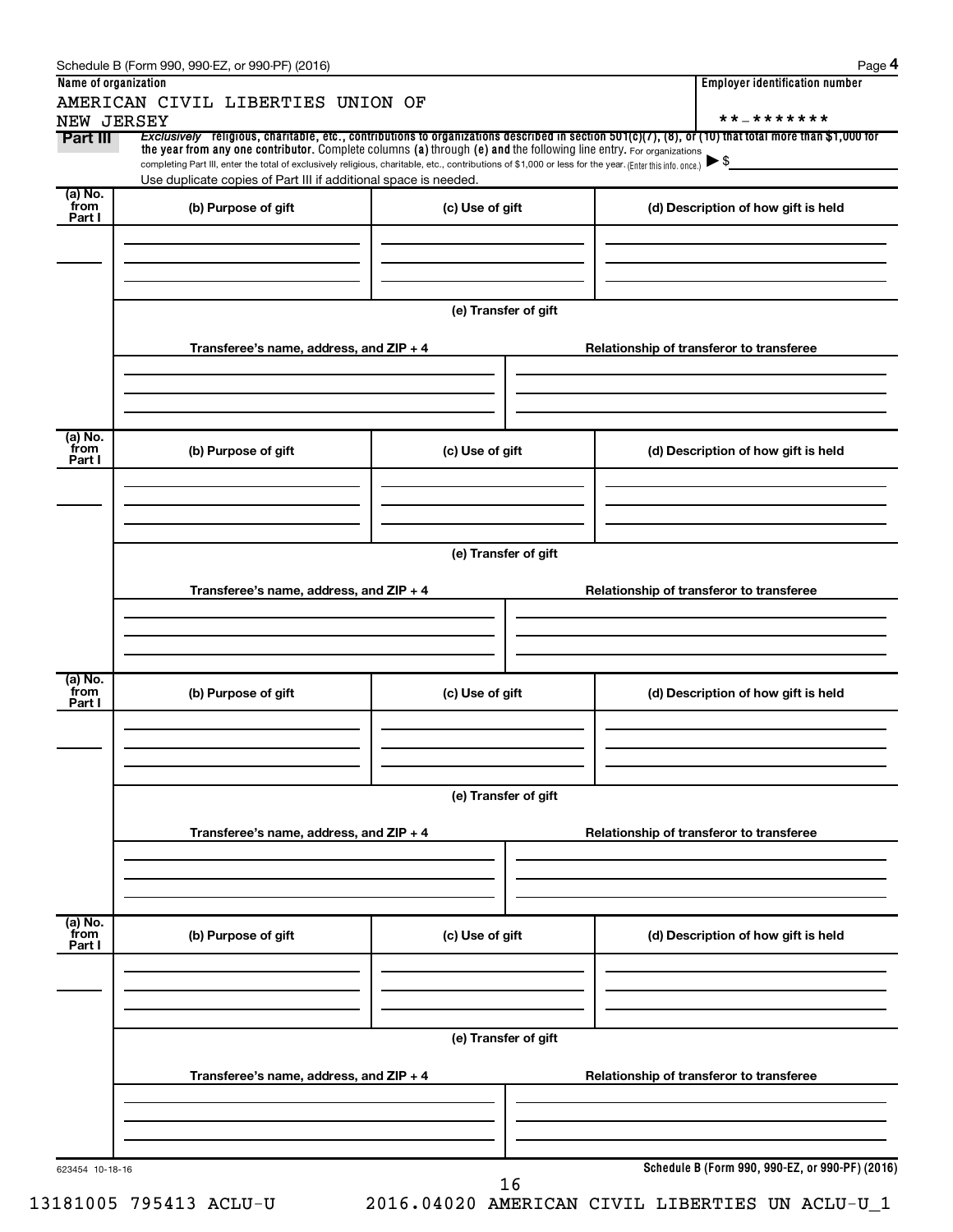# **SCHEDULE C**

# **Political Campaign and Lobbying Activities**<br>Drganizations Exempt From Income Tax Under section 501(c) and section 527 **2016**

**Information about Schedule C (Form 990 or 990-EZ) and its instructions is at |**  *www.irs.gov/form990.* **(Form 990 or 990-EZ) For Organizations Exempt From Income Tax Under section 501(c) and section 527** Complete if the organization is described below. > Attach to Form 990 or Form 990-EZ. **Open to Public Inspection**

OMB No. 1545-0047

Department of the Treasury Internal Revenue Service

#### **If the organization answered "Yes," on Form 990, Part IV, line 3, or Form 990-EZ, Part V, line 46 (Political Campaign Activities), then**

- Section 501(c)(3) organizations: Complete Parts I-A and B. Do not complete Part I-C.
- Section 501(c) (other than section 501(c)(3)) organizations: Complete Parts I-A and C below. Do not complete Part I-B.
- Section 527 organizations: Complete Part I-A only.

#### **If the organization answered "Yes," on Form 990, Part IV, line 4, or Form 990-EZ, Part VI, line 47 (Lobbying Activities), then**

- Section 501(c)(3) organizations that have filed Form 5768 (election under section 501(h)): Complete Part II-A. Do not complete Part II-B.
- Section 501(c)(3) organizations that have NOT filed Form 5768 (election under section 501(h)): Complete Part II-B. Do not complete Part II-A.

**If the organization answered "Yes," on Form 990, Part IV, line 5 (Proxy Tax) (see separate instructions) or Form 990-EZ, Part V, line 35c (Proxy Tax) (see separate instructions), then**

• Section 501(c)(4), (5), or (6) organizations: Complete Part III.

|          | Name of organization<br>NEW JERSEY                                                                                                                                                                                                                                                                                                                                                                                                                                                                                                                   | AMERICAN CIVIL LIBERTIES UNION OF                                                             |           |                                                                             | <b>Employer identification number</b><br>**_*******                                                                                                         |
|----------|------------------------------------------------------------------------------------------------------------------------------------------------------------------------------------------------------------------------------------------------------------------------------------------------------------------------------------------------------------------------------------------------------------------------------------------------------------------------------------------------------------------------------------------------------|-----------------------------------------------------------------------------------------------|-----------|-----------------------------------------------------------------------------|-------------------------------------------------------------------------------------------------------------------------------------------------------------|
| Part I-A |                                                                                                                                                                                                                                                                                                                                                                                                                                                                                                                                                      | Complete if the organization is exempt under section 501(c) or is a section 527 organization. |           |                                                                             |                                                                                                                                                             |
|          | 1 Provide a description of the organization's direct and indirect political campaign activities in Part IV.<br>2 Political campaign activity expenditures material content and a set of the set of the set of the set of the set of the set of the set of the set of the set of the set of the set of the set of the set of the set of the se                                                                                                                                                                                                        |                                                                                               |           |                                                                             |                                                                                                                                                             |
|          | Part I-B                                                                                                                                                                                                                                                                                                                                                                                                                                                                                                                                             | Complete if the organization is exempt under section 501(c)(3).                               |           |                                                                             |                                                                                                                                                             |
|          |                                                                                                                                                                                                                                                                                                                                                                                                                                                                                                                                                      |                                                                                               |           |                                                                             |                                                                                                                                                             |
|          |                                                                                                                                                                                                                                                                                                                                                                                                                                                                                                                                                      |                                                                                               |           |                                                                             |                                                                                                                                                             |
|          |                                                                                                                                                                                                                                                                                                                                                                                                                                                                                                                                                      |                                                                                               |           |                                                                             | Yes<br>No                                                                                                                                                   |
|          |                                                                                                                                                                                                                                                                                                                                                                                                                                                                                                                                                      |                                                                                               |           |                                                                             | <b>No</b><br>Yes                                                                                                                                            |
|          | <b>b</b> If "Yes." describe in Part IV.<br>Part I-C Complete if the organization is exempt under section 501(c), except section 501(c)(3).                                                                                                                                                                                                                                                                                                                                                                                                           |                                                                                               |           |                                                                             |                                                                                                                                                             |
|          | 1 Enter the amount directly expended by the filing organization for section 527 exempt function activities $\ldots$                                                                                                                                                                                                                                                                                                                                                                                                                                  |                                                                                               |           |                                                                             |                                                                                                                                                             |
|          | 2 Enter the amount of the filing organization's funds contributed to other organizations for section 527                                                                                                                                                                                                                                                                                                                                                                                                                                             |                                                                                               |           |                                                                             |                                                                                                                                                             |
|          |                                                                                                                                                                                                                                                                                                                                                                                                                                                                                                                                                      |                                                                                               |           |                                                                             | $\blacktriangleright$ \$                                                                                                                                    |
|          | 3 Total exempt function expenditures. Add lines 1 and 2. Enter here and on Form 1120-POL,                                                                                                                                                                                                                                                                                                                                                                                                                                                            |                                                                                               |           |                                                                             |                                                                                                                                                             |
|          | line 17b $\sim$ $\sim$ $\sim$ $\sim$                                                                                                                                                                                                                                                                                                                                                                                                                                                                                                                 |                                                                                               |           |                                                                             |                                                                                                                                                             |
|          |                                                                                                                                                                                                                                                                                                                                                                                                                                                                                                                                                      |                                                                                               |           |                                                                             | <b>No</b><br>Yes                                                                                                                                            |
| 5        | Enter the names, addresses and employer identification number (EIN) of all section 527 political organizations to which the filing organization<br>made payments. For each organization listed, enter the amount paid from the filing organization's funds. Also enter the amount of political<br>contributions received that were promptly and directly delivered to a separate political organization, such as a separate segregated fund or a<br>political action committee (PAC). If additional space is needed, provide information in Part IV. |                                                                                               |           |                                                                             |                                                                                                                                                             |
|          | (a) Name                                                                                                                                                                                                                                                                                                                                                                                                                                                                                                                                             | (b) Address                                                                                   | $(c)$ EIN | (d) Amount paid from<br>filing organization's<br>funds. If none, enter -0-. | (e) Amount of political<br>contributions received and<br>promptly and directly<br>delivered to a separate<br>political organization.<br>If none, enter -0-. |
|          |                                                                                                                                                                                                                                                                                                                                                                                                                                                                                                                                                      |                                                                                               |           |                                                                             |                                                                                                                                                             |
|          |                                                                                                                                                                                                                                                                                                                                                                                                                                                                                                                                                      |                                                                                               |           |                                                                             |                                                                                                                                                             |
|          |                                                                                                                                                                                                                                                                                                                                                                                                                                                                                                                                                      |                                                                                               |           |                                                                             |                                                                                                                                                             |
|          |                                                                                                                                                                                                                                                                                                                                                                                                                                                                                                                                                      |                                                                                               |           |                                                                             |                                                                                                                                                             |
|          |                                                                                                                                                                                                                                                                                                                                                                                                                                                                                                                                                      |                                                                                               |           |                                                                             |                                                                                                                                                             |
|          |                                                                                                                                                                                                                                                                                                                                                                                                                                                                                                                                                      |                                                                                               |           |                                                                             |                                                                                                                                                             |

**For Paperwork Reduction Act Notice, see the Instructions for Form 990 or 990-EZ. Schedule C (Form 990 or 990-EZ) 2016** LHA

632041 11-10-16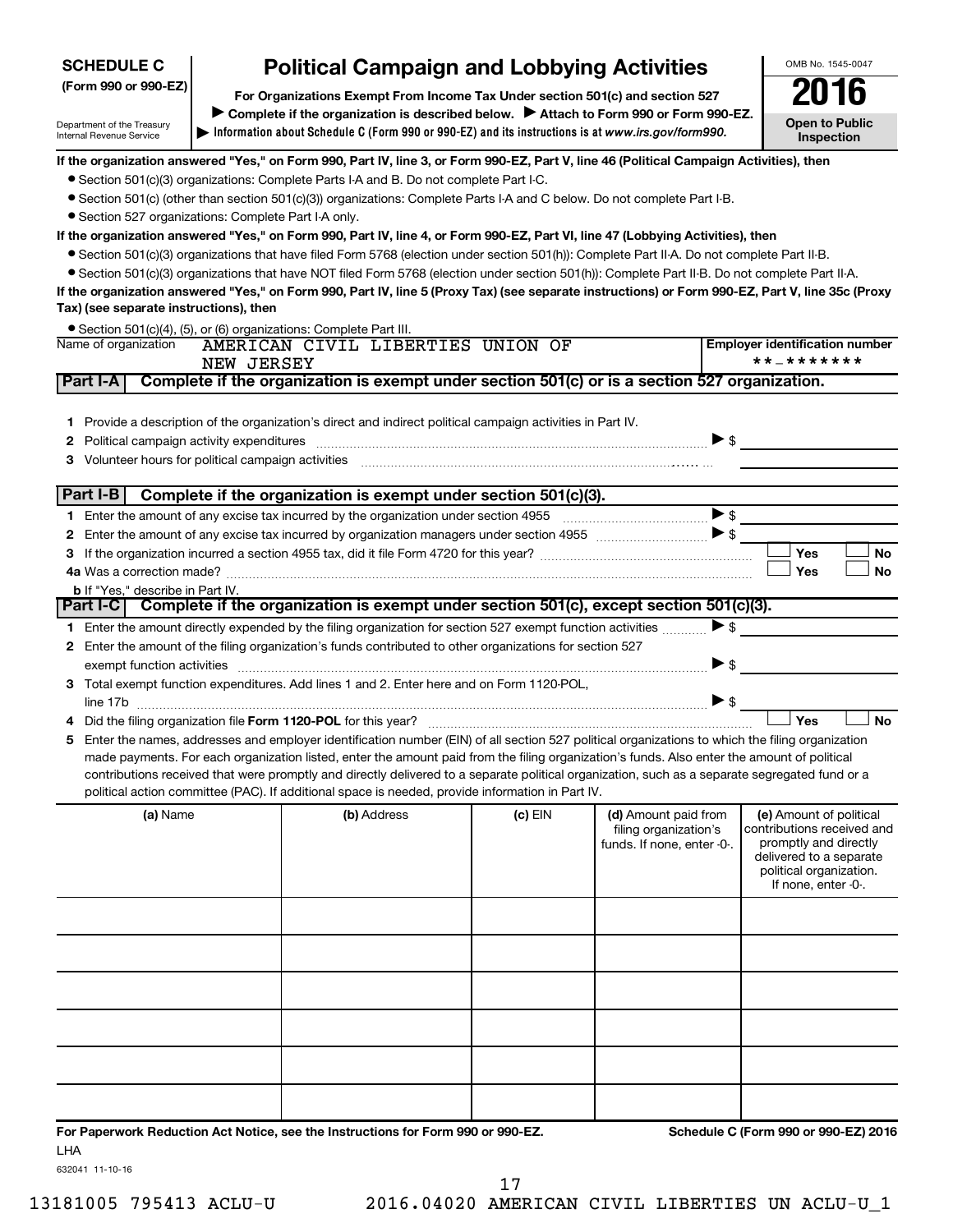| Complete if the organization is exempt under section 501(c)(3) and filed Form 5768 (election under<br>section 501(h)).<br>A Check $\blacktriangleright$<br>if the filing organization belongs to an affiliated group (and list in Part IV each affiliated group member's name, address, EIN,<br>expenses, and share of excess lobbying expenditures).<br><b>B</b> Check $\blacktriangleright$<br>if the filing organization checked box A and "limited control" provisions apply.<br>(a) Filing<br>(b) Affiliated group<br><b>Limits on Lobbying Expenditures</b><br>organization's<br>totals<br>(The term "expenditures" means amounts paid or incurred.)<br>totals<br>1a Total lobbying expenditures to influence public opinion (grass roots lobbying)<br><b>b</b> Total lobbying expenditures to influence a legislative body (direct lobbying) <i>manumanomes</i><br><b>d</b> Other exempt purpose expenditures<br>f Lobbying nontaxable amount. Enter the amount from the following table in both columns.<br>If the amount on line 1e, column (a) or (b) is:<br>The lobbying nontaxable amount is:<br>Not over \$500,000<br>20% of the amount on line 1e.<br>Over \$500,000 but not over \$1,000,000<br>\$100,000 plus 15% of the excess over \$500,000.<br>Over \$1,000,000 but not over \$1,500,000<br>\$175,000 plus 10% of the excess over \$1,000,000<br>Over \$1,500,000 but not over \$17,000,000<br>\$225,000 plus 5% of the excess over \$1,500,000.<br>Over \$17,000,000<br>\$1,000,000.<br>h Subtract line 1g from line 1a. If zero or less, enter -0-<br>Subtract line 1f from line 1c. If zero or less, enter -0-<br>If there is an amount other than zero on either line 1h or line 1i, did the organization file Form 4720<br>Yes<br>No<br>reporting section 4911 tax for this year?<br>4-Year Averaging Period Under section 501(h)<br>(Some organizations that made a section 501(h) election do not have to complete all of the five columns below.<br>See the separate instructions for lines 2a through 2f.)<br>Lobbying Expenditures During 4-Year Averaging Period<br>Calendar year<br>(a) 2013<br>(b) 2014<br>$(c)$ 2015<br>$(d)$ 2016<br>(e) Total<br>(or fiscal year beginning in)<br>2a Lobbying nontaxable amount<br><b>b</b> Lobbying ceiling amount<br>(150% of line 2a, column(e))<br>c Total lobbying expenditures<br>d Grassroots nontaxable amount | Schedule C (Form 990 or 990-EZ) 2016 NEW JERSEY |  |  | **_*******<br>Page 2 |
|--------------------------------------------------------------------------------------------------------------------------------------------------------------------------------------------------------------------------------------------------------------------------------------------------------------------------------------------------------------------------------------------------------------------------------------------------------------------------------------------------------------------------------------------------------------------------------------------------------------------------------------------------------------------------------------------------------------------------------------------------------------------------------------------------------------------------------------------------------------------------------------------------------------------------------------------------------------------------------------------------------------------------------------------------------------------------------------------------------------------------------------------------------------------------------------------------------------------------------------------------------------------------------------------------------------------------------------------------------------------------------------------------------------------------------------------------------------------------------------------------------------------------------------------------------------------------------------------------------------------------------------------------------------------------------------------------------------------------------------------------------------------------------------------------------------------------------------------------------------------------------------------------------------------------------------------------------------------------------------------------------------------------------------------------------------------------------------------------------------------------------------------------------------------------------------------------------------------------------------------------------------------------------------------------------------------------------------------------------------------------------------------|-------------------------------------------------|--|--|----------------------|
|                                                                                                                                                                                                                                                                                                                                                                                                                                                                                                                                                                                                                                                                                                                                                                                                                                                                                                                                                                                                                                                                                                                                                                                                                                                                                                                                                                                                                                                                                                                                                                                                                                                                                                                                                                                                                                                                                                                                                                                                                                                                                                                                                                                                                                                                                                                                                                                            | Part II-A                                       |  |  |                      |
|                                                                                                                                                                                                                                                                                                                                                                                                                                                                                                                                                                                                                                                                                                                                                                                                                                                                                                                                                                                                                                                                                                                                                                                                                                                                                                                                                                                                                                                                                                                                                                                                                                                                                                                                                                                                                                                                                                                                                                                                                                                                                                                                                                                                                                                                                                                                                                                            |                                                 |  |  |                      |
|                                                                                                                                                                                                                                                                                                                                                                                                                                                                                                                                                                                                                                                                                                                                                                                                                                                                                                                                                                                                                                                                                                                                                                                                                                                                                                                                                                                                                                                                                                                                                                                                                                                                                                                                                                                                                                                                                                                                                                                                                                                                                                                                                                                                                                                                                                                                                                                            |                                                 |  |  |                      |
|                                                                                                                                                                                                                                                                                                                                                                                                                                                                                                                                                                                                                                                                                                                                                                                                                                                                                                                                                                                                                                                                                                                                                                                                                                                                                                                                                                                                                                                                                                                                                                                                                                                                                                                                                                                                                                                                                                                                                                                                                                                                                                                                                                                                                                                                                                                                                                                            |                                                 |  |  |                      |
|                                                                                                                                                                                                                                                                                                                                                                                                                                                                                                                                                                                                                                                                                                                                                                                                                                                                                                                                                                                                                                                                                                                                                                                                                                                                                                                                                                                                                                                                                                                                                                                                                                                                                                                                                                                                                                                                                                                                                                                                                                                                                                                                                                                                                                                                                                                                                                                            |                                                 |  |  |                      |
|                                                                                                                                                                                                                                                                                                                                                                                                                                                                                                                                                                                                                                                                                                                                                                                                                                                                                                                                                                                                                                                                                                                                                                                                                                                                                                                                                                                                                                                                                                                                                                                                                                                                                                                                                                                                                                                                                                                                                                                                                                                                                                                                                                                                                                                                                                                                                                                            |                                                 |  |  |                      |
|                                                                                                                                                                                                                                                                                                                                                                                                                                                                                                                                                                                                                                                                                                                                                                                                                                                                                                                                                                                                                                                                                                                                                                                                                                                                                                                                                                                                                                                                                                                                                                                                                                                                                                                                                                                                                                                                                                                                                                                                                                                                                                                                                                                                                                                                                                                                                                                            |                                                 |  |  |                      |
|                                                                                                                                                                                                                                                                                                                                                                                                                                                                                                                                                                                                                                                                                                                                                                                                                                                                                                                                                                                                                                                                                                                                                                                                                                                                                                                                                                                                                                                                                                                                                                                                                                                                                                                                                                                                                                                                                                                                                                                                                                                                                                                                                                                                                                                                                                                                                                                            |                                                 |  |  |                      |
|                                                                                                                                                                                                                                                                                                                                                                                                                                                                                                                                                                                                                                                                                                                                                                                                                                                                                                                                                                                                                                                                                                                                                                                                                                                                                                                                                                                                                                                                                                                                                                                                                                                                                                                                                                                                                                                                                                                                                                                                                                                                                                                                                                                                                                                                                                                                                                                            |                                                 |  |  |                      |
|                                                                                                                                                                                                                                                                                                                                                                                                                                                                                                                                                                                                                                                                                                                                                                                                                                                                                                                                                                                                                                                                                                                                                                                                                                                                                                                                                                                                                                                                                                                                                                                                                                                                                                                                                                                                                                                                                                                                                                                                                                                                                                                                                                                                                                                                                                                                                                                            |                                                 |  |  |                      |
|                                                                                                                                                                                                                                                                                                                                                                                                                                                                                                                                                                                                                                                                                                                                                                                                                                                                                                                                                                                                                                                                                                                                                                                                                                                                                                                                                                                                                                                                                                                                                                                                                                                                                                                                                                                                                                                                                                                                                                                                                                                                                                                                                                                                                                                                                                                                                                                            |                                                 |  |  |                      |
|                                                                                                                                                                                                                                                                                                                                                                                                                                                                                                                                                                                                                                                                                                                                                                                                                                                                                                                                                                                                                                                                                                                                                                                                                                                                                                                                                                                                                                                                                                                                                                                                                                                                                                                                                                                                                                                                                                                                                                                                                                                                                                                                                                                                                                                                                                                                                                                            |                                                 |  |  |                      |
|                                                                                                                                                                                                                                                                                                                                                                                                                                                                                                                                                                                                                                                                                                                                                                                                                                                                                                                                                                                                                                                                                                                                                                                                                                                                                                                                                                                                                                                                                                                                                                                                                                                                                                                                                                                                                                                                                                                                                                                                                                                                                                                                                                                                                                                                                                                                                                                            |                                                 |  |  |                      |
|                                                                                                                                                                                                                                                                                                                                                                                                                                                                                                                                                                                                                                                                                                                                                                                                                                                                                                                                                                                                                                                                                                                                                                                                                                                                                                                                                                                                                                                                                                                                                                                                                                                                                                                                                                                                                                                                                                                                                                                                                                                                                                                                                                                                                                                                                                                                                                                            |                                                 |  |  |                      |
|                                                                                                                                                                                                                                                                                                                                                                                                                                                                                                                                                                                                                                                                                                                                                                                                                                                                                                                                                                                                                                                                                                                                                                                                                                                                                                                                                                                                                                                                                                                                                                                                                                                                                                                                                                                                                                                                                                                                                                                                                                                                                                                                                                                                                                                                                                                                                                                            |                                                 |  |  |                      |
|                                                                                                                                                                                                                                                                                                                                                                                                                                                                                                                                                                                                                                                                                                                                                                                                                                                                                                                                                                                                                                                                                                                                                                                                                                                                                                                                                                                                                                                                                                                                                                                                                                                                                                                                                                                                                                                                                                                                                                                                                                                                                                                                                                                                                                                                                                                                                                                            |                                                 |  |  |                      |
|                                                                                                                                                                                                                                                                                                                                                                                                                                                                                                                                                                                                                                                                                                                                                                                                                                                                                                                                                                                                                                                                                                                                                                                                                                                                                                                                                                                                                                                                                                                                                                                                                                                                                                                                                                                                                                                                                                                                                                                                                                                                                                                                                                                                                                                                                                                                                                                            |                                                 |  |  |                      |
|                                                                                                                                                                                                                                                                                                                                                                                                                                                                                                                                                                                                                                                                                                                                                                                                                                                                                                                                                                                                                                                                                                                                                                                                                                                                                                                                                                                                                                                                                                                                                                                                                                                                                                                                                                                                                                                                                                                                                                                                                                                                                                                                                                                                                                                                                                                                                                                            |                                                 |  |  |                      |
|                                                                                                                                                                                                                                                                                                                                                                                                                                                                                                                                                                                                                                                                                                                                                                                                                                                                                                                                                                                                                                                                                                                                                                                                                                                                                                                                                                                                                                                                                                                                                                                                                                                                                                                                                                                                                                                                                                                                                                                                                                                                                                                                                                                                                                                                                                                                                                                            |                                                 |  |  |                      |
|                                                                                                                                                                                                                                                                                                                                                                                                                                                                                                                                                                                                                                                                                                                                                                                                                                                                                                                                                                                                                                                                                                                                                                                                                                                                                                                                                                                                                                                                                                                                                                                                                                                                                                                                                                                                                                                                                                                                                                                                                                                                                                                                                                                                                                                                                                                                                                                            |                                                 |  |  |                      |
|                                                                                                                                                                                                                                                                                                                                                                                                                                                                                                                                                                                                                                                                                                                                                                                                                                                                                                                                                                                                                                                                                                                                                                                                                                                                                                                                                                                                                                                                                                                                                                                                                                                                                                                                                                                                                                                                                                                                                                                                                                                                                                                                                                                                                                                                                                                                                                                            |                                                 |  |  |                      |
|                                                                                                                                                                                                                                                                                                                                                                                                                                                                                                                                                                                                                                                                                                                                                                                                                                                                                                                                                                                                                                                                                                                                                                                                                                                                                                                                                                                                                                                                                                                                                                                                                                                                                                                                                                                                                                                                                                                                                                                                                                                                                                                                                                                                                                                                                                                                                                                            |                                                 |  |  |                      |
|                                                                                                                                                                                                                                                                                                                                                                                                                                                                                                                                                                                                                                                                                                                                                                                                                                                                                                                                                                                                                                                                                                                                                                                                                                                                                                                                                                                                                                                                                                                                                                                                                                                                                                                                                                                                                                                                                                                                                                                                                                                                                                                                                                                                                                                                                                                                                                                            |                                                 |  |  |                      |
|                                                                                                                                                                                                                                                                                                                                                                                                                                                                                                                                                                                                                                                                                                                                                                                                                                                                                                                                                                                                                                                                                                                                                                                                                                                                                                                                                                                                                                                                                                                                                                                                                                                                                                                                                                                                                                                                                                                                                                                                                                                                                                                                                                                                                                                                                                                                                                                            |                                                 |  |  |                      |
|                                                                                                                                                                                                                                                                                                                                                                                                                                                                                                                                                                                                                                                                                                                                                                                                                                                                                                                                                                                                                                                                                                                                                                                                                                                                                                                                                                                                                                                                                                                                                                                                                                                                                                                                                                                                                                                                                                                                                                                                                                                                                                                                                                                                                                                                                                                                                                                            |                                                 |  |  |                      |
|                                                                                                                                                                                                                                                                                                                                                                                                                                                                                                                                                                                                                                                                                                                                                                                                                                                                                                                                                                                                                                                                                                                                                                                                                                                                                                                                                                                                                                                                                                                                                                                                                                                                                                                                                                                                                                                                                                                                                                                                                                                                                                                                                                                                                                                                                                                                                                                            |                                                 |  |  |                      |
|                                                                                                                                                                                                                                                                                                                                                                                                                                                                                                                                                                                                                                                                                                                                                                                                                                                                                                                                                                                                                                                                                                                                                                                                                                                                                                                                                                                                                                                                                                                                                                                                                                                                                                                                                                                                                                                                                                                                                                                                                                                                                                                                                                                                                                                                                                                                                                                            |                                                 |  |  |                      |
|                                                                                                                                                                                                                                                                                                                                                                                                                                                                                                                                                                                                                                                                                                                                                                                                                                                                                                                                                                                                                                                                                                                                                                                                                                                                                                                                                                                                                                                                                                                                                                                                                                                                                                                                                                                                                                                                                                                                                                                                                                                                                                                                                                                                                                                                                                                                                                                            |                                                 |  |  |                      |
|                                                                                                                                                                                                                                                                                                                                                                                                                                                                                                                                                                                                                                                                                                                                                                                                                                                                                                                                                                                                                                                                                                                                                                                                                                                                                                                                                                                                                                                                                                                                                                                                                                                                                                                                                                                                                                                                                                                                                                                                                                                                                                                                                                                                                                                                                                                                                                                            |                                                 |  |  |                      |
|                                                                                                                                                                                                                                                                                                                                                                                                                                                                                                                                                                                                                                                                                                                                                                                                                                                                                                                                                                                                                                                                                                                                                                                                                                                                                                                                                                                                                                                                                                                                                                                                                                                                                                                                                                                                                                                                                                                                                                                                                                                                                                                                                                                                                                                                                                                                                                                            |                                                 |  |  |                      |
|                                                                                                                                                                                                                                                                                                                                                                                                                                                                                                                                                                                                                                                                                                                                                                                                                                                                                                                                                                                                                                                                                                                                                                                                                                                                                                                                                                                                                                                                                                                                                                                                                                                                                                                                                                                                                                                                                                                                                                                                                                                                                                                                                                                                                                                                                                                                                                                            |                                                 |  |  |                      |
|                                                                                                                                                                                                                                                                                                                                                                                                                                                                                                                                                                                                                                                                                                                                                                                                                                                                                                                                                                                                                                                                                                                                                                                                                                                                                                                                                                                                                                                                                                                                                                                                                                                                                                                                                                                                                                                                                                                                                                                                                                                                                                                                                                                                                                                                                                                                                                                            |                                                 |  |  |                      |
|                                                                                                                                                                                                                                                                                                                                                                                                                                                                                                                                                                                                                                                                                                                                                                                                                                                                                                                                                                                                                                                                                                                                                                                                                                                                                                                                                                                                                                                                                                                                                                                                                                                                                                                                                                                                                                                                                                                                                                                                                                                                                                                                                                                                                                                                                                                                                                                            |                                                 |  |  |                      |
|                                                                                                                                                                                                                                                                                                                                                                                                                                                                                                                                                                                                                                                                                                                                                                                                                                                                                                                                                                                                                                                                                                                                                                                                                                                                                                                                                                                                                                                                                                                                                                                                                                                                                                                                                                                                                                                                                                                                                                                                                                                                                                                                                                                                                                                                                                                                                                                            |                                                 |  |  |                      |
|                                                                                                                                                                                                                                                                                                                                                                                                                                                                                                                                                                                                                                                                                                                                                                                                                                                                                                                                                                                                                                                                                                                                                                                                                                                                                                                                                                                                                                                                                                                                                                                                                                                                                                                                                                                                                                                                                                                                                                                                                                                                                                                                                                                                                                                                                                                                                                                            |                                                 |  |  |                      |
|                                                                                                                                                                                                                                                                                                                                                                                                                                                                                                                                                                                                                                                                                                                                                                                                                                                                                                                                                                                                                                                                                                                                                                                                                                                                                                                                                                                                                                                                                                                                                                                                                                                                                                                                                                                                                                                                                                                                                                                                                                                                                                                                                                                                                                                                                                                                                                                            |                                                 |  |  |                      |
|                                                                                                                                                                                                                                                                                                                                                                                                                                                                                                                                                                                                                                                                                                                                                                                                                                                                                                                                                                                                                                                                                                                                                                                                                                                                                                                                                                                                                                                                                                                                                                                                                                                                                                                                                                                                                                                                                                                                                                                                                                                                                                                                                                                                                                                                                                                                                                                            |                                                 |  |  |                      |
|                                                                                                                                                                                                                                                                                                                                                                                                                                                                                                                                                                                                                                                                                                                                                                                                                                                                                                                                                                                                                                                                                                                                                                                                                                                                                                                                                                                                                                                                                                                                                                                                                                                                                                                                                                                                                                                                                                                                                                                                                                                                                                                                                                                                                                                                                                                                                                                            |                                                 |  |  |                      |
|                                                                                                                                                                                                                                                                                                                                                                                                                                                                                                                                                                                                                                                                                                                                                                                                                                                                                                                                                                                                                                                                                                                                                                                                                                                                                                                                                                                                                                                                                                                                                                                                                                                                                                                                                                                                                                                                                                                                                                                                                                                                                                                                                                                                                                                                                                                                                                                            |                                                 |  |  |                      |
|                                                                                                                                                                                                                                                                                                                                                                                                                                                                                                                                                                                                                                                                                                                                                                                                                                                                                                                                                                                                                                                                                                                                                                                                                                                                                                                                                                                                                                                                                                                                                                                                                                                                                                                                                                                                                                                                                                                                                                                                                                                                                                                                                                                                                                                                                                                                                                                            | e Grassroots ceiling amount                     |  |  |                      |
| (150% of line 2d, column (e))                                                                                                                                                                                                                                                                                                                                                                                                                                                                                                                                                                                                                                                                                                                                                                                                                                                                                                                                                                                                                                                                                                                                                                                                                                                                                                                                                                                                                                                                                                                                                                                                                                                                                                                                                                                                                                                                                                                                                                                                                                                                                                                                                                                                                                                                                                                                                              |                                                 |  |  |                      |
|                                                                                                                                                                                                                                                                                                                                                                                                                                                                                                                                                                                                                                                                                                                                                                                                                                                                                                                                                                                                                                                                                                                                                                                                                                                                                                                                                                                                                                                                                                                                                                                                                                                                                                                                                                                                                                                                                                                                                                                                                                                                                                                                                                                                                                                                                                                                                                                            |                                                 |  |  |                      |
| f Grassroots lobbying expenditures                                                                                                                                                                                                                                                                                                                                                                                                                                                                                                                                                                                                                                                                                                                                                                                                                                                                                                                                                                                                                                                                                                                                                                                                                                                                                                                                                                                                                                                                                                                                                                                                                                                                                                                                                                                                                                                                                                                                                                                                                                                                                                                                                                                                                                                                                                                                                         |                                                 |  |  |                      |

**Schedule C (Form 990 or 990-EZ) 2016**

632042 11-10-16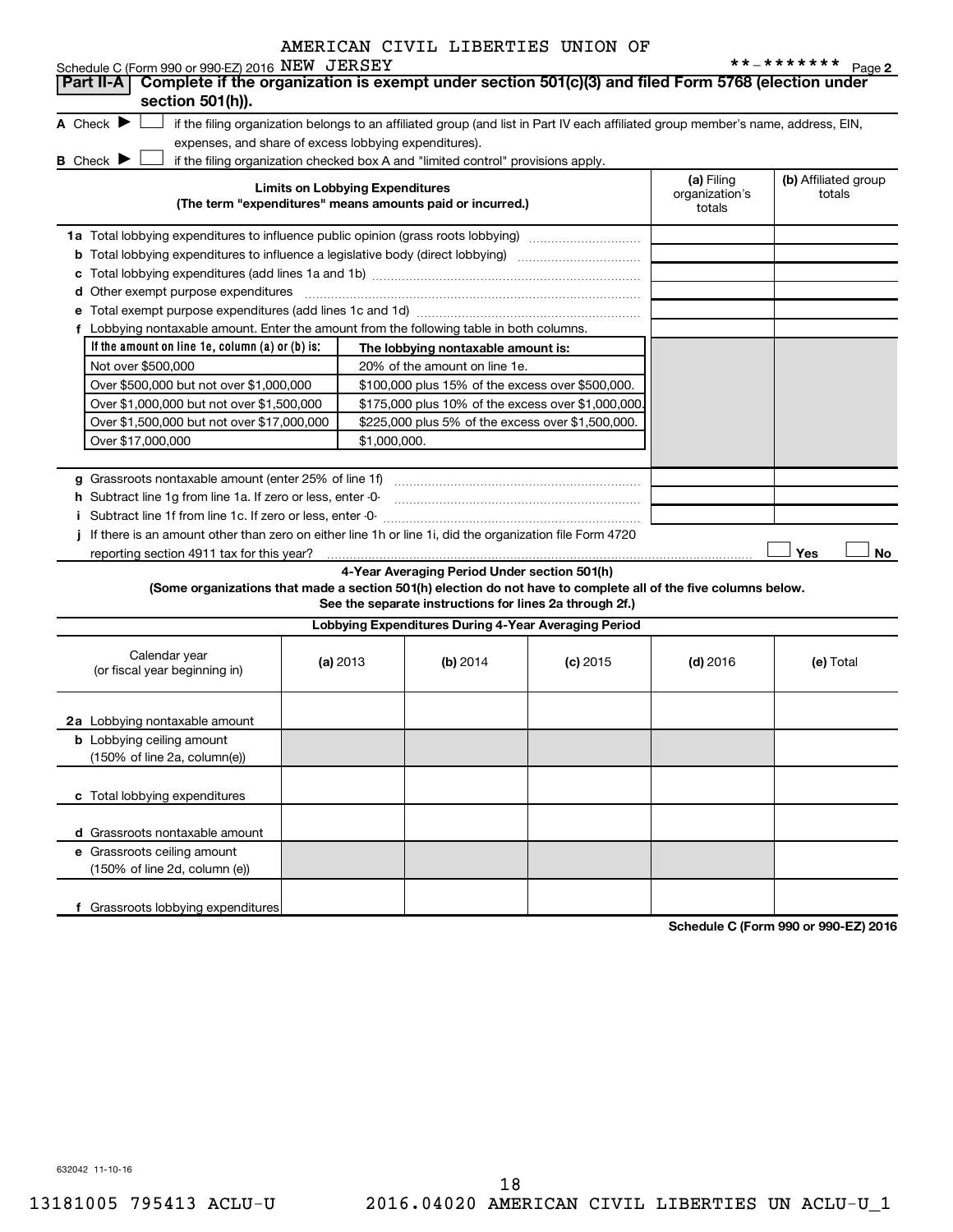#### **3** NEW JERSEY **3**

#### Schedule C (Form 990 or 990-EZ) 2016 NEW JERSEY **Part II-B Complete if the organization is exempt under section 501(c)(3) and has NOT filed Form 5768 (election under section 501(h)).**

|              | For each "Yes," response on lines 1a through 1i below, provide in Part IV a detailed description                                                                                                                                    |     | (a)            | (b)    |    |
|--------------|-------------------------------------------------------------------------------------------------------------------------------------------------------------------------------------------------------------------------------------|-----|----------------|--------|----|
|              | of the lobbying activity.                                                                                                                                                                                                           | Yes | No             | Amount |    |
| 1.           | During the year, did the filing organization attempt to influence foreign, national, state or<br>local legislation, including any attempt to influence public opinion on a legislative matter<br>or referendum, through the use of: |     |                |        |    |
|              | <b>b</b> Paid staff or management (include compensation in expenses reported on lines 1c through 1i)?                                                                                                                               |     |                |        |    |
|              |                                                                                                                                                                                                                                     |     |                |        |    |
|              |                                                                                                                                                                                                                                     |     |                |        |    |
|              |                                                                                                                                                                                                                                     |     |                |        |    |
|              | g Direct contact with legislators, their staffs, government officials, or a legislative body?                                                                                                                                       |     |                |        |    |
|              | h Rallies, demonstrations, seminars, conventions, speeches, lectures, or any similar means?                                                                                                                                         |     |                |        |    |
|              |                                                                                                                                                                                                                                     |     |                |        |    |
|              | 2a Did the activities in line 1 cause the organization to be not described in section 501(c)(3)?                                                                                                                                    |     |                |        |    |
|              |                                                                                                                                                                                                                                     |     |                |        |    |
|              | c If "Yes," enter the amount of any tax incurred by organization managers under section 4912                                                                                                                                        |     |                |        |    |
|              | d If the filing organization incurred a section 4912 tax, did it file Form 4720 for this year?                                                                                                                                      |     |                |        |    |
|              | Part III-A Complete if the organization is exempt under section 501(c)(4), section 501(c)(5), or section<br>$501(c)(6)$ .                                                                                                           |     |                |        |    |
|              |                                                                                                                                                                                                                                     |     |                | Yes    | No |
| 1.           | Were substantially all (90% or more) dues received nondeductible by members? manual content content of the sub-                                                                                                                     |     | $\mathbf{1}$   | X      |    |
| 2            |                                                                                                                                                                                                                                     |     | $\mathbf{2}$   |        | х  |
| 3            | Did the organization agree to carry over lobbying and political campaign activity expenditures from the prior year?                                                                                                                 |     | 3              |        | х  |
|              | Part III-B Complete if the organization is exempt under section $501(c)(4)$ , section $501(c)(5)$ , or section                                                                                                                      |     |                |        |    |
|              | 501(c)(6) and if either (a) BOTH Part III-A, lines 1 and 2, are answered "No," OR (b) Part III-A, line 3, is<br>answered "Yes."                                                                                                     |     |                |        |    |
| 1.           | Dues, assessments and similar amounts from members [11] matter contracts and similar amounts from members [11] matter contracts and similar amounts from members [11] matter contracts and similar amounts from members [11] m      |     | 1              |        |    |
| $\mathbf{2}$ | Section 162(e) nondeductible lobbying and political expenditures (do not include amounts of political<br>expenses for which the section 527(f) tax was paid).                                                                       |     |                |        |    |
|              |                                                                                                                                                                                                                                     |     | 2a             |        |    |
|              | <b>b</b> Carryover from last year manufactured and contained a state of the contract of the contained and contained a state of the contained and contained and contained a state of the contained and contained and contained and c |     | 2 <sub>b</sub> |        |    |
|              |                                                                                                                                                                                                                                     |     | 2c             |        |    |
| 3            |                                                                                                                                                                                                                                     |     | 3              |        |    |
| 4            | If notices were sent and the amount on line 2c exceeds the amount on line 3, what portion of the excess                                                                                                                             |     |                |        |    |
|              | does the organization agree to carryover to the reasonable estimate of nondeductible lobbying and political                                                                                                                         |     |                |        |    |
|              |                                                                                                                                                                                                                                     |     | 4              |        |    |
| 5.           |                                                                                                                                                                                                                                     |     | 5              |        |    |
|              | <b>Part IV</b><br><b>Supplemental Information</b>                                                                                                                                                                                   |     |                |        |    |
|              | Provide the descriptions required for Part I-A, line 1; Part I-B, line 4; Part I-C, line 5; Part II-A (affiliated group list); Part II-A, lines 1 and 2 (see                                                                        |     |                |        |    |
|              | instructions); and Part II-B, line 1. Also, complete this part for any additional information.                                                                                                                                      |     |                |        |    |

SCHEDULE C LINE 5

#### TO LOBBY STATE LEGISLATORS TO PASS PRO-CIVIL LIBERTIES BILLS.

19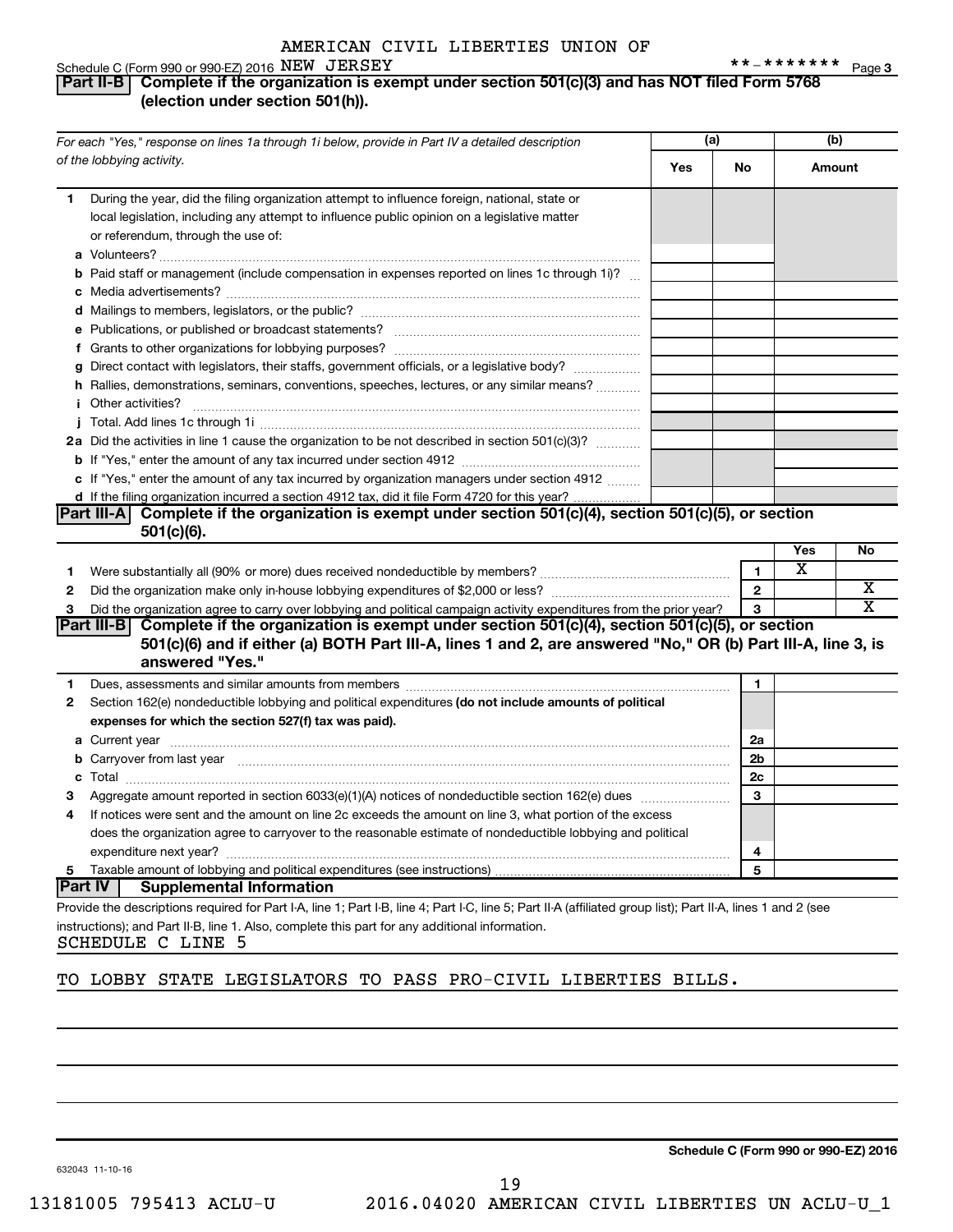#### OMB No. 1545-0047 Department of the Treasury Internal Revenue Service **Held at the End of the Tax Year (Form 990) | Complete if the organization answered "Yes" on Form 990, Part IV, line 6, 7, 8, 9, 10, 11a, 11b, 11c, 11d, 11e, 11f, 12a, or 12b. | Attach to Form 990. | Information about Schedule D (Form 990) and its instructions is at**  *www.irs.gov/form990.* **Open to Public Inspection** Name of the organization AMERICAN CIVIL LIBERTIES UNION OF **Finally Employer identification number** (a) Donor advised funds **1 2 3 4 5 6 Yes No** † † **Yes No 1 2** Complete lines 2a through 2d if the organization held a qualified conservation contribution in the form of a conservation easement on the last **3 4 5 6 7 8 9 a** Total number of conservation easements ~~~~~~~~~~~~~~~~~~~~~~~~~~~~~~~~ **b** Total acreage restricted by conservation easements ~~~~~~~~~~~~~~~~~~~~~~~~~~ **c** Number of conservation easements on a certified historic structure included in (a)  $\ldots$  $\ldots$  $\ldots$  $\ldots$  $\ldots$  $\ldots$ **d 2a 2b 2c 2d Yes No** † † **Yes No 1 a** If the organization elected, as permitted under SFAS 116 (ASC 958), not to report in its revenue statement and balance sheet works of art, **2** If the organization received or held works of art, historical treasures, or other similar assets for financial gain, provide **b** If the organization elected, as permitted under SFAS 116 (ASC 958), to report in its revenue statement and balance sheet works of art, historical **(i)** Revenue included on Form 990, Part VIII, line 1 ~~~~~~~~~~~~~~~~~~~~~~~~~~~~ | \$ **(ii)** Assets included in Form 990, Part X ~~~~~~~~~~~~~~~~~~~~~~~~~~~~~~~~~ | \$ **Part I** | Organizations Maintaining Donor Advised Funds or Other Similar Funds or Accounts. Complete if the organization answered "Yes" on Form 990, Part IV, line 6. (b) Funds and other accounts Total number at end of year ~~~~~~~~~~~~~~~ Aggregate value of contributions to (during year)  $\quad \quad \ldots \ldots \ldots$ Aggregate value of grants from (during year) will contain the Aggregate value of grants from (during year) Aggregate value at end of year ~~~~~~~~~~~~~ Did the organization inform all donors and donor advisors in writing that the assets held in donor advised funds are the organization's property, subject to the organization's exclusive legal control?~~~~~~~~~~~~~~~~~~ Did the organization inform all grantees, donors, and donor advisors in writing that grant funds can be used only for charitable purposes and not for the benefit of the donor or donor advisor, or for any other purpose conferring impermissible private benefit? **Part II** Conservation Easements. Complete if the organization answered "Yes" on Form 990, Part IV, line 7. Purpose(s) of conservation easements held by the organization (check all that apply). **Preservation of land for public use (e.g., recreation or education) Example 1** Protection of natural habitat Preservation of open space Preservation of a historically important land area Preservation of a certified historic structure day of the tax year. Number of conservation easements included in (c) acquired after 8/17/06, and not on a historic structure listed in the National Register ~~~~~~~~~~~~~~~~~~~~~~~~~~~~~~~~~~~~~~ Number of conservation easements modified, transferred, released, extinguished, or terminated by the organization during the tax  $vear \blacktriangleright$ Number of states where property subject to conservation easement is located  $\blacktriangleright$ Does the organization have a written policy regarding the periodic monitoring, inspection, handling of violations, and enforcement of the conservation easements it holds? ~~~~~~~~~~~~~~~~~~~~~~~~~ Staff and volunteer hours devoted to monitoring, inspecting, handling of violations, and enforcing conservation easements during the year  $\blacktriangleright$ Amount of expenses incurred in monitoring, inspecting, handling of violations, and enforcing conservation easements during the year  $\triangleright$  \$ Does each conservation easement reported on line 2(d) above satisfy the requirements of section 170(h)(4)(B)(i) and section 170(h)(4)(B)(ii)? ~~~~~~~~~~~~~~~~~~~~~~~~~~~~~~~~~~~~~~~~~~~~~~ In Part XIII, describe how the organization reports conservation easements in its revenue and expense statement, and balance sheet, and include, if applicable, the text of the footnote to the organization's financial statements that describes the organization's accounting for conservation easements. Complete if the organization answered "Yes" on Form 990, Part IV, line 8. historical treasures, or other similar assets held for public exhibition, education, or research in furtherance of public service, provide, in Part XIII, the text of the footnote to its financial statements that describes these items. treasures, or other similar assets held for public exhibition, education, or research in furtherance of public service, provide the following amounts relating to these items: **Part III Organizations Maintaining Collections of Art, Historical Treasures, or Other Similar Assets. SCHEDULE D Supplemental Financial Statements**<br>
(Form 990) **2016** Complete if the organization answered "Yes" on Form 990, † †  $\Box$  $|$  Yes NEW JERSEY \*\*-\*\*\*\*\*\*\*

|                                                          | the following amounts required to be reported under SFAS 116 (ASC 958) relating to these items: |      |
|----------------------------------------------------------|-------------------------------------------------------------------------------------------------|------|
| <b>a</b> Revenue included on Form 990, Part VIII, line 1 |                                                                                                 | - \$ |

**b** Assets included in Form 990, Part X

632051 08-29-16 **For Paperwork Reduction Act Notice, see the Instructions for Form 990. Schedule D (Form 990) 2016** LHA

20

| \$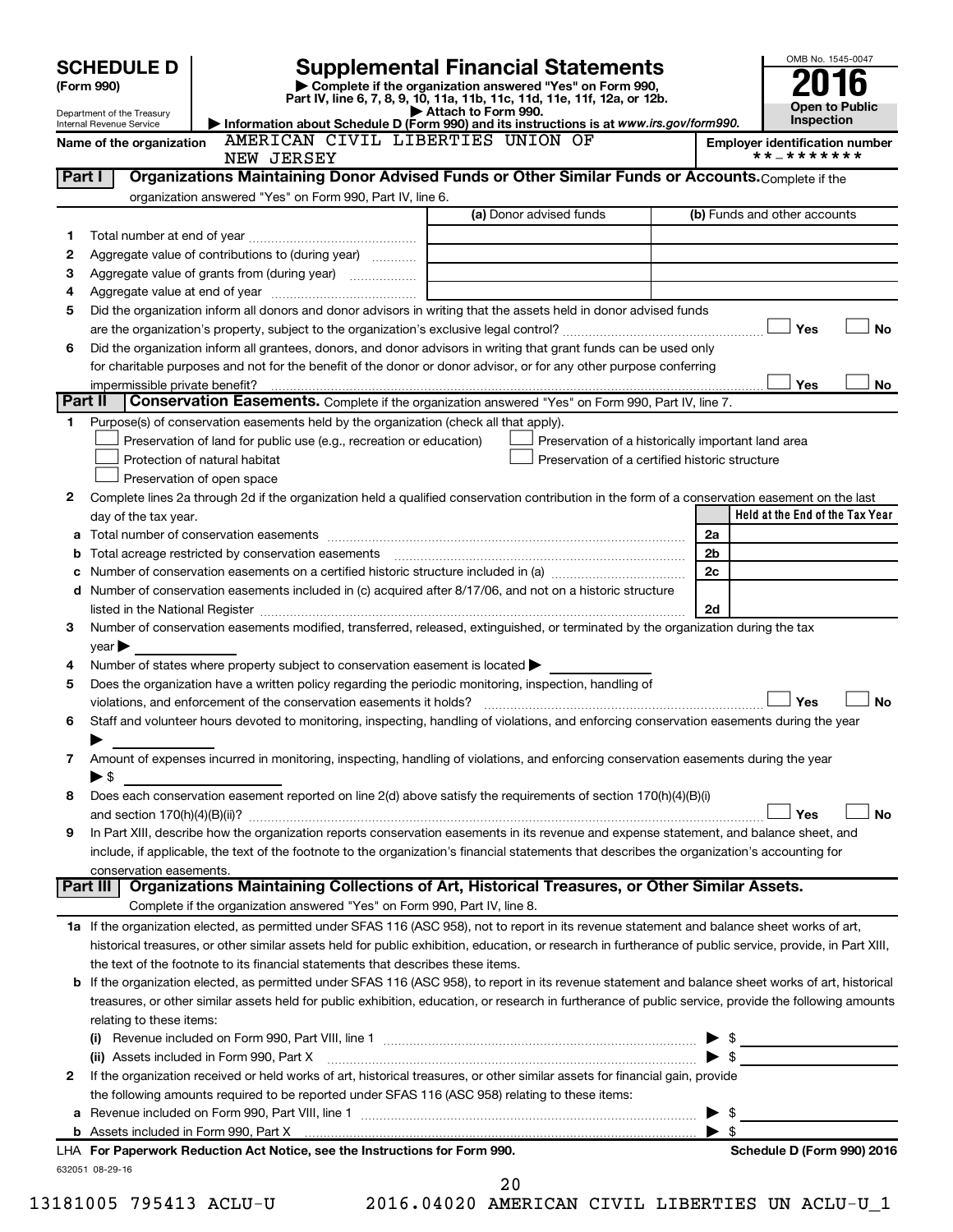|               | NEW JERSEY                                                                                                                                                                                                                     | AMERICAN CIVID DIBERIIES UNIUN UP |   |                |                           |                                      | **_*******     |                     |           |
|---------------|--------------------------------------------------------------------------------------------------------------------------------------------------------------------------------------------------------------------------------|-----------------------------------|---|----------------|---------------------------|--------------------------------------|----------------|---------------------|-----------|
|               | Schedule D (Form 990) 2016<br>Part III  <br>Organizations Maintaining Collections of Art, Historical Treasures, or Other Similar Assets (continued)                                                                            |                                   |   |                |                           |                                      |                |                     | Page 2    |
|               |                                                                                                                                                                                                                                |                                   |   |                |                           |                                      |                |                     |           |
| 3             | Using the organization's acquisition, accession, and other records, check any of the following that are a significant use of its collection items<br>(check all that apply):                                                   |                                   |   |                |                           |                                      |                |                     |           |
|               | Public exhibition                                                                                                                                                                                                              | d                                 |   |                | Loan or exchange programs |                                      |                |                     |           |
| a             |                                                                                                                                                                                                                                |                                   |   | Other          |                           |                                      |                |                     |           |
| b             | Scholarly research                                                                                                                                                                                                             | e                                 |   |                |                           |                                      |                |                     |           |
| c             | Preservation for future generations                                                                                                                                                                                            |                                   |   |                |                           |                                      |                |                     |           |
| 4             | Provide a description of the organization's collections and explain how they further the organization's exempt purpose in Part XIII.                                                                                           |                                   |   |                |                           |                                      |                |                     |           |
| 5             | During the year, did the organization solicit or receive donations of art, historical treasures, or other similar assets                                                                                                       |                                   |   |                |                           |                                      |                |                     |           |
|               | Part IV                                                                                                                                                                                                                        |                                   |   |                |                           |                                      | Yes            |                     | No        |
|               | <b>Escrow and Custodial Arrangements.</b> Complete if the organization answered "Yes" on Form 990, Part IV, line 9, or<br>reported an amount on Form 990, Part X, line 21.                                                     |                                   |   |                |                           |                                      |                |                     |           |
|               |                                                                                                                                                                                                                                |                                   |   |                |                           |                                      |                |                     |           |
|               | 1a Is the organization an agent, trustee, custodian or other intermediary for contributions or other assets not included                                                                                                       |                                   |   |                |                           |                                      |                |                     |           |
|               |                                                                                                                                                                                                                                |                                   |   |                |                           |                                      | Yes            |                     | <b>No</b> |
|               | b If "Yes," explain the arrangement in Part XIII and complete the following table:                                                                                                                                             |                                   |   |                |                           |                                      |                |                     |           |
|               |                                                                                                                                                                                                                                |                                   |   |                |                           |                                      | Amount         |                     |           |
| с             | Beginning balance manufactured and contact manufactured and contact manufactured and contact manufactured and contact manufactured and contact manufactured and contact manufactured and contact manufactured and contact manu |                                   |   |                |                           | 1c                                   |                |                     |           |
|               |                                                                                                                                                                                                                                |                                   |   |                |                           | 1d                                   |                |                     |           |
|               | Distributions during the year manufactured and an account of the year manufactured and the year manufactured and the year manufactured and the year manufactured and the year manufactured and the year manufactured and the y |                                   |   |                |                           | 1e                                   |                |                     |           |
| f.            |                                                                                                                                                                                                                                |                                   |   |                |                           | 1f                                   |                |                     |           |
|               | 2a Did the organization include an amount on Form 990, Part X, line 21, for escrow or custodial account liability?                                                                                                             |                                   |   |                |                           |                                      | Yes            |                     | No        |
|               | <b>b</b> If "Yes," explain the arrangement in Part XIII. Check here if the explanation has been provided on Part XIII                                                                                                          |                                   |   |                |                           |                                      |                |                     |           |
| <b>Part V</b> | Endowment Funds. Complete if the organization answered "Yes" on Form 990, Part IV, line 10.                                                                                                                                    |                                   |   |                |                           |                                      |                |                     |           |
|               |                                                                                                                                                                                                                                | (a) Current year                  |   | (b) Prior year | (c) Two years back        | $\vert$ (d) Three years back $\vert$ |                | (e) Four years back |           |
|               | 1a Beginning of year balance                                                                                                                                                                                                   |                                   |   |                |                           |                                      |                |                     |           |
| b             |                                                                                                                                                                                                                                |                                   |   |                |                           |                                      |                |                     |           |
|               | Net investment earnings, gains, and losses                                                                                                                                                                                     |                                   |   |                |                           |                                      |                |                     |           |
|               |                                                                                                                                                                                                                                |                                   |   |                |                           |                                      |                |                     |           |
|               | e Other expenditures for facilities                                                                                                                                                                                            |                                   |   |                |                           |                                      |                |                     |           |
|               | and programs                                                                                                                                                                                                                   |                                   |   |                |                           |                                      |                |                     |           |
|               |                                                                                                                                                                                                                                |                                   |   |                |                           |                                      |                |                     |           |
| g             |                                                                                                                                                                                                                                |                                   |   |                |                           |                                      |                |                     |           |
| 2             | Provide the estimated percentage of the current year end balance (line 1g, column (a)) held as:                                                                                                                                |                                   |   |                |                           |                                      |                |                     |           |
| а             | Board designated or quasi-endowment                                                                                                                                                                                            |                                   | % |                |                           |                                      |                |                     |           |
| b             | Permanent endowment                                                                                                                                                                                                            | %                                 |   |                |                           |                                      |                |                     |           |
|               | Temporarily restricted endowment                                                                                                                                                                                               | %                                 |   |                |                           |                                      |                |                     |           |
|               | The percentages on lines 2a, 2b, and 2c should equal 100%.                                                                                                                                                                     |                                   |   |                |                           |                                      |                |                     |           |
|               | 3a Are there endowment funds not in the possession of the organization that are held and administered for the organization                                                                                                     |                                   |   |                |                           |                                      |                |                     |           |
|               | by:                                                                                                                                                                                                                            |                                   |   |                |                           |                                      |                | Yes                 | No        |
|               | (i)                                                                                                                                                                                                                            |                                   |   |                |                           |                                      | 3a(i)          |                     |           |
|               |                                                                                                                                                                                                                                |                                   |   |                |                           |                                      | 3a(ii)         |                     |           |
|               |                                                                                                                                                                                                                                |                                   |   |                |                           |                                      | 3b             |                     |           |
|               | Describe in Part XIII the intended uses of the organization's endowment funds.                                                                                                                                                 |                                   |   |                |                           |                                      |                |                     |           |
|               | Land, Buildings, and Equipment.<br>Part VI                                                                                                                                                                                     |                                   |   |                |                           |                                      |                |                     |           |
|               | Complete if the organization answered "Yes" on Form 990, Part IV, line 11a. See Form 990, Part X, line 10.                                                                                                                     |                                   |   |                |                           |                                      |                |                     |           |
|               | Description of property                                                                                                                                                                                                        | (a) Cost or other                 |   |                | (b) Cost or other         | (c) Accumulated                      | (d) Book value |                     |           |
|               |                                                                                                                                                                                                                                | basis (investment)                |   | basis (other)  |                           | depreciation                         |                |                     |           |
|               |                                                                                                                                                                                                                                |                                   |   |                |                           |                                      |                |                     |           |
| b             |                                                                                                                                                                                                                                |                                   |   |                |                           |                                      |                |                     |           |
|               |                                                                                                                                                                                                                                |                                   |   |                |                           |                                      |                |                     |           |
|               |                                                                                                                                                                                                                                |                                   |   |                | 56,985.                   | 53,879.                              |                |                     | 3,106.    |
|               | e Other                                                                                                                                                                                                                        |                                   |   |                |                           |                                      |                |                     |           |
|               | Total. Add lines 1a through 1e. (Column (d) must equal Form 990, Part X, column (B), line 10c.)                                                                                                                                |                                   |   |                |                           |                                      |                |                     | 3,106.    |

**Schedule D (Form 990) 2016**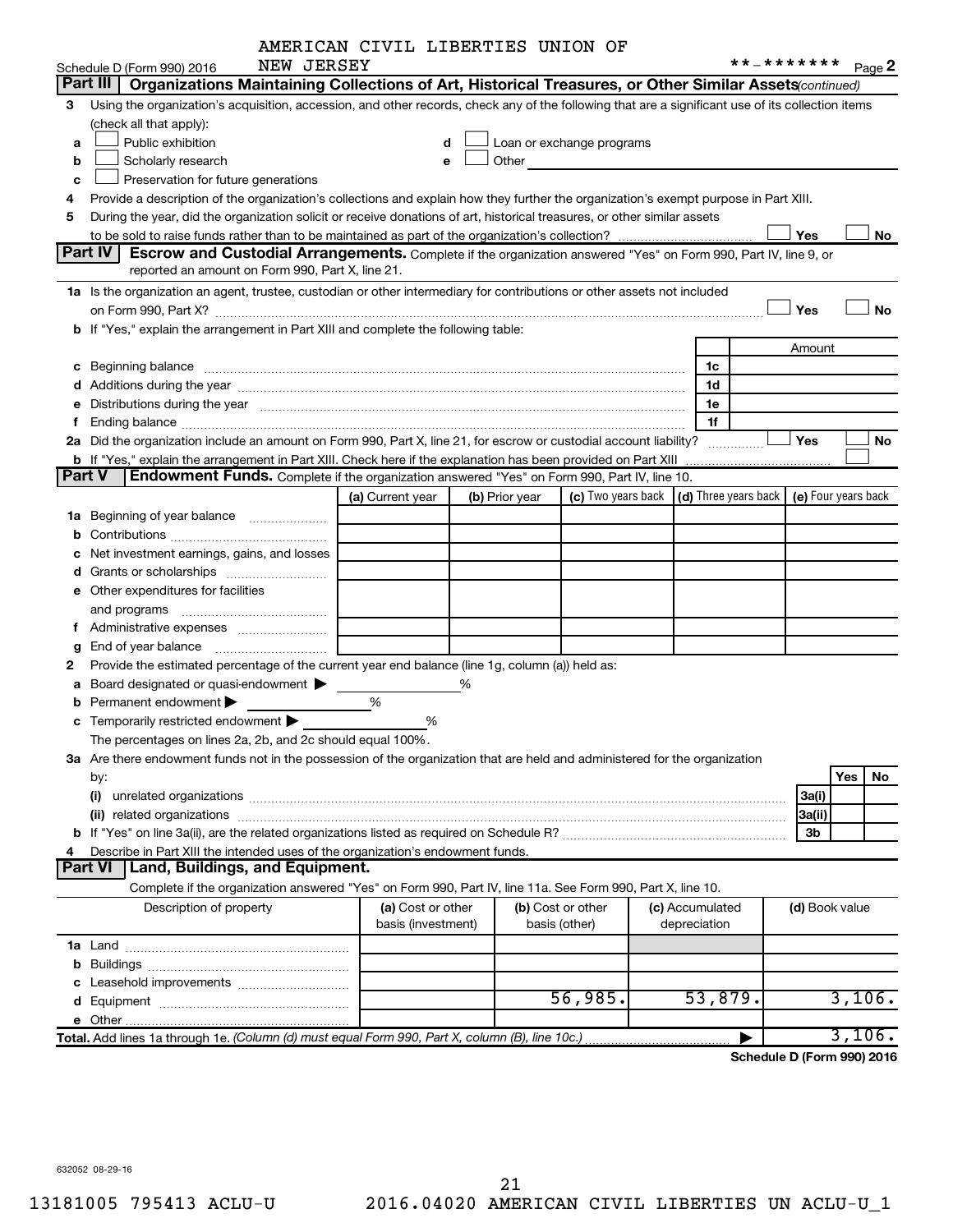|  |  |  | AMERICAN CIVIL LIBERTIES UNION OF |  |  |
|--|--|--|-----------------------------------|--|--|
|--|--|--|-----------------------------------|--|--|

| NEW JERSEY<br>Schedule D (Form 990) 2016                                                                                                                |                 |                |                    | **_*******<br>Page 3                                      |
|---------------------------------------------------------------------------------------------------------------------------------------------------------|-----------------|----------------|--------------------|-----------------------------------------------------------|
| Part VII Investments - Other Securities.                                                                                                                |                 |                |                    |                                                           |
| Complete if the organization answered "Yes" on Form 990, Part IV, line 11b. See Form 990, Part X, line 12.                                              |                 |                |                    |                                                           |
| (a) Description of security or category (including name of security)                                                                                    | (b) Book value  |                |                    | (c) Method of valuation: Cost or end-of-year market value |
| (1) Financial derivatives                                                                                                                               |                 |                |                    |                                                           |
| (2) Closely-held equity interests                                                                                                                       |                 |                |                    |                                                           |
| (3) Other                                                                                                                                               |                 |                |                    |                                                           |
| <b>MUTUAL FUNDS</b><br>(A)                                                                                                                              | 1,496,291.      |                | END-OF-YEAR MARKET | <b>VALUE</b>                                              |
| (B)                                                                                                                                                     |                 |                |                    |                                                           |
| (C)                                                                                                                                                     |                 |                |                    |                                                           |
| (D)                                                                                                                                                     |                 |                |                    |                                                           |
| (E)                                                                                                                                                     |                 |                |                    |                                                           |
| (F)                                                                                                                                                     |                 |                |                    |                                                           |
| (G)                                                                                                                                                     |                 |                |                    |                                                           |
| (H)                                                                                                                                                     |                 |                |                    |                                                           |
| Total. (Col. (b) must equal Form 990, Part X, col. (B) line 12.) $\blacktriangleright$                                                                  | 1,496,291.      |                |                    |                                                           |
| Part VIII Investments - Program Related.                                                                                                                |                 |                |                    |                                                           |
| Complete if the organization answered "Yes" on Form 990, Part IV, line 11c. See Form 990, Part X, line 13.                                              |                 |                |                    |                                                           |
| (a) Description of investment                                                                                                                           | (b) Book value  |                |                    | (c) Method of valuation: Cost or end-of-year market value |
| (1)                                                                                                                                                     |                 |                |                    |                                                           |
| (2)                                                                                                                                                     |                 |                |                    |                                                           |
| (3)                                                                                                                                                     |                 |                |                    |                                                           |
| (4)                                                                                                                                                     |                 |                |                    |                                                           |
| (5)                                                                                                                                                     |                 |                |                    |                                                           |
| (6)                                                                                                                                                     |                 |                |                    |                                                           |
| (7)                                                                                                                                                     |                 |                |                    |                                                           |
| (8)                                                                                                                                                     |                 |                |                    |                                                           |
| (9)                                                                                                                                                     |                 |                |                    |                                                           |
| Total. (Col. (b) must equal Form 990, Part X, col. (B) line 13.) $\blacktriangleright$<br><b>Other Assets.</b><br>Part IX                               |                 |                |                    |                                                           |
|                                                                                                                                                         |                 |                |                    |                                                           |
| Complete if the organization answered "Yes" on Form 990, Part IV, line 11d. See Form 990, Part X, line 15.                                              | (a) Description |                |                    | (b) Book value                                            |
|                                                                                                                                                         |                 |                |                    |                                                           |
| (1)                                                                                                                                                     |                 |                |                    |                                                           |
| (2)                                                                                                                                                     |                 |                |                    |                                                           |
| (3)                                                                                                                                                     |                 |                |                    |                                                           |
| (4)<br>(5)                                                                                                                                              |                 |                |                    |                                                           |
|                                                                                                                                                         |                 |                |                    |                                                           |
| (6)<br>(7)                                                                                                                                              |                 |                |                    |                                                           |
| (8)                                                                                                                                                     |                 |                |                    |                                                           |
| (9)                                                                                                                                                     |                 |                |                    |                                                           |
|                                                                                                                                                         |                 |                |                    |                                                           |
| <b>Other Liabilities.</b><br>Part X                                                                                                                     |                 |                |                    |                                                           |
| Complete if the organization answered "Yes" on Form 990, Part IV, line 11e or 11f. See Form 990, Part X, line 25.                                       |                 |                |                    |                                                           |
| (a) Description of liability<br>1.                                                                                                                      |                 | (b) Book value |                    |                                                           |
| (1)<br>Federal income taxes                                                                                                                             |                 |                |                    |                                                           |
| (2)                                                                                                                                                     |                 |                |                    |                                                           |
| (3)                                                                                                                                                     |                 |                |                    |                                                           |
| (4)                                                                                                                                                     |                 |                |                    |                                                           |
| (5)                                                                                                                                                     |                 |                |                    |                                                           |
| (6)                                                                                                                                                     |                 |                |                    |                                                           |
| (7)                                                                                                                                                     |                 |                |                    |                                                           |
| (8)                                                                                                                                                     |                 |                |                    |                                                           |
| (9)                                                                                                                                                     |                 |                |                    |                                                           |
| Total. (Column (b) must equal Form 990, Part X, col. (B) line 25.)                                                                                      |                 |                |                    |                                                           |
| Liability for uncertain tax positions. In Part XIII, provide the text of the footnote to the organization's financial statements that reports the<br>2. |                 |                |                    |                                                           |
| organization's liability for uncertain tax positions under FIN 48 (ASC 740). Check here if the text of the footnote has been provided in Part XIII      |                 |                |                    |                                                           |
|                                                                                                                                                         |                 |                |                    |                                                           |

**Schedule D (Form 990) 2016**

632053 08-29-16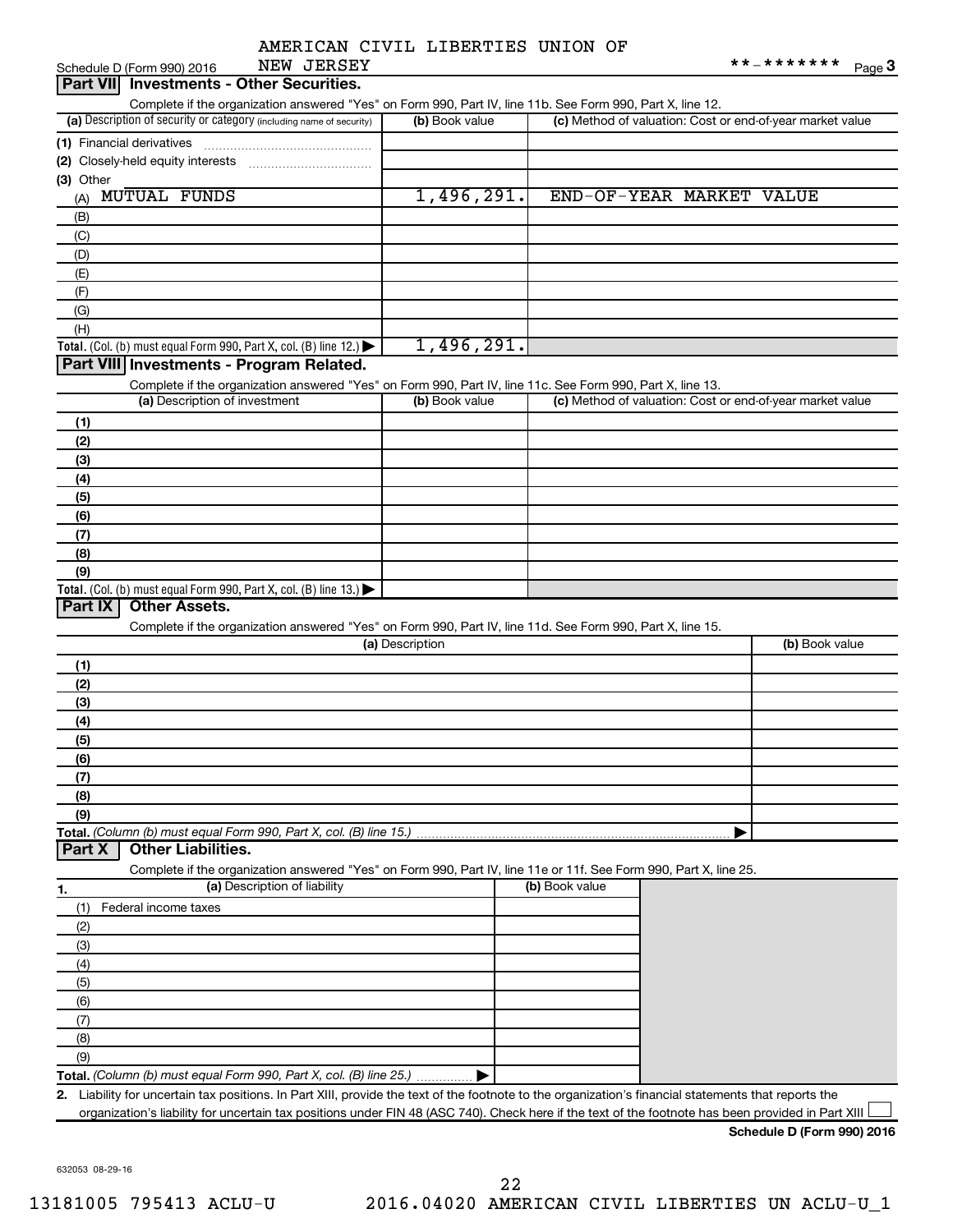|            | AMERICAN CIVIL LIBERTIES UNION OF |  |  |
|------------|-----------------------------------|--|--|
| NEW JERSEY |                                   |  |  |

|    | Schedule D (Form 990) 2016<br>NEW JEKSEY                                                                                                                                                                                             |                |          |                | Page 4    |
|----|--------------------------------------------------------------------------------------------------------------------------------------------------------------------------------------------------------------------------------------|----------------|----------|----------------|-----------|
|    | <b>Part XI</b><br>Reconciliation of Revenue per Audited Financial Statements With Revenue per Return.                                                                                                                                |                |          |                |           |
|    | Complete if the organization answered "Yes" on Form 990, Part IV, line 12a.                                                                                                                                                          |                |          |                |           |
| 1. | Total revenue, gains, and other support per audited financial statements                                                                                                                                                             |                |          | $\blacksquare$ | 774,780.  |
| 2  | Amounts included on line 1 but not on Form 990, Part VIII, line 12:                                                                                                                                                                  |                |          |                |           |
| a  |                                                                                                                                                                                                                                      | 2a             | 104,215. |                |           |
| b  |                                                                                                                                                                                                                                      | 2 <sub>b</sub> |          |                |           |
| с  | Recoveries of prior year grants [11] matter contracts and prior year grants and prior year grants and prior year grants and prior year of the contracts and prior year of the contracts of the contracts of the contracts of t       | 2c             |          |                |           |
|    |                                                                                                                                                                                                                                      | 2d             |          |                |           |
| e  | Add lines 2a through 2d                                                                                                                                                                                                              |                |          | 2e             | 104, 215. |
| 3  |                                                                                                                                                                                                                                      |                |          | 3              | 670, 565. |
| 4  | Amounts included on Form 990, Part VIII, line 12, but not on line 1:                                                                                                                                                                 |                |          |                |           |
| a  | Investment expenses not included on Form 990, Part VIII, line 7b [11, 111, 120]                                                                                                                                                      | 4a             |          |                |           |
|    |                                                                                                                                                                                                                                      | 4 <sub>b</sub> |          |                |           |
|    | Add lines 4a and 4b                                                                                                                                                                                                                  |                |          | 4c             | ο.        |
| 5  |                                                                                                                                                                                                                                      |                |          | 5              | 670, 565. |
|    | Part XII Reconciliation of Expenses per Audited Financial Statements With Expenses per Return.                                                                                                                                       |                |          |                |           |
|    | Complete if the organization answered "Yes" on Form 990, Part IV, line 12a.                                                                                                                                                          |                |          |                |           |
| 1  |                                                                                                                                                                                                                                      |                |          | $\blacksquare$ | 335,589.  |
| 2  | Amounts included on line 1 but not on Form 990, Part IX, line 25:                                                                                                                                                                    |                |          |                |           |
| a  |                                                                                                                                                                                                                                      | 2a             |          |                |           |
| b  |                                                                                                                                                                                                                                      | 2 <sub>b</sub> |          |                |           |
|    |                                                                                                                                                                                                                                      | 2 <sub>c</sub> |          |                |           |
| d  |                                                                                                                                                                                                                                      | 2d             |          |                |           |
| e  | Add lines 2a through 2d <b>contained a contained a contained a contained a contained a contained a contained a contained a contact a contact a contact a contact a contact a contact a contact a contact a contact a contact a c</b> |                |          | 2е             | ο.        |
| з  |                                                                                                                                                                                                                                      |                |          | 3              | 335,589.  |
| 4  | Amounts included on Form 990, Part IX, line 25, but not on line 1:                                                                                                                                                                   |                |          |                |           |
| a  | Investment expenses not included on Form 990, Part VIII, line 7b                                                                                                                                                                     | 4a l           |          |                |           |
| b  | Other (Describe in Part XIII.)                                                                                                                                                                                                       | 4 <sub>h</sub> |          |                |           |
| c. | Add lines 4a and 4b                                                                                                                                                                                                                  |                |          | 4c             | ο.        |
| 5  |                                                                                                                                                                                                                                      |                |          | 5              | 335,589.  |
|    | <b>Part XIII Supplemental Information.</b>                                                                                                                                                                                           |                |          |                |           |
|    |                                                                                                                                                                                                                                      |                |          |                |           |

Provide the descriptions required for Part II, lines 3, 5, and 9; Part III, lines 1a and 4; Part IV, lines 1b and 2b; Part V, line 4; Part X, line 2; Part XI, lines 2d and 4b; and Part XII, lines 2d and 4b. Also complete this part to provide any additional information.

632054 08-29-16

**Schedule D (Form 990) 2016**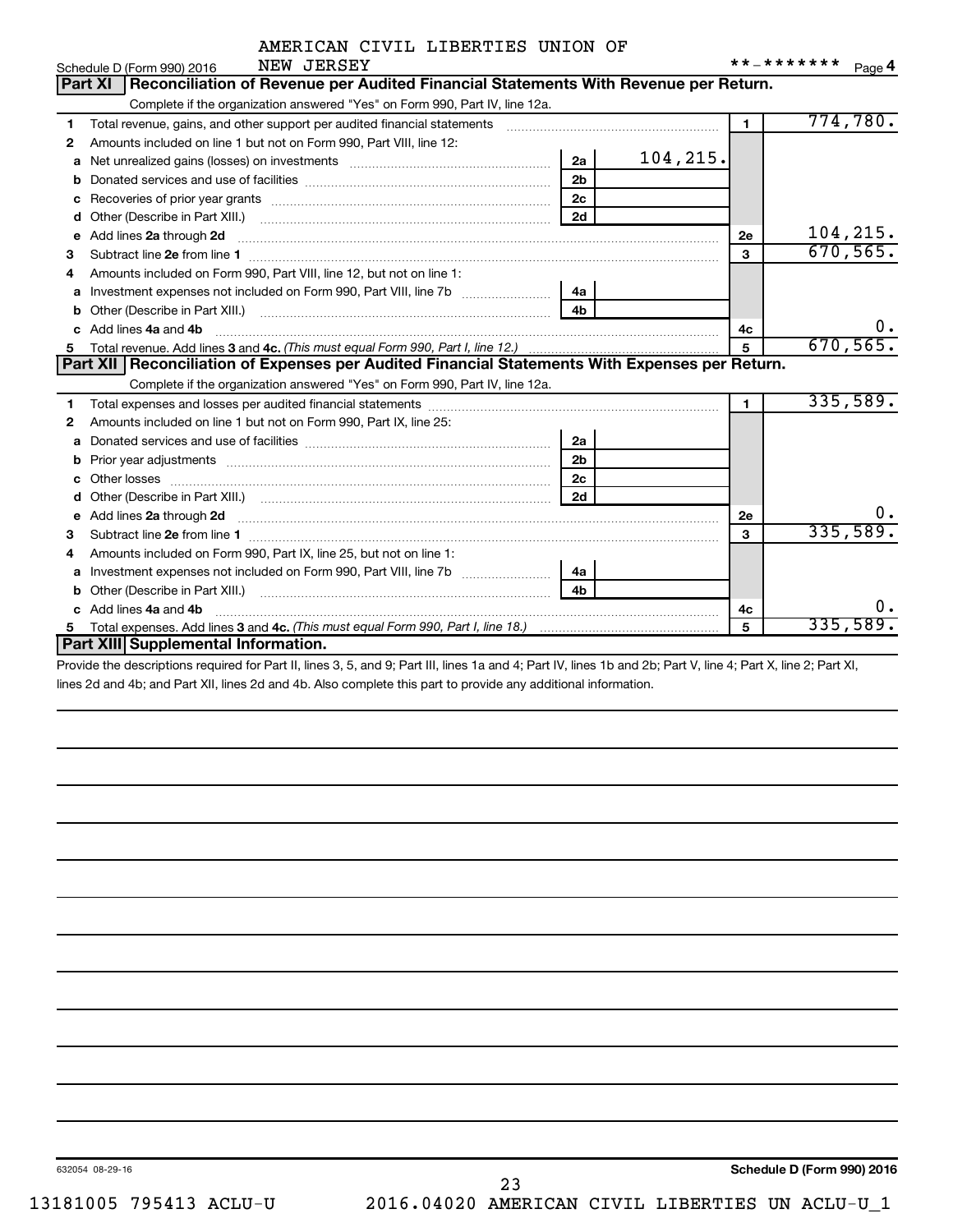**(Form 990 or 990-EZ)**

Department of the Treasury Internal Revenue Service Name of the organization

# **SCHEDULE O Supplemental Information to Form 990 or 990-EZ 2016**<br>(Form 990 or 990-EZ) **2016**

**Information about Schedule O (Form 990 or 990-EZ) and its instructions is at WWW.irs.gov/form990. Complete to provide information for responses to specific questions on Form 990 or 990-EZ or to provide any additional information. | Attach to Form 990 or 990-EZ.**

AMERICAN CIVIL LIBERTIES UNION OF



**Employer identification number**<br>\*\*\_\*\*\*\*\*\*\*

FORM 990, PART VI, SECTION A, LINE 6:

NEW JERSEY

THE ORGANIZATION HAS MEMBERS.

FORM 990, PART VI, SECTION A, LINE 7A:

CERTAIN MATTERS ARE PUT BEFORE THE MEMBERSHIP FOR A VOTE.

FORM 990, PART VI, SECTION A, LINE 7B:

CERTAIN MATTERS ARE PUT BEFORE THE MEMBERSHIP FOR A VOTE.

FORM 990, PART VI, SECTION B, LINE 11B:

AN ELECTRONIC VERSION OF THE 990 IS PROVIDED TO ALL BOARD MEMBERS FOR A

7-DAY REVIEW PERIOD. THEREAFTER, THE 990 IS SIGNED BY THE BOARD PRESIDENT

AND EXECUTIVE DIRECTOR AND IS FILED WITH THE IRS.

FORM 990, PART VI, SECTION B, LINE 15:

SALARY BANDS FOR EACH CLASS OF EMPLOYEE ARE REVIEWED. SALARIES IN

COMPARABLE ORGANIZATIONS ARE REVIEWED BY THE PERSONNEL COMMITTEE FOR KEY

EMPLOYEES.

FORM 990, PART VI, SECTION C, LINE 19:

AVAILABLE UPON REQUEST.

FORM 990, PART XII, LINE 2C:

SAME AS LAST YEAR

632211 08-25-16 LHA For Paperwork Reduction Act Notice, see the Instructions for Form 990 or 990-EZ. Schedule O (Form 990 or 990-EZ) (2016)

24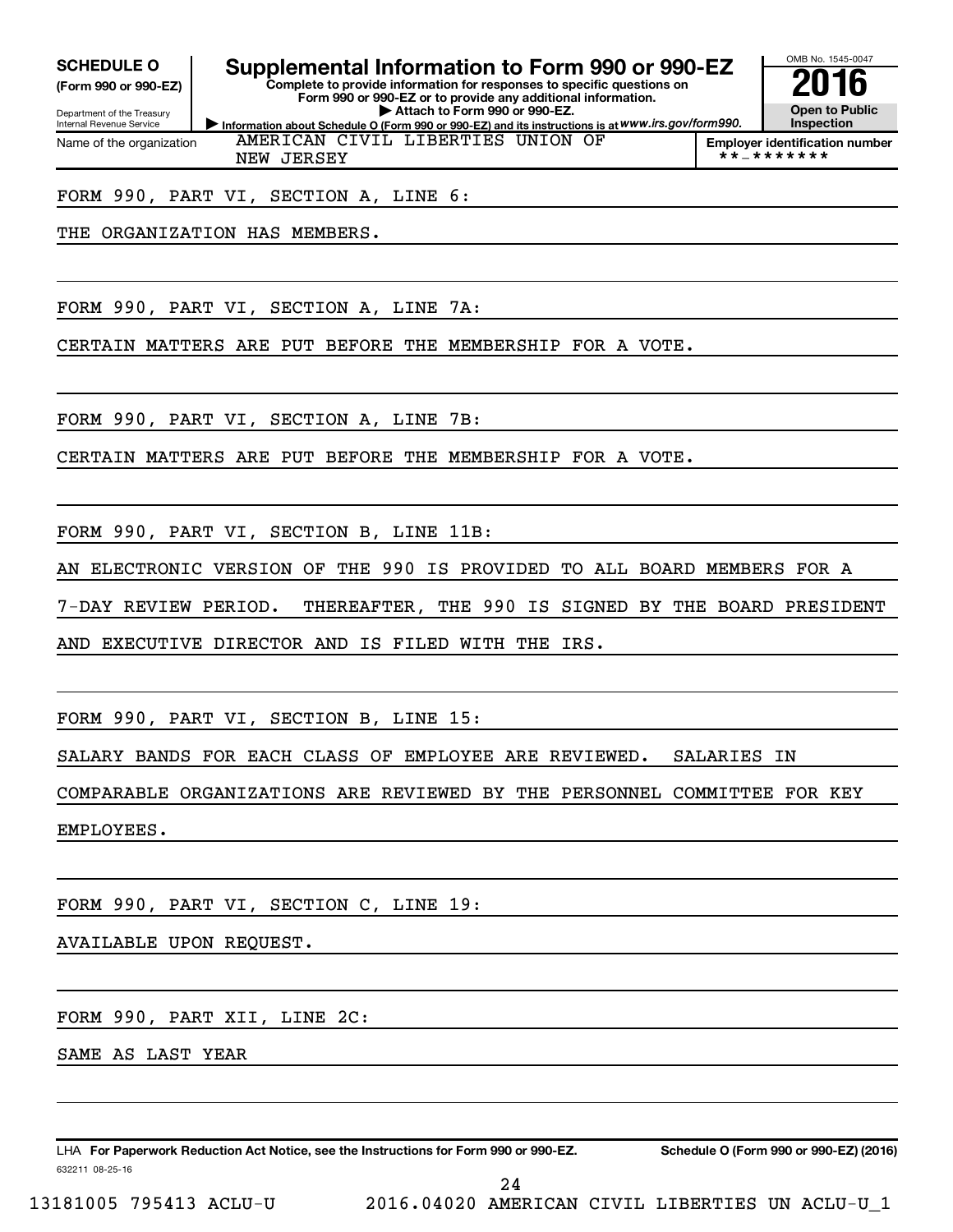|                                                                                                                                                                                                                              |                                                                                                                                                                                                                                                      |                                                     |                                      |                                                          |                                     | OMB No. 1545-0047                                   |                                                            |
|------------------------------------------------------------------------------------------------------------------------------------------------------------------------------------------------------------------------------|------------------------------------------------------------------------------------------------------------------------------------------------------------------------------------------------------------------------------------------------------|-----------------------------------------------------|--------------------------------------|----------------------------------------------------------|-------------------------------------|-----------------------------------------------------|------------------------------------------------------------|
| <b>SCHEDULE R</b><br>(Form 990)<br>Department of the Treasury<br>Internal Revenue Service                                                                                                                                    | <b>Related Organizations and Unrelated Partnerships</b><br>Complete if the organization answered "Yes" on Form 990, Part IV, line 33, 34, 35b, 36, or 37.<br>Information about Schedule R (Form 990) and its instructions is at www.irs.gov/form990. | Attach to Form 990.                                 |                                      |                                                          |                                     | 2016<br><b>Open to Public</b><br>Inspection         |                                                            |
| Name of the organization<br>NEW JERSEY                                                                                                                                                                                       | AMERICAN CIVIL LIBERTIES UNION OF                                                                                                                                                                                                                    |                                                     |                                      |                                                          |                                     | <b>Employer identification number</b><br>**_******* |                                                            |
| Part I<br>Identification of Disregarded Entities. Complete if the organization answered "Yes" on Form 990, Part IV, line 33.                                                                                                 |                                                                                                                                                                                                                                                      |                                                     |                                      |                                                          |                                     |                                                     |                                                            |
| (a)<br>Name, address, and EIN (if applicable)<br>of disregarded entity                                                                                                                                                       | (b)<br>Primary activity                                                                                                                                                                                                                              | (c)<br>Legal domicile (state or<br>foreign country) | (d)<br>Total income                  | (e)<br>End-of-year assets                                |                                     | (f)<br>Direct controlling<br>entity                 |                                                            |
|                                                                                                                                                                                                                              |                                                                                                                                                                                                                                                      |                                                     |                                      |                                                          |                                     |                                                     |                                                            |
| Identification of Related Tax-Exempt Organizations. Complete if the organization answered "Yes" on Form 990, Part IV, line 34 because it had one or more related tax-exempt<br>Part II<br>organizations during the tax year. |                                                                                                                                                                                                                                                      |                                                     |                                      |                                                          |                                     |                                                     |                                                            |
| (a)<br>Name, address, and EIN<br>of related organization                                                                                                                                                                     | (b)<br>Primary activity                                                                                                                                                                                                                              | (c)<br>Legal domicile (state or<br>foreign country) | (d)<br><b>Exempt Code</b><br>section | (e)<br>Public charity<br>status (if section<br>501(c)(3) | (f)<br>Direct controlling<br>entity | Yes                                                 | $(g)$<br>Section 512(b)(13)<br>controlled<br>entity?<br>No |
| ACLU - NJ FOUNDATION - 22-2010593<br>PO BOX 32159<br>NEWARK, NJ<br>07102                                                                                                                                                     | PROVIDE ASSISTANCE TO<br>THOSE DENIED THEIR CIVIL<br>LIBERTIES.                                                                                                                                                                                      | NEW JERSEY                                          | 501(C)(3)                            | LINE 7                                                   |                                     |                                                     | X                                                          |
| AMERICAN CIVIL LIBERTIES UNION - 13-3871360<br>125 BROAD STREET<br>NEW YORK, NY 10004                                                                                                                                        | PROVIDE ASSISTANCE TO<br>THOSE DENIED THEIR CIVIL<br>LIBERTIES.                                                                                                                                                                                      | NEW YORK                                            | 501(C)(4)                            |                                                          |                                     |                                                     | х                                                          |
|                                                                                                                                                                                                                              |                                                                                                                                                                                                                                                      |                                                     |                                      |                                                          |                                     |                                                     |                                                            |
| For Paperwork Reduction Act Notice, see the Instructions for Form 990.                                                                                                                                                       |                                                                                                                                                                                                                                                      |                                                     |                                      |                                                          |                                     | Schedule R (Form 990) 2016                          |                                                            |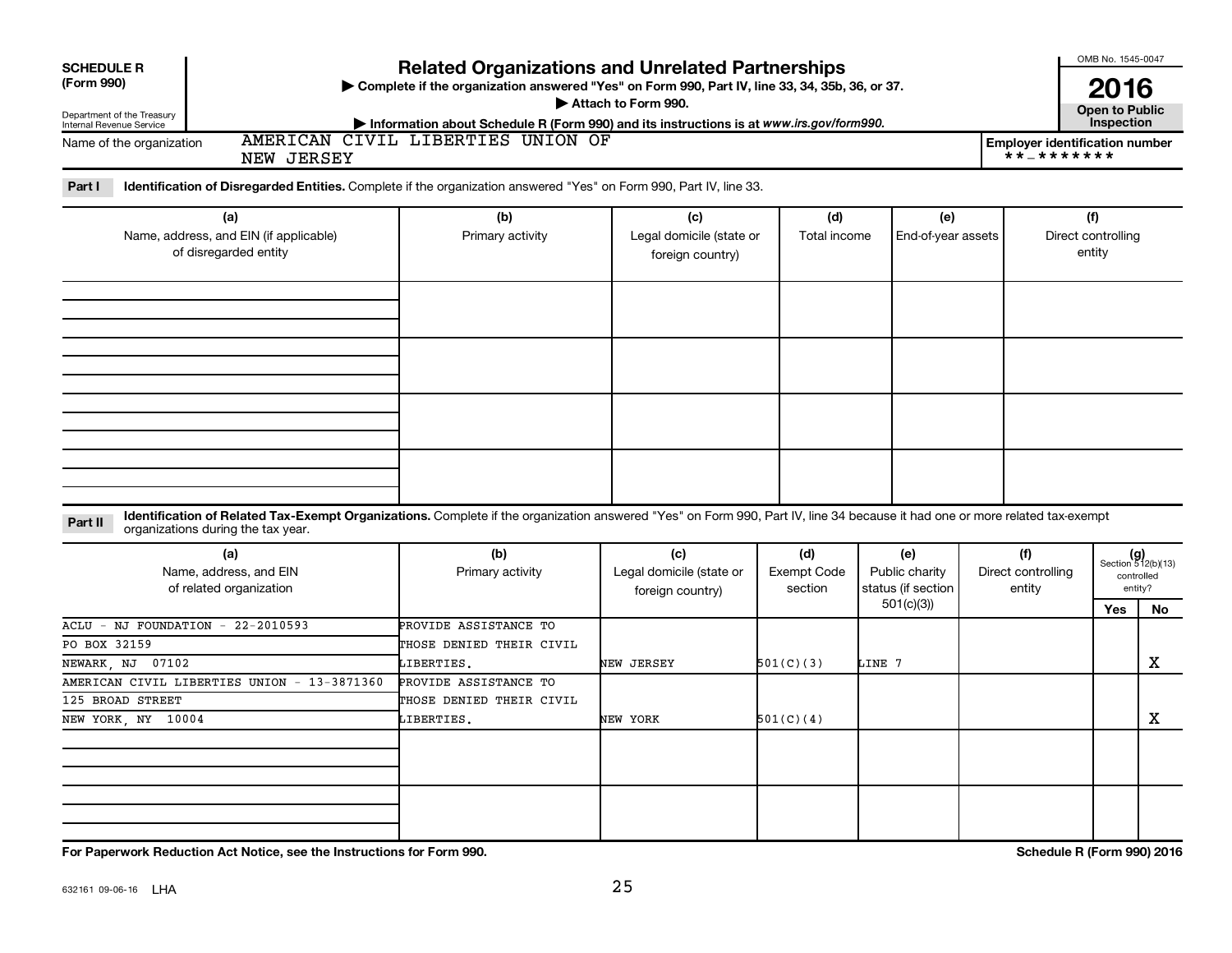#### Schedule R (Form 990) 2016 Page NEW JERSEY \*\*-\*\*\*\*\*\*\*

Part III Identification of Related Organizations Taxable as a Partnership. Complete if the organization answered "Yes" on Form 990, Part IV, line 34 because it had one or more related<br>Read to the organizations tracted as a organizations treated as a partnership during the tax year.

| (a)                                                                                                                                                                                                                                                                                                     | (b)              | (c)                                       | (d)                          | (e)                                                                                       | (f)                      | (g)                               |                                  | (h) | (i)                                                                            | (j) | (k)                                                     |
|---------------------------------------------------------------------------------------------------------------------------------------------------------------------------------------------------------------------------------------------------------------------------------------------------------|------------------|-------------------------------------------|------------------------------|-------------------------------------------------------------------------------------------|--------------------------|-----------------------------------|----------------------------------|-----|--------------------------------------------------------------------------------|-----|---------------------------------------------------------|
| Name, address, and EIN<br>of related organization                                                                                                                                                                                                                                                       | Primary activity | Legal<br>domicile<br>(state or<br>foreign | Direct controlling<br>entity | Predominant income<br>related, unrelated,<br>excluded from tax under<br>sections 512-514) | Share of total<br>income | Share of<br>end-of-year<br>assets | Disproportionate<br>allocations? |     | Code V-UBI<br>amount in box<br>20 of Schedule<br>K-1 (Form 1065) <b>Yes No</b> |     | General or Percentage<br>managing ownership<br>partner? |
|                                                                                                                                                                                                                                                                                                         |                  | country)                                  |                              |                                                                                           |                          |                                   | Yes $ $                          | No  |                                                                                |     |                                                         |
|                                                                                                                                                                                                                                                                                                         |                  |                                           |                              |                                                                                           |                          |                                   |                                  |     |                                                                                |     |                                                         |
|                                                                                                                                                                                                                                                                                                         |                  |                                           |                              |                                                                                           |                          |                                   |                                  |     |                                                                                |     |                                                         |
|                                                                                                                                                                                                                                                                                                         |                  |                                           |                              |                                                                                           |                          |                                   |                                  |     |                                                                                |     |                                                         |
|                                                                                                                                                                                                                                                                                                         |                  |                                           |                              |                                                                                           |                          |                                   |                                  |     |                                                                                |     |                                                         |
|                                                                                                                                                                                                                                                                                                         |                  |                                           |                              |                                                                                           |                          |                                   |                                  |     |                                                                                |     |                                                         |
|                                                                                                                                                                                                                                                                                                         |                  |                                           |                              |                                                                                           |                          |                                   |                                  |     |                                                                                |     |                                                         |
|                                                                                                                                                                                                                                                                                                         |                  |                                           |                              |                                                                                           |                          |                                   |                                  |     |                                                                                |     |                                                         |
|                                                                                                                                                                                                                                                                                                         |                  |                                           |                              |                                                                                           |                          |                                   |                                  |     |                                                                                |     |                                                         |
|                                                                                                                                                                                                                                                                                                         |                  |                                           |                              |                                                                                           |                          |                                   |                                  |     |                                                                                |     |                                                         |
|                                                                                                                                                                                                                                                                                                         |                  |                                           |                              |                                                                                           |                          |                                   |                                  |     |                                                                                |     |                                                         |
|                                                                                                                                                                                                                                                                                                         |                  |                                           |                              |                                                                                           |                          |                                   |                                  |     |                                                                                |     |                                                         |
|                                                                                                                                                                                                                                                                                                         |                  |                                           |                              |                                                                                           |                          |                                   |                                  |     |                                                                                |     |                                                         |
|                                                                                                                                                                                                                                                                                                         |                  |                                           |                              |                                                                                           |                          |                                   |                                  |     |                                                                                |     |                                                         |
|                                                                                                                                                                                                                                                                                                         |                  |                                           |                              |                                                                                           |                          |                                   |                                  |     |                                                                                |     |                                                         |
|                                                                                                                                                                                                                                                                                                         |                  |                                           |                              |                                                                                           |                          |                                   |                                  |     |                                                                                |     |                                                         |
|                                                                                                                                                                                                                                                                                                         |                  |                                           |                              |                                                                                           |                          |                                   |                                  |     |                                                                                |     |                                                         |
| The contract of the state $\mathcal{A}$ and $\mathcal{A}$ and $\mathcal{A}$ and $\mathcal{A}$ and $\mathcal{A}$ and $\mathcal{A}$ and $\mathcal{A}$ and $\mathcal{A}$ and $\mathcal{A}$ and $\mathcal{A}$ and $\mathcal{A}$ and $\mathcal{A}$ and $\mathcal{A}$ and $\mathcal{A}$ and $\mathcal{A}$ and |                  |                                           |                              |                                                                                           |                          |                                   |                                  |     |                                                                                |     |                                                         |

Part IV Identification of Related Organizations Taxable as a Corporation or Trust. Complete if the organization answered "Yes" on Form 990, Part IV, line 34 because it had one or more related<br>Complete intervals are accompa organizations treated as a corporation or trust during the tax year.

| (a)<br>Name, address, and EIN<br>of related organization | (b)<br>Primary activity | (d)<br>(c)<br>Direct controlling<br>Legal domicile<br>(state or<br>entity<br>foreign |  | (e)<br>Type of entity<br>(C corp, S corp,<br>or trust) | (f)<br>Share of total<br>income | (g)<br>Share of<br>end-of-year<br>assets | (h)<br>Percentage<br>ownership | $\begin{array}{c} \textbf{(i)}\\ \text{Section}\\ 5\,12 \text{(b)} \text{(13)}\\ \text{controlled} \\ \text{entity?} \end{array}$ |
|----------------------------------------------------------|-------------------------|--------------------------------------------------------------------------------------|--|--------------------------------------------------------|---------------------------------|------------------------------------------|--------------------------------|-----------------------------------------------------------------------------------------------------------------------------------|
|                                                          |                         | country)                                                                             |  |                                                        |                                 |                                          |                                | Yes   No                                                                                                                          |
|                                                          |                         |                                                                                      |  |                                                        |                                 |                                          |                                |                                                                                                                                   |
|                                                          |                         |                                                                                      |  |                                                        |                                 |                                          |                                |                                                                                                                                   |
|                                                          |                         |                                                                                      |  |                                                        |                                 |                                          |                                |                                                                                                                                   |
|                                                          |                         |                                                                                      |  |                                                        |                                 |                                          |                                |                                                                                                                                   |
|                                                          |                         |                                                                                      |  |                                                        |                                 |                                          |                                |                                                                                                                                   |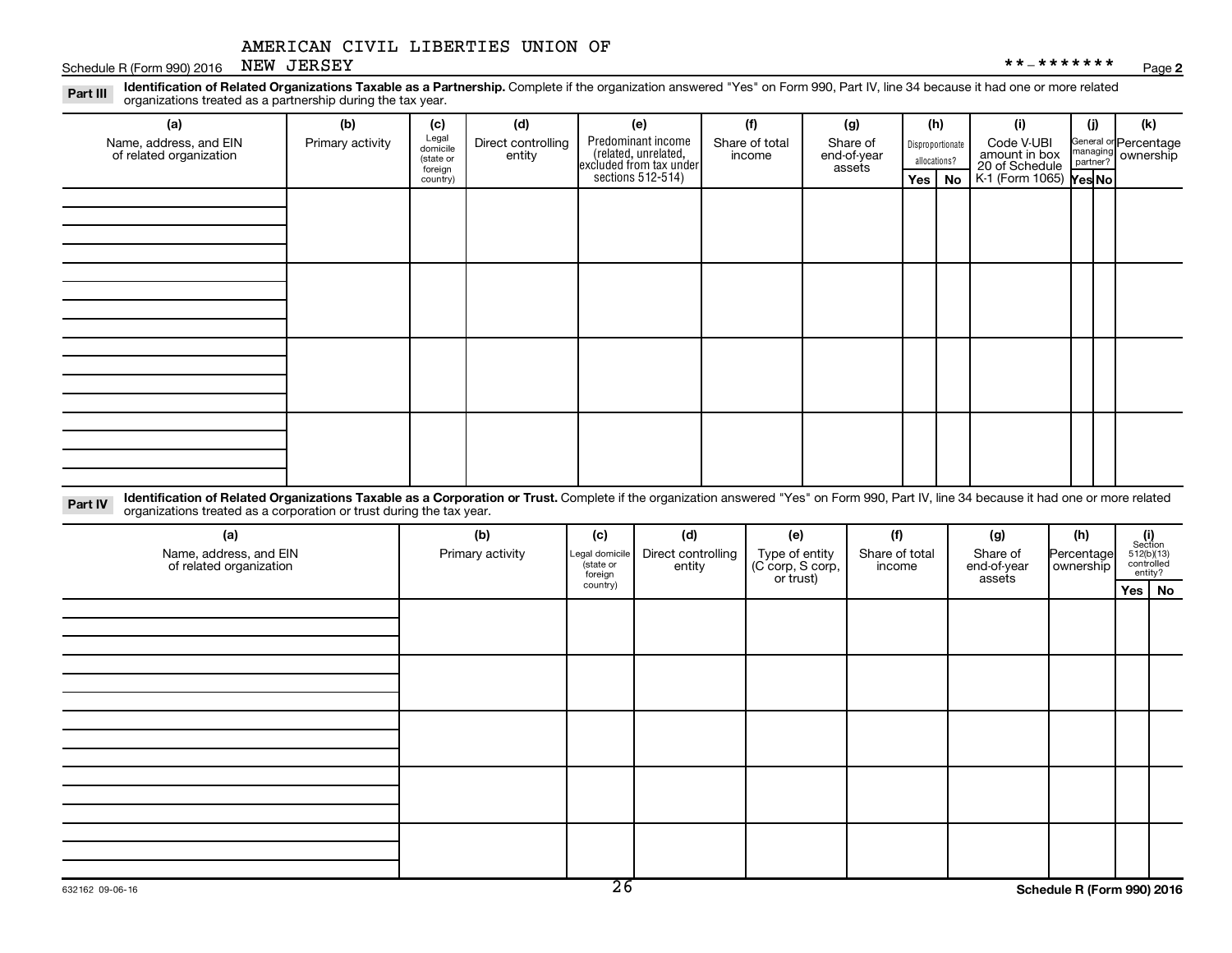Schedule R (Form 990) 2016 Page NEW JERSEY \*\*-\*\*\*\*\*\*\*

| Part V | Transactions With Related Organizations. Complete if the organization answered "Yes" on Form 990, Part IV, line 34, 35b, or 36.                                                                                                |             |                 |                                       |                |                         |                         |  |
|--------|--------------------------------------------------------------------------------------------------------------------------------------------------------------------------------------------------------------------------------|-------------|-----------------|---------------------------------------|----------------|-------------------------|-------------------------|--|
|        | Note: Complete line 1 if any entity is listed in Parts II, III, or IV of this schedule.                                                                                                                                        |             |                 |                                       |                |                         | Yes   No                |  |
|        | 1 During the tax year, did the organization engage in any of the following transactions with one or more related organizations listed in Parts II-IV?                                                                          |             |                 |                                       |                |                         |                         |  |
|        |                                                                                                                                                                                                                                |             |                 |                                       | 1a             |                         | $\overline{\mathbf{X}}$ |  |
|        |                                                                                                                                                                                                                                |             |                 |                                       | 1 <sub>b</sub> |                         | $\overline{\mathbf{x}}$ |  |
|        |                                                                                                                                                                                                                                |             |                 |                                       | 1c             | $\overline{\mathbf{X}}$ |                         |  |
|        |                                                                                                                                                                                                                                |             |                 |                                       | 1 <sub>d</sub> |                         | $\overline{\mathbf{x}}$ |  |
|        |                                                                                                                                                                                                                                |             |                 |                                       | 1e             |                         | x                       |  |
|        |                                                                                                                                                                                                                                |             |                 |                                       |                |                         |                         |  |
|        | 1f                                                                                                                                                                                                                             |             |                 |                                       |                |                         |                         |  |
|        | g Sale of assets to related organization(s) www.assettion.com/www.assettion.com/www.assettion.com/www.assettion.com/www.assettion.com/www.assettion.com/www.assettion.com/www.assettion.com/www.assettion.com/www.assettion.co |             |                 |                                       | 1g             |                         | $\overline{\texttt{x}}$ |  |
|        | h Purchase of assets from related organization(s) manufactured content to content the content of assets from related organization(s) manufactured content to content the content of the content of the content of the content  |             |                 |                                       | 1h             |                         | $\overline{\texttt{x}}$ |  |
|        |                                                                                                                                                                                                                                |             |                 |                                       | 1i.            |                         | $\overline{\textbf{x}}$ |  |
|        |                                                                                                                                                                                                                                |             |                 |                                       | 11             |                         | $\overline{\texttt{x}}$ |  |
|        |                                                                                                                                                                                                                                |             |                 |                                       |                |                         |                         |  |
|        |                                                                                                                                                                                                                                |             |                 |                                       | 1k             |                         | х                       |  |
|        |                                                                                                                                                                                                                                |             |                 |                                       | 11             |                         | $\overline{\mathbf{x}}$ |  |
|        |                                                                                                                                                                                                                                |             |                 |                                       | 1 <sub>m</sub> | $\mathbf{x}$            |                         |  |
|        |                                                                                                                                                                                                                                |             |                 |                                       | 1n             | $\overline{\mathbf{X}}$ |                         |  |
|        | o Sharing of paid employees with related organization(s) manufaction(s) and contain an examination of the state or state or state or state or state or state or state or state or state or state or state or state or state or |             |                 |                                       | 1 <sub>o</sub> | $\overline{\mathbf{x}}$ |                         |  |
|        |                                                                                                                                                                                                                                |             |                 |                                       |                |                         |                         |  |
|        |                                                                                                                                                                                                                                |             |                 |                                       | 1p             | X                       |                         |  |
|        |                                                                                                                                                                                                                                |             |                 |                                       | 1q             | $\overline{\mathbf{X}}$ |                         |  |
|        |                                                                                                                                                                                                                                |             |                 |                                       |                |                         |                         |  |
|        |                                                                                                                                                                                                                                |             |                 |                                       | 1r             |                         | х                       |  |
|        |                                                                                                                                                                                                                                |             |                 |                                       | 1s             |                         | $\overline{\mathbf{x}}$ |  |
|        | 2 If the answer to any of the above is "Yes," see the instructions for information on who must complete this line, including covered relationships and transaction thresholds.                                                 |             |                 |                                       |                |                         |                         |  |
|        | (a)                                                                                                                                                                                                                            | (b)         | (c)             | (d)                                   |                |                         |                         |  |
|        | Name of related organization                                                                                                                                                                                                   | Transaction | Amount involved | Method of determining amount involved |                |                         |                         |  |
|        |                                                                                                                                                                                                                                | type (a-s)  |                 |                                       |                |                         |                         |  |
|        |                                                                                                                                                                                                                                |             |                 |                                       |                |                         |                         |  |
|        | (1) AMERICAN CIVIL LIBERTIES UNION                                                                                                                                                                                             | B           |                 | 0. AMOUNT AWARDED                     |                |                         |                         |  |
|        |                                                                                                                                                                                                                                |             |                 |                                       |                |                         |                         |  |
| (2)    |                                                                                                                                                                                                                                |             |                 |                                       |                |                         |                         |  |

**(3)**

**(4)**

**(5)**

**(6)**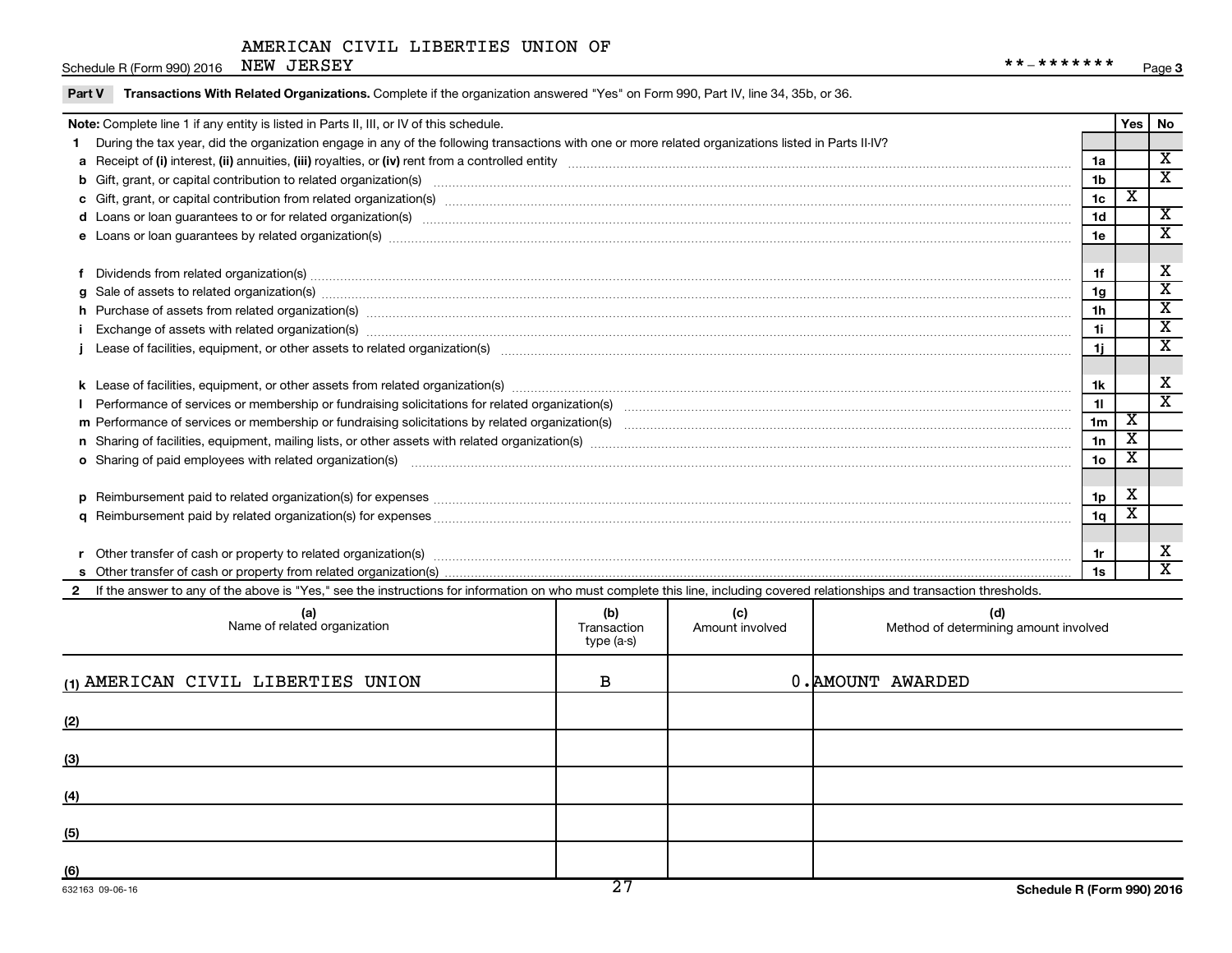Schedule R (Form 990) 2016 Page NEW JERSEY \*\*-\*\*\*\*\*\*\*

#### Part VI Unrelated Organizations Taxable as a Partnership. Complete if the organization answered "Yes" on Form 990, Part IV, line 37.

Provide the following information for each entity taxed as a partnership through which the organization conducted more than five percent of its activities (measured by total assets or gross revenue) that was not a related organization. See instructions regarding exclusion for certain investment partnerships.

| that was not a related eigenization. Occupations regarding exclusion for cortain investment partnerships.<br>(a) | (b)              | (c)               | (d)                                                                                        |                                                            | (f)      | (g)         |                                  | (h) | (i)                                                                                                | (i)    | (k) |
|------------------------------------------------------------------------------------------------------------------|------------------|-------------------|--------------------------------------------------------------------------------------------|------------------------------------------------------------|----------|-------------|----------------------------------|-----|----------------------------------------------------------------------------------------------------|--------|-----|
| Name, address, and EIN                                                                                           | Primary activity | Legal domicile    |                                                                                            | $(e)$<br>Are all<br>partners sec.<br>$501(c)(3)$<br>orgs.? | Share of | Share of    |                                  |     |                                                                                                    |        |     |
| of entity                                                                                                        |                  | (state or foreign |                                                                                            |                                                            | total    | end-of-year | Disproportionate<br>allocations? |     |                                                                                                    |        |     |
|                                                                                                                  |                  | country)          | Predominant income<br>(related, unrelated,<br>excluded from tax under<br>sections 512-514) | Yes No                                                     | income   | assets      | Yes No                           |     | Code V-UBI<br>amount in box 20 managing<br>of Schedule K-1<br>(Form 1065)<br>$\overline{V}$ ves No | Yes NO |     |
|                                                                                                                  |                  |                   |                                                                                            |                                                            |          |             |                                  |     |                                                                                                    |        |     |
|                                                                                                                  |                  |                   |                                                                                            |                                                            |          |             |                                  |     |                                                                                                    |        |     |
|                                                                                                                  |                  |                   |                                                                                            |                                                            |          |             |                                  |     |                                                                                                    |        |     |
|                                                                                                                  |                  |                   |                                                                                            |                                                            |          |             |                                  |     |                                                                                                    |        |     |
|                                                                                                                  |                  |                   |                                                                                            |                                                            |          |             |                                  |     |                                                                                                    |        |     |
|                                                                                                                  |                  |                   |                                                                                            |                                                            |          |             |                                  |     |                                                                                                    |        |     |
|                                                                                                                  |                  |                   |                                                                                            |                                                            |          |             |                                  |     |                                                                                                    |        |     |
|                                                                                                                  |                  |                   |                                                                                            |                                                            |          |             |                                  |     |                                                                                                    |        |     |
|                                                                                                                  |                  |                   |                                                                                            |                                                            |          |             |                                  |     |                                                                                                    |        |     |
|                                                                                                                  |                  |                   |                                                                                            |                                                            |          |             |                                  |     |                                                                                                    |        |     |
|                                                                                                                  |                  |                   |                                                                                            |                                                            |          |             |                                  |     |                                                                                                    |        |     |
|                                                                                                                  |                  |                   |                                                                                            |                                                            |          |             |                                  |     |                                                                                                    |        |     |
|                                                                                                                  |                  |                   |                                                                                            |                                                            |          |             |                                  |     |                                                                                                    |        |     |
|                                                                                                                  |                  |                   |                                                                                            |                                                            |          |             |                                  |     |                                                                                                    |        |     |
|                                                                                                                  |                  |                   |                                                                                            |                                                            |          |             |                                  |     |                                                                                                    |        |     |
|                                                                                                                  |                  |                   |                                                                                            |                                                            |          |             |                                  |     |                                                                                                    |        |     |
|                                                                                                                  |                  |                   |                                                                                            |                                                            |          |             |                                  |     |                                                                                                    |        |     |
|                                                                                                                  |                  |                   |                                                                                            |                                                            |          |             |                                  |     |                                                                                                    |        |     |
|                                                                                                                  |                  |                   |                                                                                            |                                                            |          |             |                                  |     |                                                                                                    |        |     |
|                                                                                                                  |                  |                   |                                                                                            |                                                            |          |             |                                  |     |                                                                                                    |        |     |
|                                                                                                                  |                  |                   |                                                                                            |                                                            |          |             |                                  |     |                                                                                                    |        |     |
|                                                                                                                  |                  |                   |                                                                                            |                                                            |          |             |                                  |     |                                                                                                    |        |     |
|                                                                                                                  |                  |                   |                                                                                            |                                                            |          |             |                                  |     |                                                                                                    |        |     |
|                                                                                                                  |                  |                   |                                                                                            |                                                            |          |             |                                  |     |                                                                                                    |        |     |
|                                                                                                                  |                  |                   |                                                                                            |                                                            |          |             |                                  |     |                                                                                                    |        |     |
|                                                                                                                  |                  |                   |                                                                                            |                                                            |          |             |                                  |     |                                                                                                    |        |     |
|                                                                                                                  |                  |                   |                                                                                            |                                                            |          |             |                                  |     |                                                                                                    |        |     |
|                                                                                                                  |                  |                   |                                                                                            |                                                            |          |             |                                  |     |                                                                                                    |        |     |
|                                                                                                                  |                  |                   |                                                                                            |                                                            |          |             |                                  |     |                                                                                                    |        |     |
|                                                                                                                  |                  |                   |                                                                                            |                                                            |          |             |                                  |     |                                                                                                    |        |     |
|                                                                                                                  |                  |                   |                                                                                            |                                                            |          |             |                                  |     |                                                                                                    |        |     |
|                                                                                                                  |                  |                   |                                                                                            |                                                            |          |             |                                  |     |                                                                                                    |        |     |
|                                                                                                                  |                  |                   |                                                                                            |                                                            |          |             |                                  |     |                                                                                                    |        |     |

**Schedule R (Form 990) 2016**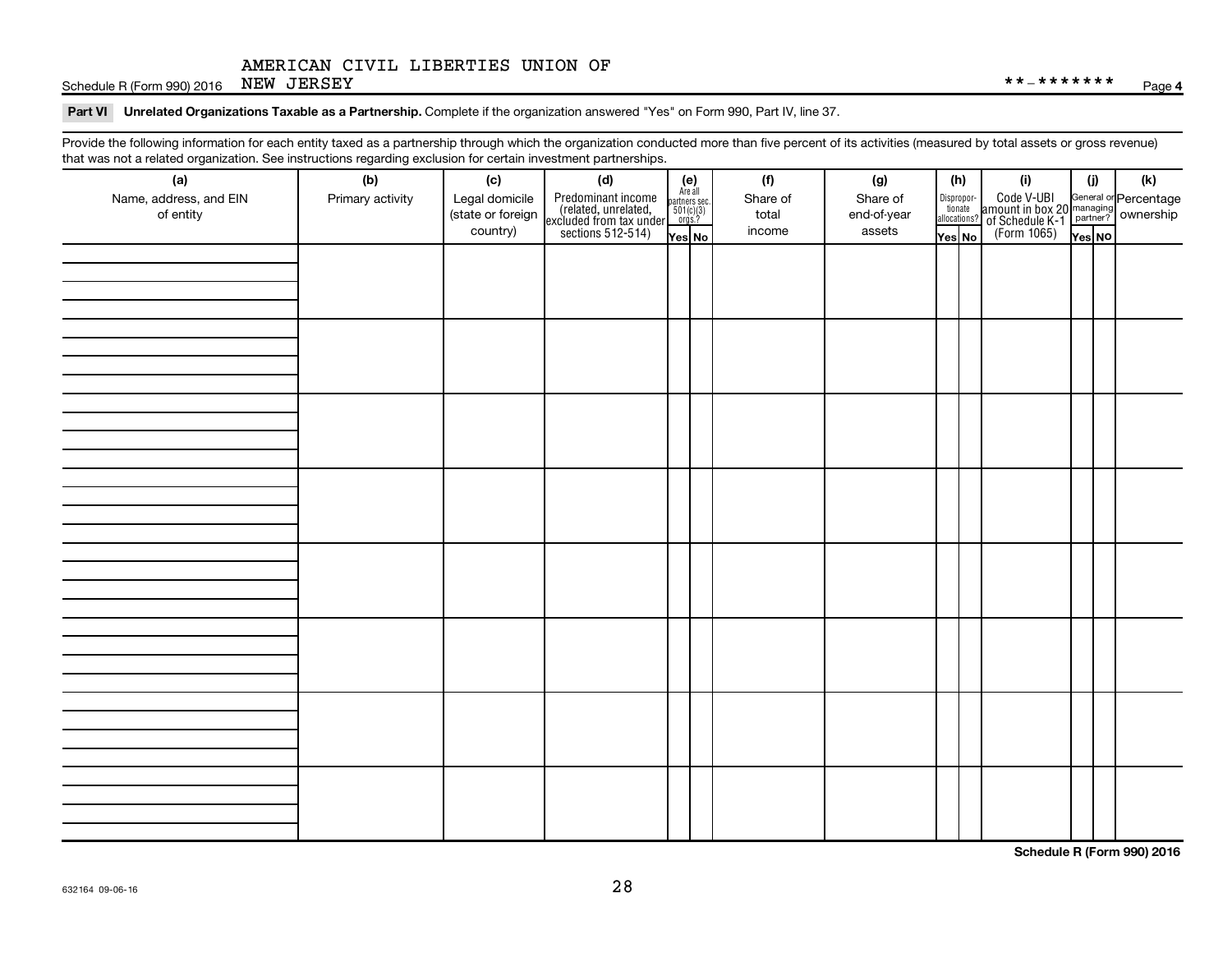|  | AMERICAN CIVIL LIBERTIES UNION OF |  |
|--|-----------------------------------|--|
|  |                                   |  |

| Schedule R (Form 990) 2016 |  |
|----------------------------|--|

**Part VII Supplemental Information.**

Provide additional information for responses to questions on Schedule R. See instructions.

632165 09-06-16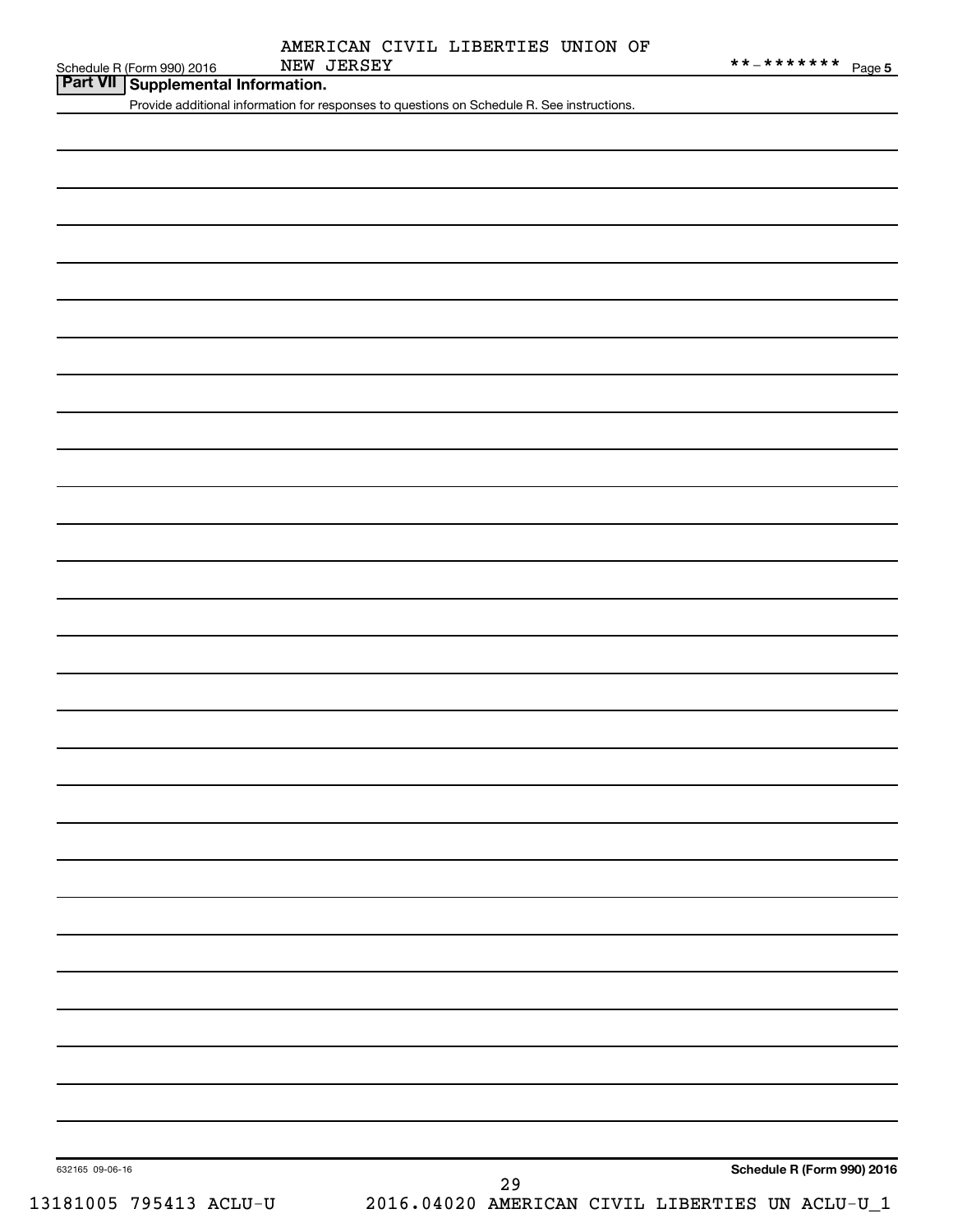## (Rev. January 2017) **Exempt Organization Return** and  $\overline{\text{C}}$  OMB No. 1545-1709 **Form 8868 Application for Automatic Extension of Time To File an**<br>**Exempt Organization Return**

**Enter filer's identifying number**

Department of the Treasury Internal Revenue Service

**| File a separate application for each return.**

**Information about Form 8868 and its instructions is at www.irs.gov/form8868.** 

Electronic filing (e-file). You can electronically file Form 8868 to request a 6-month automatic extension of time to file any of the filing of this form, visit www.irs.gov/efile, click on Charities & Non-Profits, and click on e-file for Charities and Non-Profits. forms listed below with the exception of Form 8870, Information Return for Transfers Associated With Certain Personal Benefit Contracts, for which an extension request must be sent to the IRS in paper format (see instructions). For more details on the electronic

## **Automatic 6-Month Extension of Time.** Only submit original (no copies needed).

All corporations required to file an income tax return other than Form 990-T (including 1120-C filers), partnerships, REMICs, and trusts must use Form 7004 to request an extension of time to file income tax returns.

|                                                                                                                                                                                                   |                                                                                                                                                                                                                                                                                                                                                                                                                                                                                                                                                                                   |                   |                                                                                                                                                                                                     |              | Enter mer 3 identifying number |                         |  |  |
|---------------------------------------------------------------------------------------------------------------------------------------------------------------------------------------------------|-----------------------------------------------------------------------------------------------------------------------------------------------------------------------------------------------------------------------------------------------------------------------------------------------------------------------------------------------------------------------------------------------------------------------------------------------------------------------------------------------------------------------------------------------------------------------------------|-------------------|-----------------------------------------------------------------------------------------------------------------------------------------------------------------------------------------------------|--------------|--------------------------------|-------------------------|--|--|
| Type or<br>print                                                                                                                                                                                  | Name of exempt organization or other filer, see instructions.<br>AMERICAN CIVIL LIBERTIES UNION OF<br>NEW JERSEY                                                                                                                                                                                                                                                                                                                                                                                                                                                                  |                   | Employer identification number (EIN) or<br>* * _ * * * * * * *                                                                                                                                      |              |                                |                         |  |  |
| File by the<br>due date for<br>filing your<br>return. See                                                                                                                                         | Number, street, and room or suite no. If a P.O. box, see instructions.<br>PO BOX 32159                                                                                                                                                                                                                                                                                                                                                                                                                                                                                            |                   |                                                                                                                                                                                                     |              | Social security number (SSN)   |                         |  |  |
| instructions.                                                                                                                                                                                     | City, town or post office, state, and ZIP code. For a foreign address, see instructions.<br>07102<br>NEWARK, NJ                                                                                                                                                                                                                                                                                                                                                                                                                                                                   |                   |                                                                                                                                                                                                     |              |                                |                         |  |  |
|                                                                                                                                                                                                   | Enter the Return Code for the return that this application is for (file a separate application for each return)                                                                                                                                                                                                                                                                                                                                                                                                                                                                   |                   |                                                                                                                                                                                                     |              |                                | $\overline{0}$<br>ı     |  |  |
| Application                                                                                                                                                                                       |                                                                                                                                                                                                                                                                                                                                                                                                                                                                                                                                                                                   | Return            | Application                                                                                                                                                                                         |              |                                | Return                  |  |  |
| Is For                                                                                                                                                                                            |                                                                                                                                                                                                                                                                                                                                                                                                                                                                                                                                                                                   | Code              | Is For                                                                                                                                                                                              |              |                                | Code                    |  |  |
|                                                                                                                                                                                                   | Form 990 or Form 990-EZ                                                                                                                                                                                                                                                                                                                                                                                                                                                                                                                                                           | 01                | Form 990-T (corporation)                                                                                                                                                                            |              |                                | 07                      |  |  |
| Form 990-BL                                                                                                                                                                                       |                                                                                                                                                                                                                                                                                                                                                                                                                                                                                                                                                                                   | 02<br>Form 1041 A |                                                                                                                                                                                                     |              |                                |                         |  |  |
|                                                                                                                                                                                                   | Form 4720 (individual)                                                                                                                                                                                                                                                                                                                                                                                                                                                                                                                                                            | 03                | Form 4720 (other than individual)                                                                                                                                                                   |              |                                |                         |  |  |
| Form 990-PF                                                                                                                                                                                       |                                                                                                                                                                                                                                                                                                                                                                                                                                                                                                                                                                                   | Form 5227<br>04   |                                                                                                                                                                                                     |              |                                |                         |  |  |
|                                                                                                                                                                                                   | Form 990-T (sec. 401(a) or 408(a) trust)<br>05<br>Form 6069                                                                                                                                                                                                                                                                                                                                                                                                                                                                                                                       |                   |                                                                                                                                                                                                     |              |                                |                         |  |  |
| 06<br>Form 990-T (trust other than above)<br>Form 8870<br>THE ORGANIZATION                                                                                                                        |                                                                                                                                                                                                                                                                                                                                                                                                                                                                                                                                                                                   |                   |                                                                                                                                                                                                     |              |                                |                         |  |  |
| $box \blacktriangleright$<br>$\blacksquare$<br>$\mathbf{2}$                                                                                                                                       | If this is for a Group Return, enter the organization's four digit Group Exemption Number (GEN) [16] If this is for the whole group, check this<br>. If it is for part of the group, check this box $\blacktriangleright$<br>I request an automatic 6-month extension of time until<br>for the organization named above. The extension is for the organization's return for:<br>$\Box$ calendar year $\qquad \qquad$ or<br>$\blacktriangleright$ $\boxed{\text{X}}$ tax year beginning APR 1, 2016<br>If the tax year entered in line 1 is for less than 12 months, check reason: |                   | and attach a list with the names and EINs of all members the extension is for.<br>FEBRUARY $15$ , $2018$ , to file the exempt organization return<br>MAR 31, 2017<br>, and ending<br>Initial return | Final return |                                |                         |  |  |
|                                                                                                                                                                                                   | Change in accounting period                                                                                                                                                                                                                                                                                                                                                                                                                                                                                                                                                       |                   |                                                                                                                                                                                                     |              |                                |                         |  |  |
| 3a                                                                                                                                                                                                | If this application is for Forms 990-BL, 990-PF, 990-T, 4720, or 6069, enter the tentative tax, less any                                                                                                                                                                                                                                                                                                                                                                                                                                                                          |                   |                                                                                                                                                                                                     |              |                                | 0.                      |  |  |
|                                                                                                                                                                                                   | nonrefundable credits. See instructions.                                                                                                                                                                                                                                                                                                                                                                                                                                                                                                                                          |                   |                                                                                                                                                                                                     | За           | \$                             |                         |  |  |
|                                                                                                                                                                                                   | If this application is for Forms 990-PF, 990-T, 4720, or 6069, enter any refundable credits and<br>b                                                                                                                                                                                                                                                                                                                                                                                                                                                                              |                   |                                                                                                                                                                                                     |              |                                |                         |  |  |
| estimated tax payments made. Include any prior year overpayment allowed as a credit.<br>3b<br>\$<br>Balance due. Subtract line 3b from line 3a. Include your payment with this form, if required, |                                                                                                                                                                                                                                                                                                                                                                                                                                                                                                                                                                                   |                   |                                                                                                                                                                                                     |              |                                |                         |  |  |
| c                                                                                                                                                                                                 | by using EFTPS (Electronic Federal Tax Payment System). See instructions.                                                                                                                                                                                                                                                                                                                                                                                                                                                                                                         |                   |                                                                                                                                                                                                     | 3c           |                                | 0.                      |  |  |
|                                                                                                                                                                                                   | Caution: If you are going to make an electronic funds withdrawal (direct debit) with this Form 8868, see Form 8453-EO and Form 8879-EO for payment                                                                                                                                                                                                                                                                                                                                                                                                                                |                   |                                                                                                                                                                                                     |              |                                |                         |  |  |
| instructions.                                                                                                                                                                                     |                                                                                                                                                                                                                                                                                                                                                                                                                                                                                                                                                                                   |                   |                                                                                                                                                                                                     |              |                                |                         |  |  |
| LHA                                                                                                                                                                                               | For Privacy Act and Paperwork Reduction Act Notice, see instructions.                                                                                                                                                                                                                                                                                                                                                                                                                                                                                                             |                   |                                                                                                                                                                                                     |              |                                | Form 8868 (Rev. 1-2017) |  |  |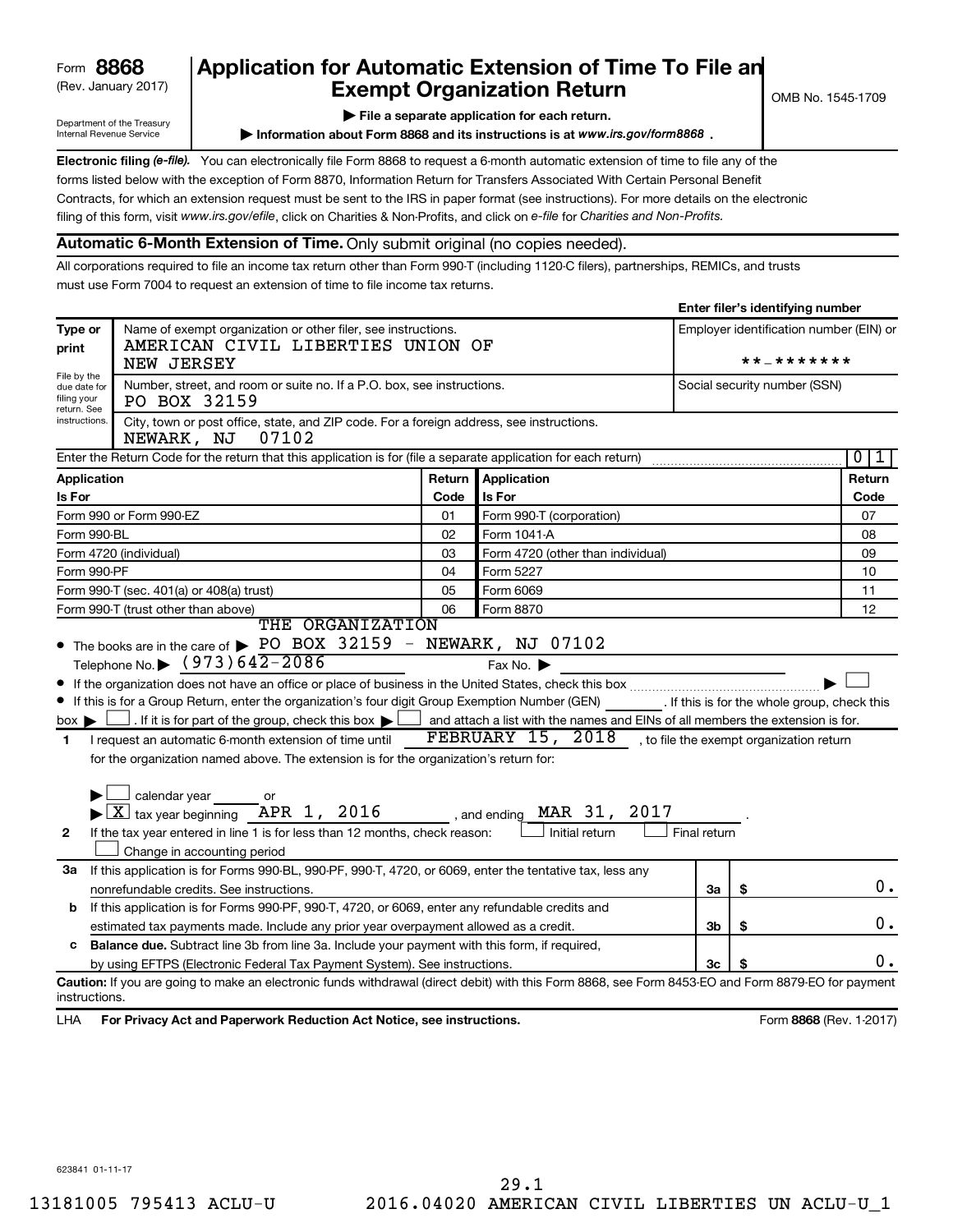## **TAX RETURN FILING INSTRUCTIONS**

NEW JERSEY FORM CRI-300R

### **FOR THE YEAR ENDING**

~~~~~~~~~~~~~~~~~ March 31, 2017

| <b>Prepared for</b>                                | American Civil Liberties Union of<br>New Jersey<br>Po Box 32159<br>Newark, NJ 07102                            |
|----------------------------------------------------|----------------------------------------------------------------------------------------------------------------|
| <b>Prepared by</b>                                 | James M. Wood, CPA<br>603B Omni Drive<br>Hillsborough, NJ<br>08844                                             |
| <b>Amount due</b><br>or refund                     | Balance due of \$150.00                                                                                        |
| <b>Make check</b><br>payable to                    | Not Applicable                                                                                                 |
| Mail tax return<br>and check (if<br>applicable) to | The New Jersey Form CRI-300R should be filed via the web at:<br>https://njconsumeraffairs.state.nj.us/sign-in/ |
| Return must be<br>mailed on<br>or before           | April 2, 2018                                                                                                  |
| <b>Special</b><br><b>Instructions</b>              |                                                                                                                |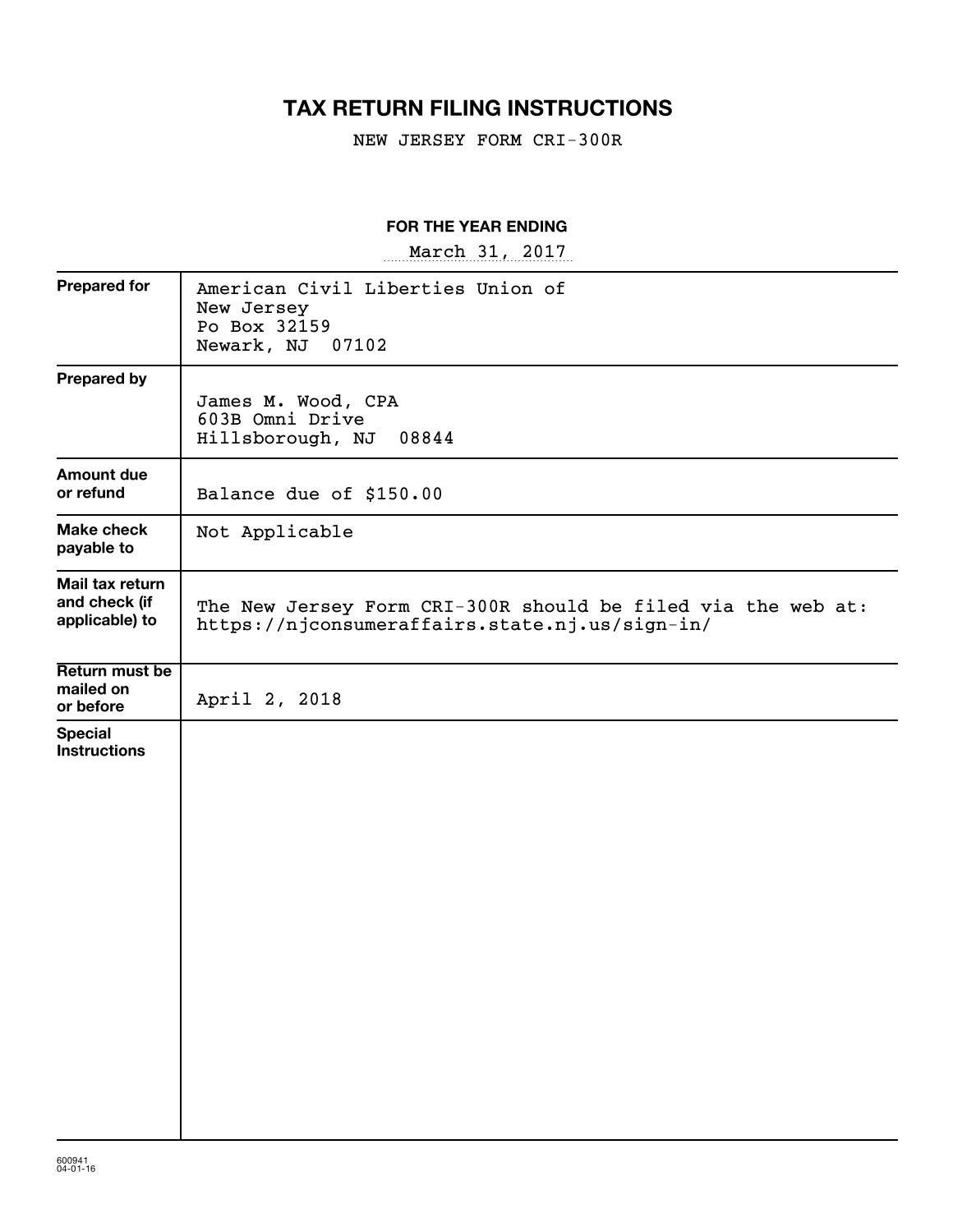# **This form cannot be paper filed - this copy is for informational purposes only. RETURN MUST BE FILED ONLINE.**

## **Form CRI-300R Long-Form Renewal Registration/Verification Statement**

**(Revised April 2008)**

**All questions must be answered.**

Pursuant to the New Jersey Charitable Registration and Investigation Act (also known as "the C.R.I. Act" (N.J.S.A. 45:17A-18 et seq.), and prior to operating or commencing solicitation activity in the State, a charitable organization unless exempted from registration requirements (or qualified to file a Short-Form Registration Statement, CRI-200) shall file a Long-Form Initial Registration Statement, CRI-150-I. Charities submitting their annual long-form renewal registration must use Form CRI-300R. Please see the checklist at the end of this form for a discussion of fees, financial statements, documents to be attached, and other requirements for registration.

| 1. This statement contains the facts and financial information for the fiscal year ending: $03/31/2017$ |                |  |
|---------------------------------------------------------------------------------------------------------|----------------|--|
|                                                                                                         | month day vear |  |

|  | 2. Federal ID Number (EIN) $***$ * * * * * * * * |  | 2a. N.J. Charities Registration Number: CH- $128300$ |  |
|--|--------------------------------------------------|--|------------------------------------------------------|--|
|--|--------------------------------------------------|--|------------------------------------------------------|--|

| 3. Full legal name of the registering organization: AMERICAN CIVIL LIBERTIES UNION OF NEW JERSEY |  |  |  |  |
|--------------------------------------------------------------------------------------------------|--|--|--|--|
| In care of: (if necessary, otherwise leave this line blank)                                      |  |  |  |  |
|                                                                                                  |  |  |  |  |

 $\Box$ 

 $\exists$  Yes

 $\boxed{\text{X}}$  No

Street Address City City State ZIP Code **Mailing Address: Change of Address** 4. PO BOX 32159, NEWARK, NJ 07102

*NOTE: If "in care of," a postal, private or rural delivery mail box number is used, the street address of the charity must be given below.*

| 5. The principal street address of the registering organization 89 MARKET ST, 7TH FLOOR NEWARK, NJ 07101 |                       |  |       |          |
|----------------------------------------------------------------------------------------------------------|-----------------------|--|-------|----------|
| Same as Mailing Address                                                                                  | <b>Street Address</b> |  | state | ZIP Code |

6. Does the organization have any offices in New Jersey in addition to the one listed above? Note  $\Box$  Yes Note  $\Box$  Yes Yes Note 1 If "Yes," attach a list giving the street address and telephone number of each office in New Jersey.

6a. If the street address listed above is not where the organization's official records are kept, or if the organization does not maintain an office in New Jersey, indicate the name, full address, phone and fax number of the person having custody of the organization's records, and to whom correspondence should be addressed.

|                | Contact person                                                                                     |                     | Street address                 | City                                            | State<br>ZIP Code |
|----------------|----------------------------------------------------------------------------------------------------|---------------------|--------------------------------|-------------------------------------------------|-------------------|
|                | Telephone number (include area code)                                                               |                     | Fax number (include area code) |                                                 |                   |
|                | 7. Organization's contact information:<br>$973)642 - 2086$<br>Telephone number (include area code) |                     |                                | (973)642-6523<br>Fax number (include area code) |                   |
|                | INFO@ACLU-NJ.ORG                                                                                   |                     |                                | WWW.ACLU-NJ.ORG                                 |                   |
| 8.             | Type of organization (check one):<br>$\mathbf{X}$<br>Nonprofit corporation<br>Partnership          | Foundation<br>Trust | Individual<br>Other (Specify)  | Association                                     | Society           |
| 690301         |                                                                                                    | Form CRI-300R       |                                | Page 1                                          |                   |
| $01 - 13 - 17$ |                                                                                                    |                     | 2                              |                                                 |                   |
|                | 13181005 795413 ACLU-U                                                                             |                     | 2016.04020<br><b>AMERICAN</b>  | CIVIL LIBERTIES                                 | UN ACLU-U 1       |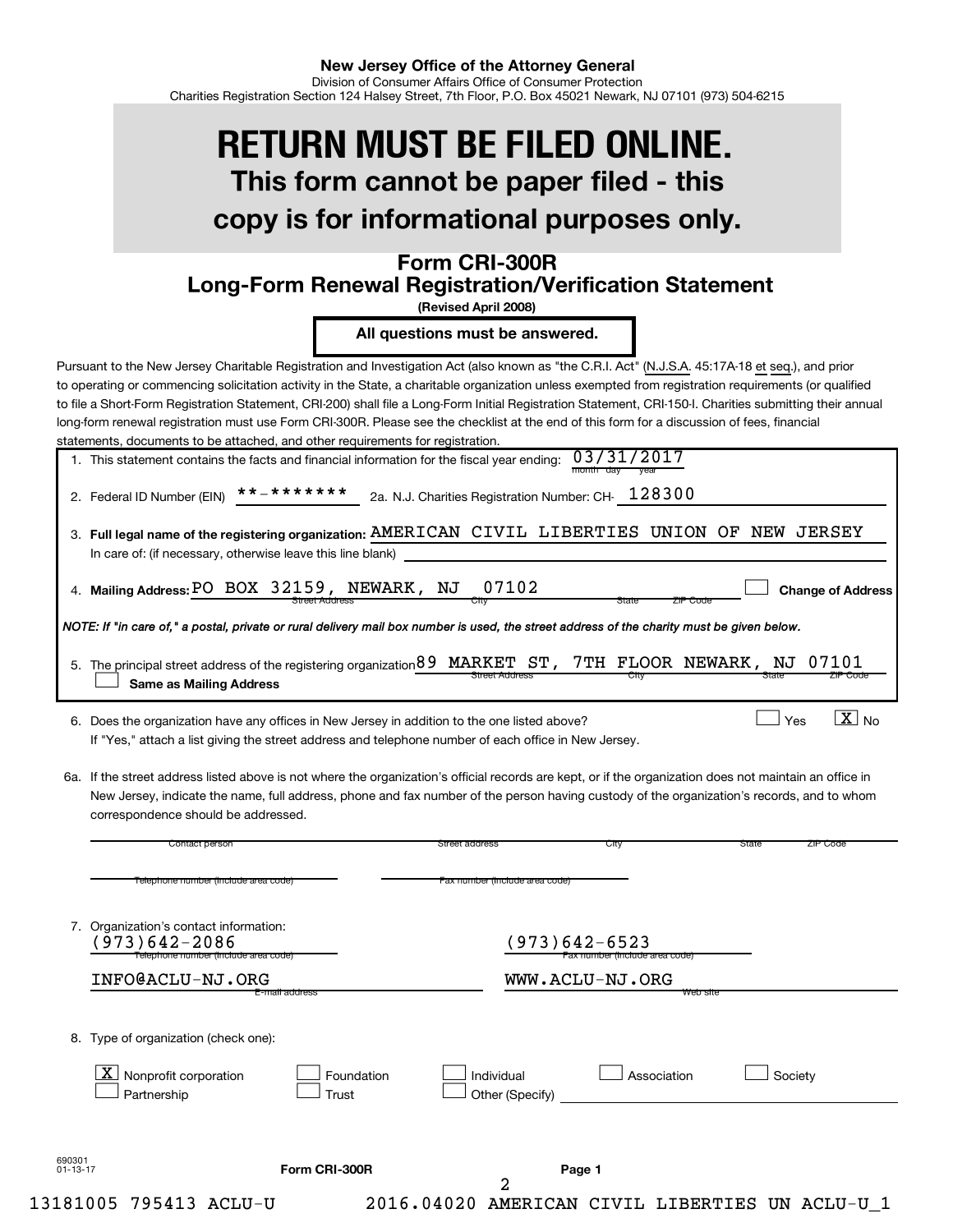|                    | Date: 10/16/1969<br>9. Where and when was the organization legally established?                                                                                                                                                                                                                                                                                                                                                                                                                                                                                                                                                                                                | State: NJ                                   |                                                                                      |
|--------------------|--------------------------------------------------------------------------------------------------------------------------------------------------------------------------------------------------------------------------------------------------------------------------------------------------------------------------------------------------------------------------------------------------------------------------------------------------------------------------------------------------------------------------------------------------------------------------------------------------------------------------------------------------------------------------------|---------------------------------------------|--------------------------------------------------------------------------------------|
|                    | As required by the C.R.I. Act (N.J.S.A. 45:17A-24c(1)), attach to this registration a copy of the organization's bylaws and instrument of<br>organization (that is, the organization's charter, articles of incorporation or organization, agreement of association, instrument of trust, or<br>constitution) only if the document has been issued or amended during the fiscal year being reported.                                                                                                                                                                                                                                                                           |                                             |                                                                                      |
|                    | 10. Does the organization solicit funds under any name or names other than as indicated on line 3 of this form?<br>If "Yes," indicate all of the other names used:                                                                                                                                                                                                                                                                                                                                                                                                                                                                                                             | Yes                                         | $\boxed{\text{X}}$ No                                                                |
|                    | 11. Does the organization intend to solicit contributions from the general public?                                                                                                                                                                                                                                                                                                                                                                                                                                                                                                                                                                                             | $\boxed{\text{X}}$ Yes                      | <b>No</b>                                                                            |
|                    | 12. Is the organization authorized by any other state or jurisdiction to solicit contributions?<br>If "Yes," please provide a list of those states or jurisdictions, below or on a separate sheet of paper.                                                                                                                                                                                                                                                                                                                                                                                                                                                                    | Yes                                         | $\boxed{\text{X}}$ No                                                                |
|                    | 13. Does the organization have affiliates which share the contributions or other revenue it raised in New Jersey?<br>If "Yes," provide a separate listing of those affiliates indicating the name, street address and telephone number for each one.                                                                                                                                                                                                                                                                                                                                                                                                                           | Yes                                         | $\boxed{\text{X}}$ No                                                                |
|                    | 14. What is the charitable purpose or purposes for which the organization was formed? If necessary, attach a separate statement to this<br>registration.<br>SEE ATTACHED FEDERAL FORM 990                                                                                                                                                                                                                                                                                                                                                                                                                                                                                      |                                             |                                                                                      |
|                    |                                                                                                                                                                                                                                                                                                                                                                                                                                                                                                                                                                                                                                                                                |                                             |                                                                                      |
|                    |                                                                                                                                                                                                                                                                                                                                                                                                                                                                                                                                                                                                                                                                                |                                             |                                                                                      |
|                    | 14a. What are the specific programs and charitable purposes for which contributions are used? For each program, state whether it already exists or<br>is planned. Only major program categories need be listed. If necessary, attach a separate statement to this registration.<br>ALREADY EXISTS-EDUCATE MEMBERS AND THE GENERAL PUBLIC AS TO THEIR<br>-CIVIL LIBERTIES AND CONSTITUTIONAL RIGHTS.                                                                                                                                                                                                                                                                            |                                             |                                                                                      |
|                    | 15. Does the organization use an independent paid fund-raiser or fund-raising counsel?<br>If "Yes," please attach to this registration a list of paid fund-raiser(s) or fund-raising counsel(s), including their full address, telephone number, fax<br>number, registration number in New Jersey, and a contact person's name.                                                                                                                                                                                                                                                                                                                                                | Yes                                         | $\boxed{\text{X}}$ No                                                                |
|                    | 15a. Does the independent paid fund-raiser or fund-raising counsel have custody, control or access to the organization's funds?                                                                                                                                                                                                                                                                                                                                                                                                                                                                                                                                                | Yes                                         | $\sqrt{X}$ No                                                                        |
|                    | If "Yes," please describe the situation.                                                                                                                                                                                                                                                                                                                                                                                                                                                                                                                                                                                                                                       |                                             |                                                                                      |
|                    | 16. Has the organization permitted a charitable sales promotion to be conducted on its behalf by a commercial co-venturer during the fiscal year-<br>end being reported?<br>If "Yes," please explain:                                                                                                                                                                                                                                                                                                                                                                                                                                                                          | Yes                                         | $ X _{\sf No}$                                                                       |
|                    | 17. Has the Internal Revenue Service (I.R.S.) determined that the organization is tax exempt under code 501(c)(3)?<br>a. If "No," has an application been filed which is still pending? If so, please attach a copy of the<br>I.R.S. 1023 form filed.<br>b. Has a tax exemption been granted under another I.R.S. code?<br>If "Yes," advise which one: $501(C)(4)$<br>c. Has an I.R.S. tax exemption been refused, changed or revoked?<br>If an exemption has been refused, changed or revoked, attach to this registration a copy of the I.R.S. determination letter of notification<br>and provide a detailed explanation of the circumstances on a separate sheet of paper. | Yes<br>Yes<br>$\boxed{\text{X}}$ Yes<br>Yes | $\boxed{\text{X}}$ No<br>$\boxed{\text{X}}$ No<br><b>No</b><br>$\boxed{\text{X}}$ No |
| 690302<br>04-01-16 | Form CRI-300R<br>Page 2                                                                                                                                                                                                                                                                                                                                                                                                                                                                                                                                                                                                                                                        |                                             |                                                                                      |

| UNI-300K |  |  |
|----------|--|--|
|          |  |  |
|          |  |  |

3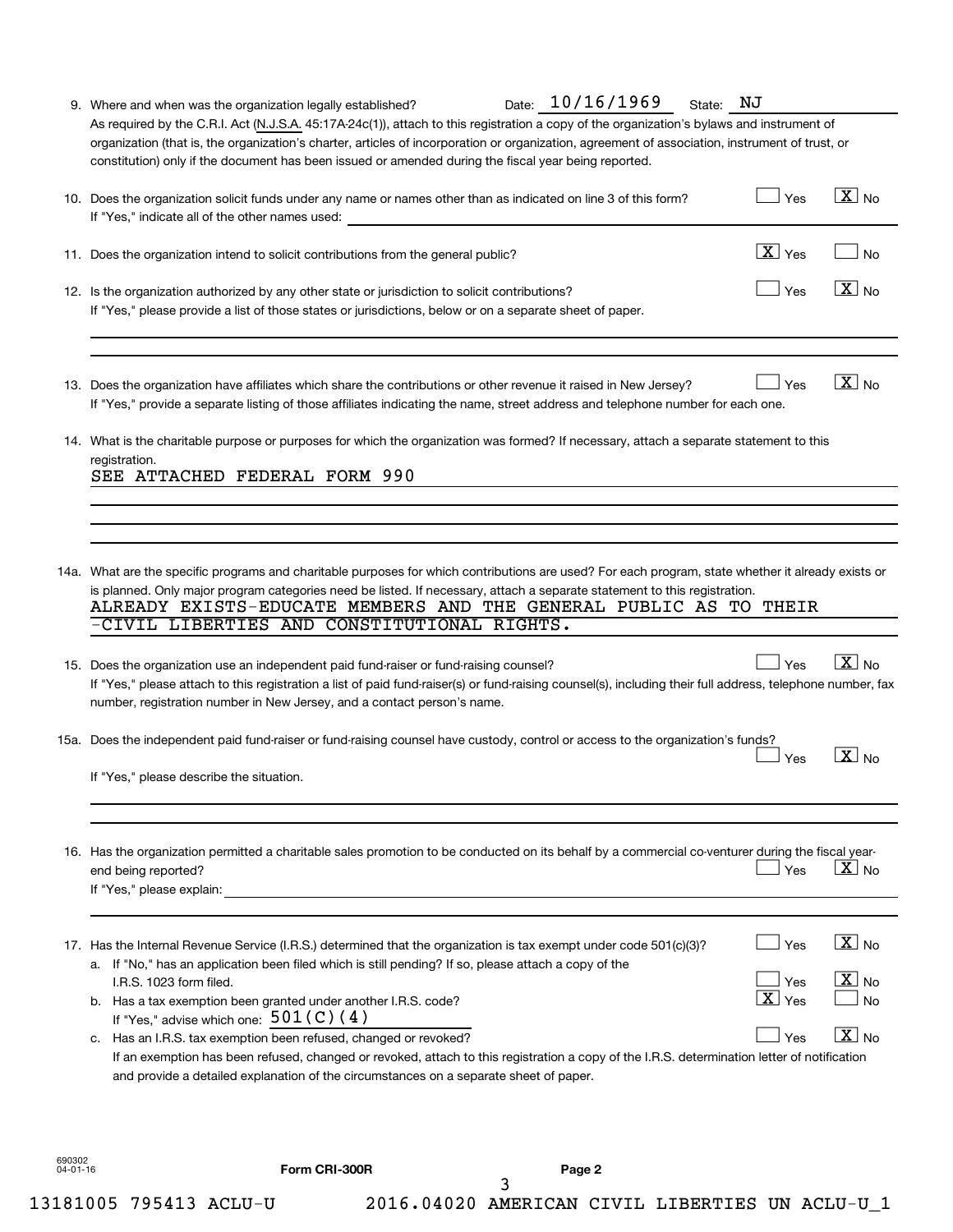| 18. Has the organization ever had its authority to conduct charitable activities denied, suspended, or revoked in any jurisdiction or has the<br>$X_{\text{No}}$<br>organization ever entered into any voluntary agreement of discontinuance with any governmental entity?<br>Yes<br>If "Yes," attach to this registration a copy of the denial, suspension, revocation or voluntary agreement of discontinuance. If the document<br>does not explain the reasons for the denial, suspension or revocation, attach to this registration an explanation on a separate sheet of paper.                                                                                                                                                                                           |
|--------------------------------------------------------------------------------------------------------------------------------------------------------------------------------------------------------------------------------------------------------------------------------------------------------------------------------------------------------------------------------------------------------------------------------------------------------------------------------------------------------------------------------------------------------------------------------------------------------------------------------------------------------------------------------------------------------------------------------------------------------------------------------|
| 19. Has the organization voluntarily entered into an assurance of voluntary compliance or similar order or agreement (including, but not limited to,<br>a settlement of an administrative investigation or proceeding, with or without an admission of liability) with any jurisdiction, state or federal<br>$\lfloor \texttt{X} \rfloor$ No<br>Yes<br>agency or officer?<br>If "Yes," please attach to this registration the relevant document.                                                                                                                                                                                                                                                                                                                               |
| 20. Has the organization or any of its present officers, directors, executive personnel or trustees ever been found to have engaged in unlawful<br>practices in the solicitation of contributions or administration of charitable assets or been enjoined from soliciting contributions, or are<br>$X_{\text{No}}$<br>Yes<br>such proceedings pending in this or any other jurisdiction?<br>If "Yes," attach to this registration photocopies of any and all written documentation (such as a court order, administrative order, judgment,<br>formal notice, written assurance or other document) which show the final disposition of the matter.                                                                                                                              |
| 21. Has the organization or any of its present officers, directors, trustees or principal salaried executive staff employees ever been convicted<br>of any criminal offense committed in connection with the performance of activities regulated under this act or any criminal or civil offense<br>involving untruthfulness or dishonesty or any criminal offense relating adversely to the registrant's fitness to perform activities regulated<br>by this Act? A plea of guilty, non vult, nolo contendere or any similar disposition of alleged criminal activity shall be deemed a<br>$\boxed{\text{X}}$ No<br>conviction.<br>Yes                                                                                                                                         |
| 22. Has the organization or any of its officers, directors, trustees or principal salaried executive staff employees been adjudged liable in any<br>administrative or civil action involving theft, fraud, or deceptive business practices? For purposes of this question a judgment of liability<br>in an administrative or civil action shall include, but is not limited to, any finding or admission that the individual engaged in an unlawful<br>$\boxed{\text{X}}$ No<br>Yes<br>practice in relation to the solicitation of contributions or the administration of charitable assets.<br>If "Yes," identify the individual(s) below and attach to this registration a copy of any order, judgment or other documents indicating the<br>final disposition of the matter. |

23. Provide the following information for each officer, director, trustee and the five most-highly compensated executive staff employees:

| Name            | <b>Business address</b> | Telephone number<br>(include area code) | Title | Salary |
|-----------------|-------------------------|-----------------------------------------|-------|--------|
| SEE STATEMENT 1 |                         |                                         |       |        |
|                 |                         |                                         |       |        |
|                 |                         |                                         |       |        |
|                 |                         |                                         |       |        |
|                 |                         |                                         |       |        |
|                 |                         |                                         |       |        |
|                 |                         |                                         |       |        |
|                 |                         |                                         |       |        |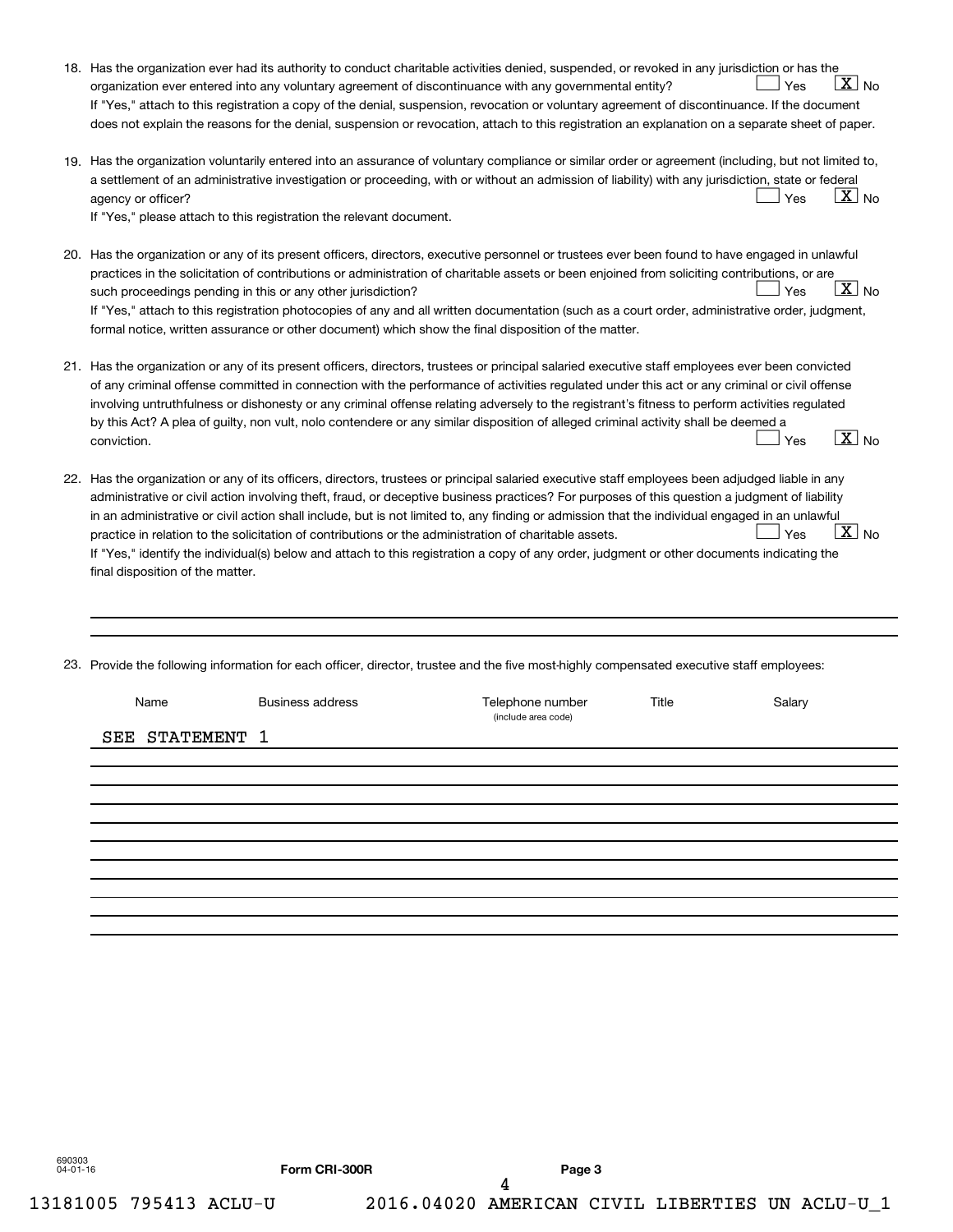## **CRI-300R Long-Form Registration Renewal Financial Statement**

**Note:**  *If the financial value of a line item = 0, place a zero in the space provided.*

|  | Please report all figures as GROSS, not NET. |
|--|----------------------------------------------|

| Full legal name and street address of the organization                                                                                          |
|-------------------------------------------------------------------------------------------------------------------------------------------------|
| Full legal name: AMERICAN CIVIL LIBERTIES UNION OF<br><b>JERSEY</b><br>NEW                                                                      |
| Federal ID Number (EIN) $*********$<br>Fiscal year-end being reported: 03/31/2017                                                               |
| Mailing address:<br>PO BOX 32159, NEWARK, NJ<br>07102<br><b>Mailing Address</b><br><b>ZIP Code</b><br>P.O. Box Number or Suite<br>City<br>State |
| MARKET ST, 7TH FLOOR NEWARK, NJ 07101<br>89<br>Street address of the registering organization:<br>ZIP Code<br>Street Address<br>State<br>City   |
| Telephone number: (973) 642-2086<br>New Jersey Charities Registration number: CH 128300<br>$-00$<br>(include area code)                         |

\$500,000. Note: If the organization received gross revenue of less than \$500,000, the financial reports must be certified by the organization's Attach to this registration the most recent Internal Revenue Service Form 990 and Schedule A (990), if the organization has filed those forms. Attach a copy if the organization's annual financial report included an audited financial statement, or if the organization received gross revenue in excess of president or other authorized officer of the organization's board.

In lieu of completing the CRI-300R Financial Statement pages, attached please find a copy of the I.R.S. 990 filing for the fiscal year-end indicated above.

#### **A. Receipts**

 $\Box$ 

Line A1a. Direct Public Support received from the following sources:

| (1)  |                                                                                                    | 163,960.         |
|------|----------------------------------------------------------------------------------------------------|------------------|
| (2)  |                                                                                                    | $\overline{0}$ . |
| (3)  |                                                                                                    | $\overline{0}$ . |
| (4)  |                                                                                                    | $\overline{0}$ . |
| (5)  |                                                                                                    | $\overline{0}$ . |
| (6)  |                                                                                                    | $\overline{0}$ . |
| (7)  |                                                                                                    | $\overline{0}$ . |
| (8)  | Donated land, buildings, property, equipment                                                       | 0.               |
| (9)  |                                                                                                    | $\overline{0}$ . |
| (10) | Membership dues solely resulting from<br>solicitations                                             | 0.               |
| (11) |                                                                                                    | $\overline{0}$ . |
|      |                                                                                                    | 163,960.         |
|      | Line A1c. Indirect Public Support received from the following sources:                             |                  |
| (1)  |                                                                                                    | $0$ .            |
| (2)  |                                                                                                    | $\overline{0}$ . |
| (3)  |                                                                                                    | $\overline{0}$ . |
|      | Line A1d.   Total Indirect Public Support (add lines A1c(1) thru A1c(3)) …………………………  _____________ | $0$ .            |
|      | Line A1e. Total Gross Contributions (add lines A1b and A1d)                                        | 163,960.         |

5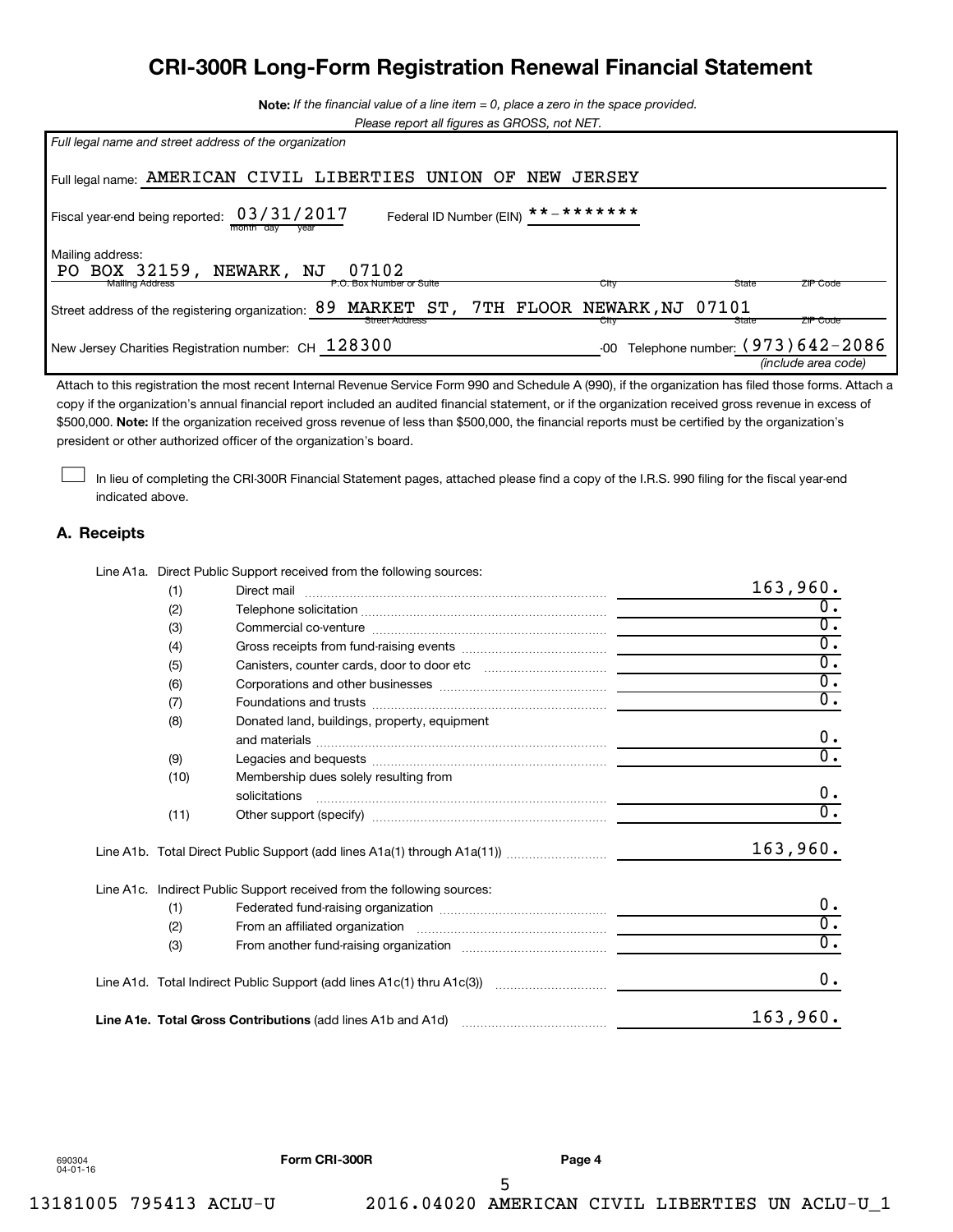Line A2. Government grants including purchase of service contracts (specify agency)

| u. |                                                          |  |
|----|----------------------------------------------------------|--|
| ັ  |                                                          |  |
|    |                                                          |  |
|    |                                                          |  |
|    | Line A2e. Total Government Grants (add lines 2a thru 2d) |  |

#### Line A3. Other Support

|  | a. Bona fide membership                                             | 475,769. |
|--|---------------------------------------------------------------------|----------|
|  | b. Program service revenue                                          |          |
|  | c. Professional services rendered by volunteers                     |          |
|  | d. Miscellaneous income (specify)  SEE STATEMENT 3                  | 30,836.  |
|  | Line A3e. Total Other Support (add the total of lines A3a thru A3d) | 506,605. |
|  | Line A4. Total Gross Revenue (add lines A1e, A2e and A3e)           | 670,565. |

#### **B. Expenses**

| Line B1.                          | Program expenses [111] March 1999 March 1999 March 1999 March 1999 March 1999 March 1999 March 1999 March 1999 March 1999 March 1999 March 1999 March 1999 March 1999 March 1999 March 1999 March 1999 March 1999 March 1999 M | 230, 102.               |
|-----------------------------------|--------------------------------------------------------------------------------------------------------------------------------------------------------------------------------------------------------------------------------|-------------------------|
| Line B2.                          |                                                                                                                                                                                                                                | 49,594.                 |
| Line B3.                          |                                                                                                                                                                                                                                | 55,893.                 |
| Line B4.                          |                                                                                                                                                                                                                                | υ.                      |
| Line B5.                          | <b>Total Expenses</b> (add the totals of line B1 thru B4)                                                                                                                                                                      | 335,589.                |
| <b>C. Excess or Deficit</b>       | For the fiscal year-end (subtract line B5 from line A4)                                                                                                                                                                        | 334,976.                |
| D. Fund Balance                   |                                                                                                                                                                                                                                |                         |
| Line D1.<br>Line D <sub>2</sub> . | Other changes in net assets or fund balances (attach explanation) $\text{STMT} \quad 2$                                                                                                                                        | 1,433,903.<br>104, 215. |
| Line D3.                          | Net assets or fund balances at end of year (Combine line C, D1 and D2)                                                                                                                                                         | 1,873,094.              |
|                                   |                                                                                                                                                                                                                                |                         |

Please Note: The amount of Gross Contributions (line A1e on this form) determines the registration fee which must be paid and the form which should be used. July 2006 revisions to the Charities Registration Act now require all charities to pay a registration fee, including charities whose Gross Contributions are less than \$10,000. Further information for charity registrants may be found on our Web site: http://www.njconsumeraffairs.gov/ocp/charities.htm.

690305 04-01-16

6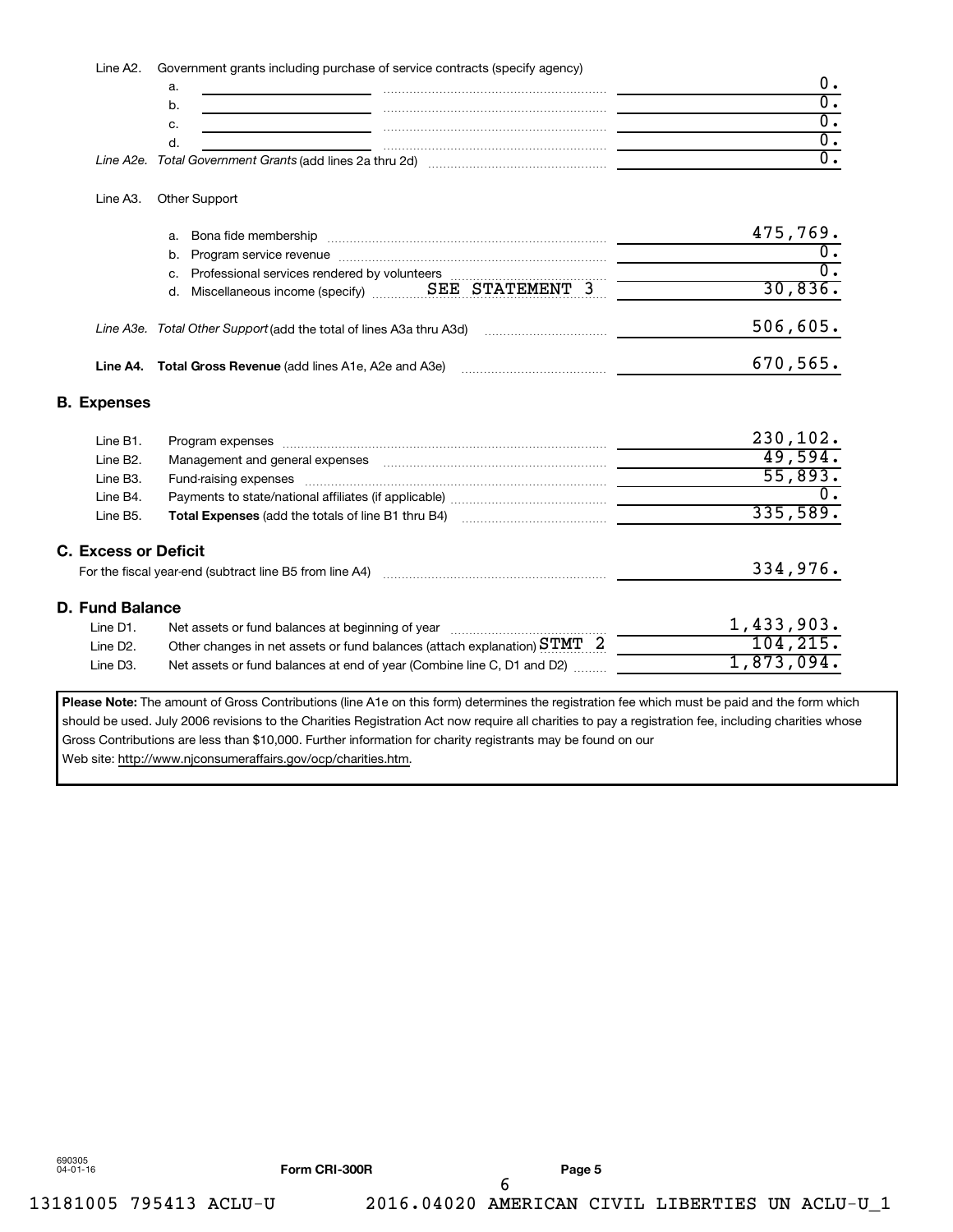## **Long-Form Renewal Registration Statement Form CRI-300RC Confidential Information**

**Note: Form CRI-300RC must be filed with Form CRI-300R.**

690306 04-01-16

7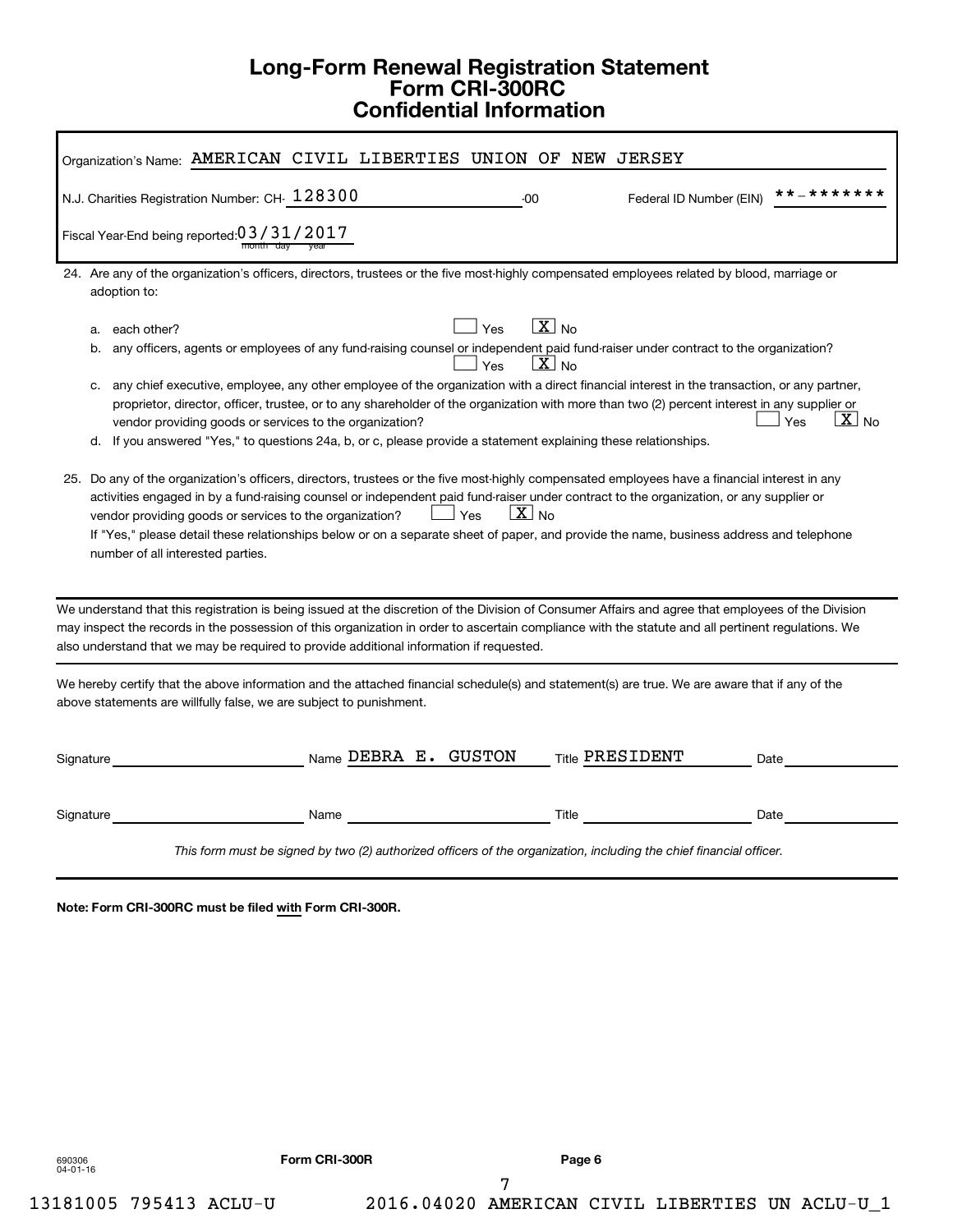| FORM CRI-300R                       | LIST OF OFFICERS, DIRECTORS, TRUSTEES<br>AND FIVE MOST HIGHLY PAID EMPLOYEES | 1<br><b>STATEMENT</b> |
|-------------------------------------|------------------------------------------------------------------------------|-----------------------|
| NAME OF INDIVIDUAL                  | <b>TITLE</b>                                                                 | TELEPHONE NO.         |
| DEBRA E. GUSTON                     | PRESIDENT                                                                    |                       |
| <b>ADDRESS</b>                      |                                                                              |                       |
| PO BOX 32159<br>NEWARK, NJ 07102    |                                                                              |                       |
| <b>SALARY</b>                       |                                                                              |                       |
| $0$ .                               |                                                                              |                       |
| NAME OF INDIVIDUAL                  | <b>TITLE</b>                                                                 | TELEPHONE NO.         |
| CJ GRIFFIN                          | VICE PRESIDENT                                                               |                       |
| <b>ADDRESS</b>                      |                                                                              |                       |
| PO BOX 32159<br>NEWARK, NJ 07102    |                                                                              |                       |
| <b>SALARY</b>                       |                                                                              |                       |
| $0$ .                               |                                                                              |                       |
| NAME OF INDIVIDUAL                  | <b>TITLE</b>                                                                 | TELEPHONE NO.         |
| JOSEPH B. PARSONS                   | <b>TREASURER</b>                                                             |                       |
| <b>ADDRESS</b>                      |                                                                              |                       |
| PO BOX 32159<br>NEWARK, NJ<br>07102 |                                                                              |                       |
| <b>SALARY</b>                       |                                                                              |                       |
| $\mathbf 0$ .                       |                                                                              |                       |

}}}}}}}}}}}}}}}}}}}}}}}}}}}}}}}}}}}}}}}} }}}}}}}}}}

}}}}}}}}}}}}}}}}}}}}}}}}}}}}}}}}}}}}}}}}}}}}}}}}}}}}}}}}}}}}}}}}}}}}}}}}}}}}}}}}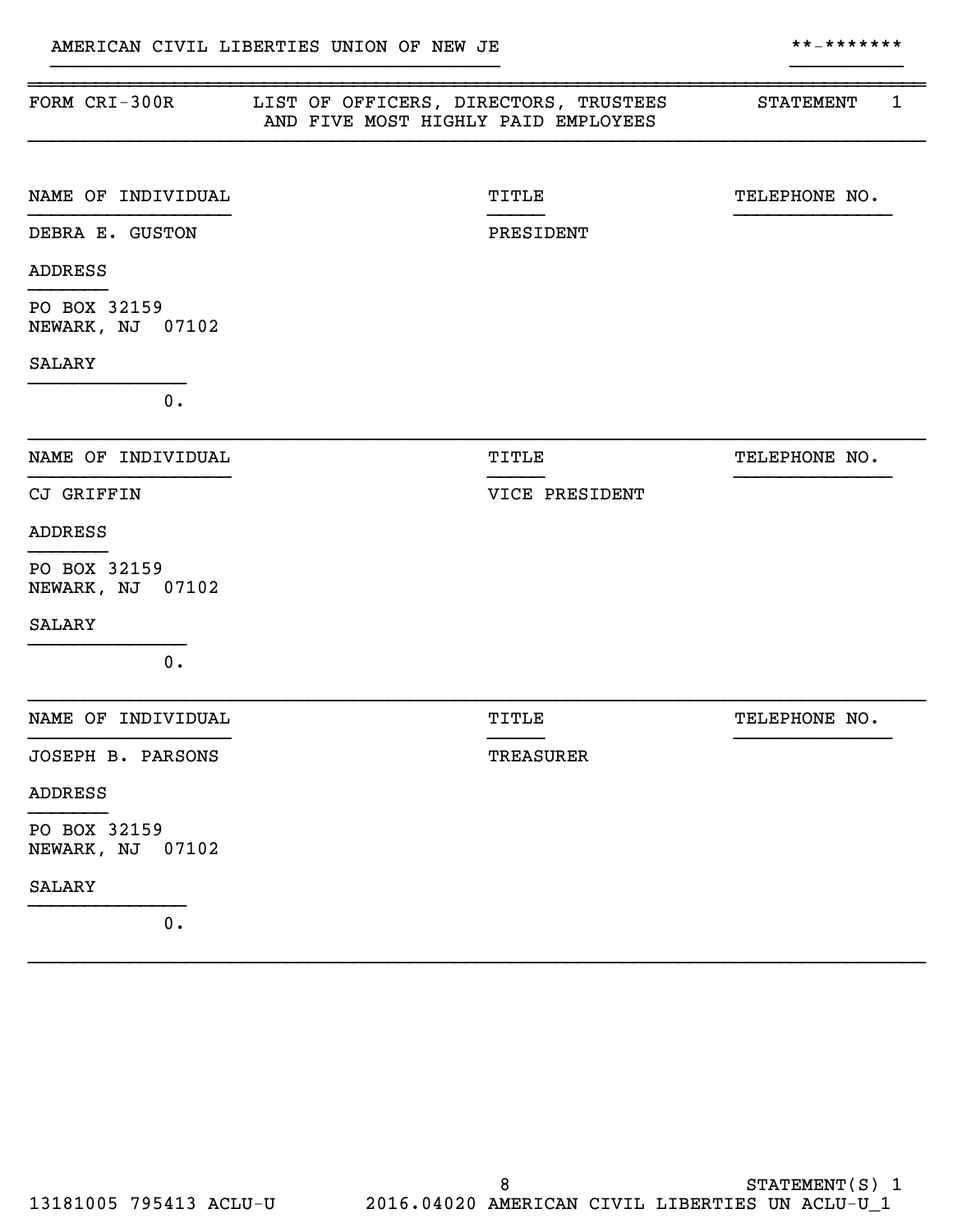|                                  | AMERICAN CIVIL LIBERTIES UNION OF NEW JE |                     | **_*******    |  |
|----------------------------------|------------------------------------------|---------------------|---------------|--|
| NAME OF INDIVIDUAL               |                                          | <b>TITLE</b>        | TELEPHONE NO. |  |
| HEATHER TAYLOR                   |                                          | <b>SECRETARY</b>    |               |  |
| ADDRESS                          |                                          |                     |               |  |
| PO BOX 32159<br>NEWARK, NJ 07102 |                                          |                     |               |  |
| SALARY                           |                                          |                     |               |  |
| $0$ .                            |                                          |                     |               |  |
| NAME OF INDIVIDUAL               |                                          | TITLE               | TELEPHONE NO. |  |
| SHARIQ AHMAD                     |                                          | <b>BOARD MEMBER</b> |               |  |
| ADDRESS                          |                                          |                     |               |  |
| PO BOX 32159<br>NEWARK, NJ 07102 |                                          |                     |               |  |
| <b>SALARY</b>                    |                                          |                     |               |  |
| $0$ .                            |                                          |                     |               |  |
| NAME OF INDIVIDUAL               |                                          | <b>TITLE</b>        | TELEPHONE NO. |  |
| MARC BEEBE                       |                                          | <b>BOARD MEMBER</b> |               |  |
| <b>ADDRESS</b>                   |                                          |                     |               |  |
| PO BOX 32159<br>NEWARK, NJ 07102 |                                          |                     |               |  |
| SALARY                           |                                          |                     |               |  |
| $0$ .                            |                                          |                     |               |  |
| NAME OF INDIVIDUAL               |                                          | TITLE               | TELEPHONE NO. |  |
| PEGGY BROOKS                     |                                          | AT-LARGE            |               |  |
| ADDRESS                          |                                          |                     |               |  |
| PO BOX 32159<br>NEWARK, NJ 07102 |                                          |                     |               |  |
| SALARY                           |                                          |                     |               |  |
| $0$ .                            |                                          |                     |               |  |
|                                  |                                          |                     |               |  |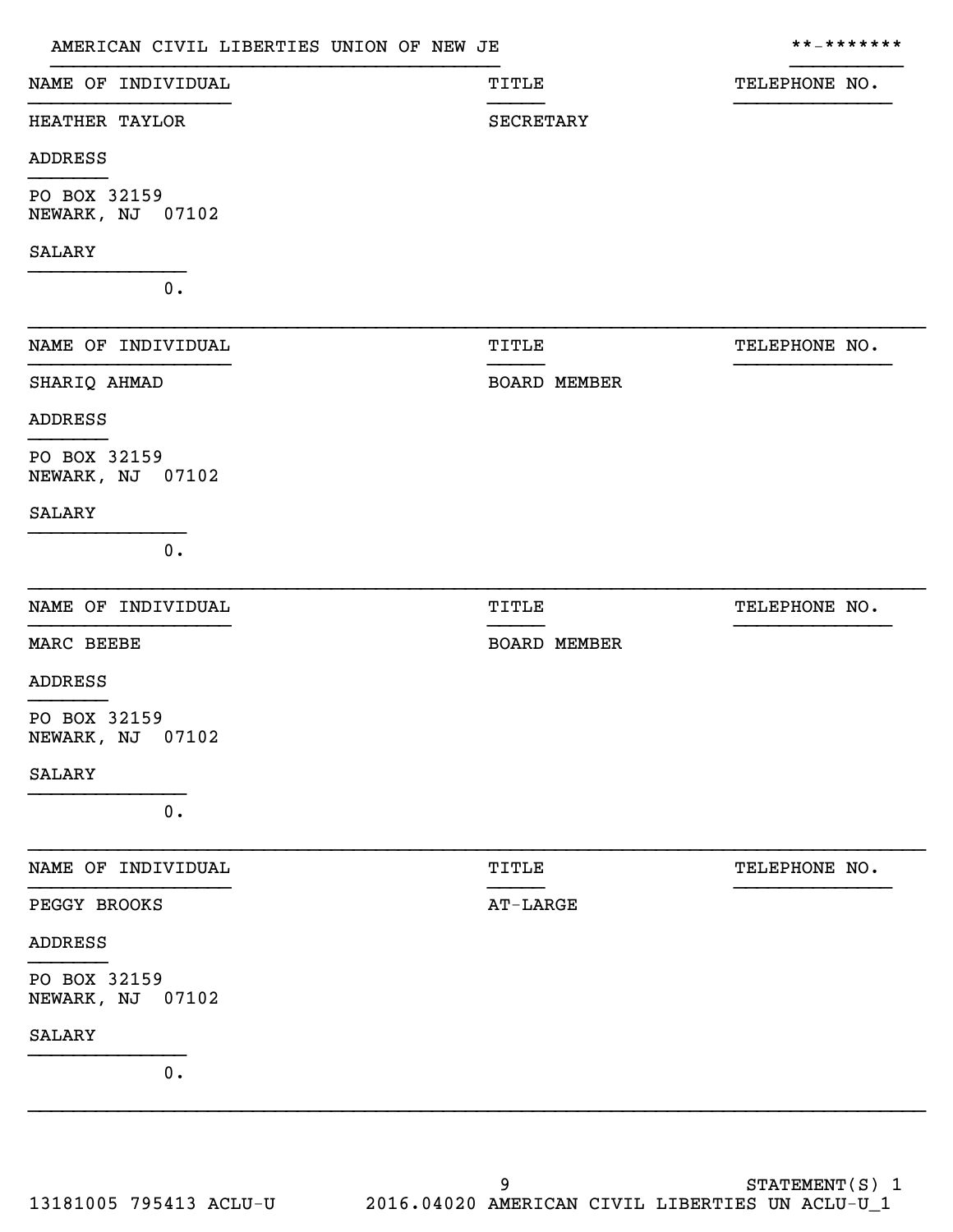|                                  | AMERICAN CIVIL LIBERTIES UNION OF NEW JE |              |                     | * * _ * * * * * * * |
|----------------------------------|------------------------------------------|--------------|---------------------|---------------------|
| NAME OF INDIVIDUAL               |                                          | <b>TITLE</b> |                     | TELEPHONE NO.       |
| RONALD K. CHEN                   |                                          |              | <b>BOARD MEMBER</b> |                     |
| ADDRESS                          |                                          |              |                     |                     |
| PO BOX 32159<br>NEWARK, NJ 07102 |                                          |              |                     |                     |
| <b>SALARY</b>                    |                                          |              |                     |                     |
| $0$ .                            |                                          |              |                     |                     |
| NAME OF INDIVIDUAL               |                                          | <b>TITLE</b> |                     | TELEPHONE NO.       |
| FRANK CORRADO                    |                                          |              | <b>BOARD MEMBER</b> |                     |
| ADDRESS                          |                                          |              |                     |                     |
| PO BOX 32159<br>NEWARK, NJ 07102 |                                          |              |                     |                     |
| <b>SALARY</b>                    |                                          |              |                     |                     |
| $0$ .                            |                                          |              |                     |                     |
| NAME OF INDIVIDUAL               |                                          | <b>TITLE</b> |                     | TELEPHONE NO.       |
| JAY D. GARTMAN                   |                                          |              | <b>BOARD MEMBER</b> |                     |
| ADDRESS                          |                                          |              |                     |                     |
| PO BOX 32159<br>NEWARK, NJ 07102 |                                          |              |                     |                     |
| <b>SALARY</b>                    |                                          |              |                     |                     |
| 0.                               |                                          |              |                     |                     |
| NAME OF INDIVIDUAL               |                                          | TITLE        |                     | TELEPHONE NO.       |
| S. NADIA HUSSAIN                 |                                          |              | <b>BOARD MEMBER</b> |                     |
| <b>ADDRESS</b>                   |                                          |              |                     |                     |
| PO BOX 32159<br>NEWARK, NJ 07102 |                                          |              |                     |                     |
| <b>SALARY</b>                    |                                          |              |                     |                     |
| $0$ .                            |                                          |              |                     |                     |
|                                  |                                          |              |                     |                     |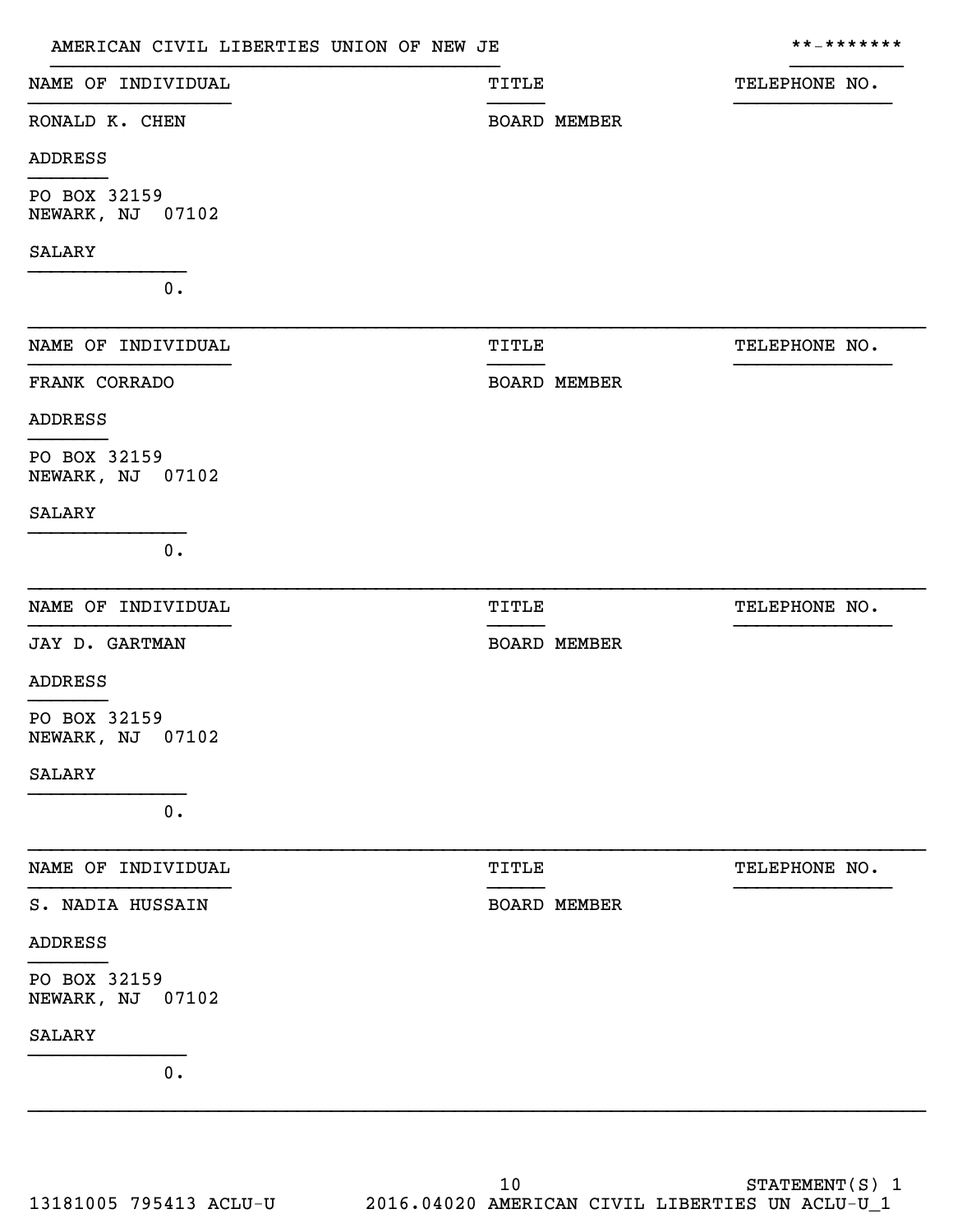| AMERICAN CIVIL LIBERTIES UNION OF NEW JE |                     | * * _ * * * * * * * |
|------------------------------------------|---------------------|---------------------|
| NAME OF INDIVIDUAL                       | TITLE               | TELEPHONE NO.       |
| VALERIE JULES MCCARTHY                   | <b>BOARD MEMBER</b> |                     |
| <b>ADDRESS</b>                           |                     |                     |
| PO BOX 32159<br>NEWARK, NJ 07102         |                     |                     |
| <b>SALARY</b>                            |                     |                     |
| 0.                                       |                     |                     |
| NAME OF INDIVIDUAL                       | TITLE               | TELEPHONE NO.       |
| GARY NISSENBAUM                          | <b>AT-LARGE</b>     |                     |
| <b>ADDRESS</b>                           |                     |                     |
| PO BOX 32159<br>NEWARK, NJ 07102         |                     |                     |
| SALARY                                   |                     |                     |
| $0$ .                                    |                     |                     |
| NAME OF INDIVIDUAL                       | TITLE               | TELEPHONE NO.       |
| <b>JOEY NOVICK</b>                       | <b>BOARD MEMBER</b> |                     |
| <b>ADDRESS</b>                           |                     |                     |
| PO BOX 32159<br>NEWARK, NJ 07102         |                     |                     |
| SALARY                                   |                     |                     |
| $0$ .                                    |                     |                     |
| NAME OF INDIVIDUAL                       | TITLE               | TELEPHONE NO.       |
| JOHN M. O'CONNOR                         | <b>BOARD MEMBER</b> |                     |
| <b>ADDRESS</b>                           |                     |                     |
| PO BOX 32159<br>NEWARK, NJ 07102         |                     |                     |
| SALARY                                   |                     |                     |
| $\mathbf 0$ .                            |                     |                     |
|                                          |                     |                     |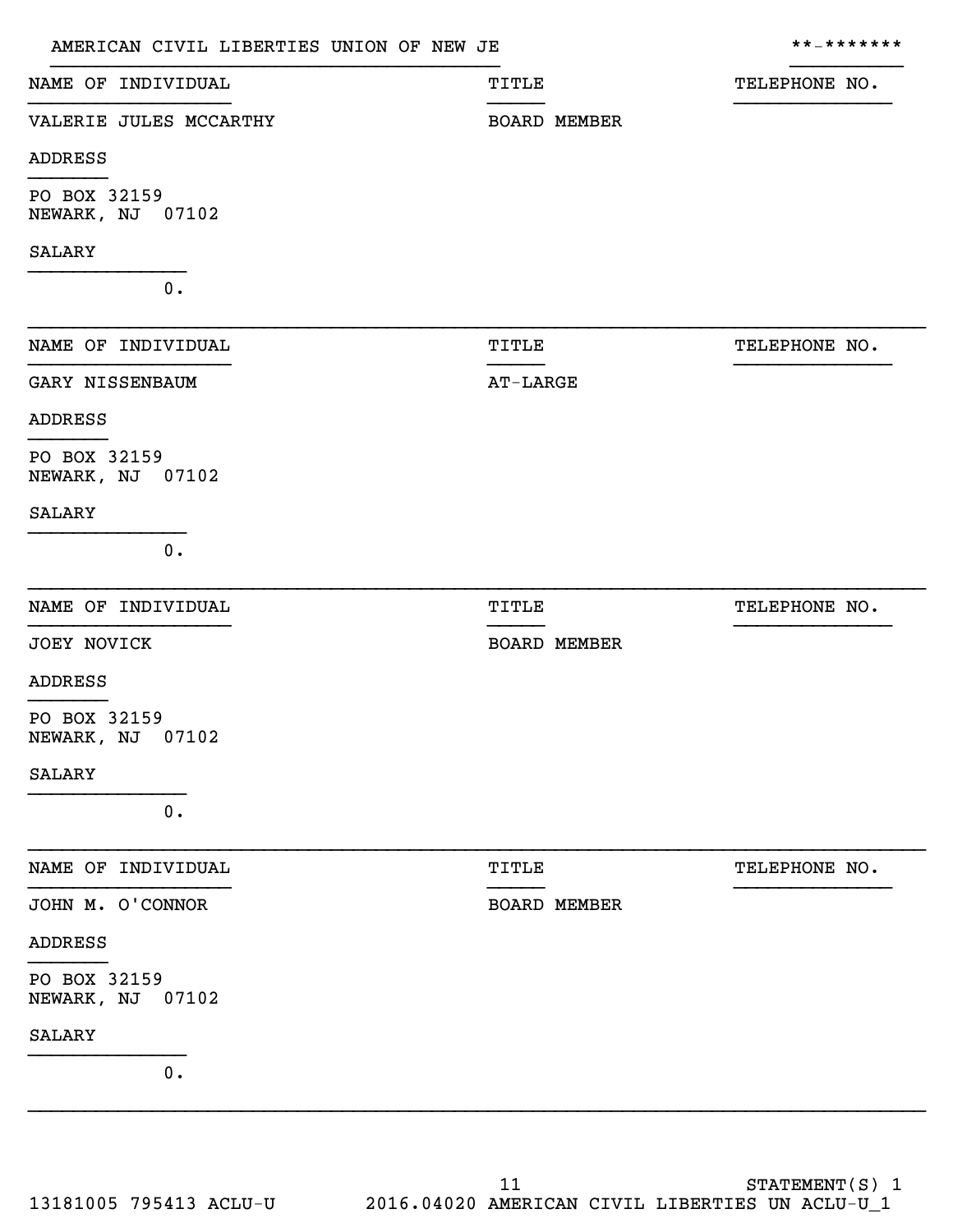| AMERICAN CIVIL LIBERTIES UNION OF NEW JE |              |                     | * * _ * * * * * * * |
|------------------------------------------|--------------|---------------------|---------------------|
| NAME OF INDIVIDUAL                       | TITLE        |                     | TELEPHONE NO.       |
| JACOB S. PERSKIE                         |              | <b>BOARD MEMBER</b> |                     |
| <b>ADDRESS</b>                           |              |                     |                     |
| PO BOX 32159<br>NEWARK, NJ 07102         |              |                     |                     |
| SALARY                                   |              |                     |                     |
| $0$ .                                    |              |                     |                     |
| NAME OF INDIVIDUAL                       | TITLE        |                     | TELEPHONE NO.       |
| <b>AFSHEEN SHAMSI</b>                    |              | <b>BOARD MEMBER</b> |                     |
| <b>ADDRESS</b>                           |              |                     |                     |
| PO BOX 32159<br>NEWARK, NJ 07102         |              |                     |                     |
| SALARY                                   |              |                     |                     |
| $0$ .                                    |              |                     |                     |
| NAME OF INDIVIDUAL                       | <b>TITLE</b> |                     | TELEPHONE NO.       |
| AMARDEEP SINGH                           |              | <b>BOARD MEMBER</b> |                     |
| <b>ADDRESS</b>                           |              |                     |                     |
| PO BOX 32159<br>NEWARK, NJ 07102         |              |                     |                     |
| <b>SALARY</b>                            |              |                     |                     |
| $0$ .                                    |              |                     |                     |
| NAME OF INDIVIDUAL                       | TITLE        |                     | TELEPHONE NO.       |
| GARY STEIN                               |              | <b>BOARD MEMBER</b> |                     |
| <b>ADDRESS</b>                           |              |                     |                     |
| PO BOX 32159<br>NEWARK, NJ 07102         |              |                     |                     |
| SALARY                                   |              |                     |                     |
| $0$ .                                    |              |                     |                     |
|                                          |              |                     |                     |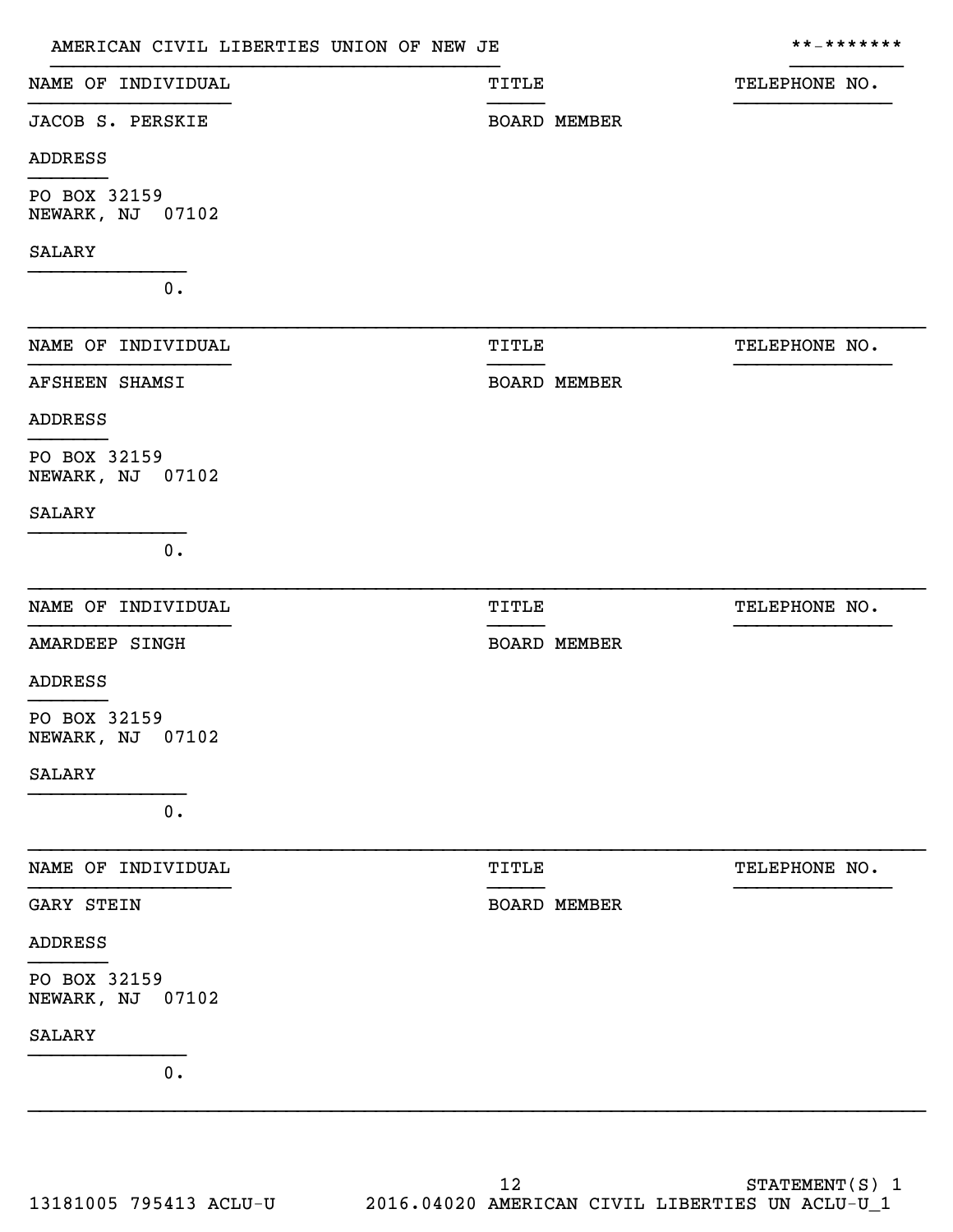| AMERICAN CIVIL LIBERTIES UNION OF NEW JE |                                 | * * _ * * * * * * * |
|------------------------------------------|---------------------------------|---------------------|
| NAME OF INDIVIDUAL                       | <b>TITLE</b>                    | TELEPHONE NO.       |
| BARBARA VILKOMERSON                      | <b>BOARD MEMBER</b>             |                     |
| <b>ADDRESS</b>                           |                                 |                     |
| PO BOX 32159<br>NEWARK, NJ 07102         |                                 |                     |
| <b>SALARY</b>                            |                                 |                     |
| $0$ .                                    |                                 |                     |
| NAME OF INDIVIDUAL                       | <b>TITLE</b>                    | TELEPHONE NO.       |
| <b>JEFF WILD</b>                         | <b>BOARD MEMBER</b>             |                     |
| ADDRESS                                  |                                 |                     |
| PO BOX 32159<br>NEWARK, NJ 07102         |                                 |                     |
| <b>SALARY</b>                            |                                 |                     |
| $0$ .                                    |                                 |                     |
| NAME OF INDIVIDUAL                       | <b>TITLE</b>                    | TELEPHONE NO.       |
| LISA WITKOWSKI                           | <b>BOARD MEMBER</b>             |                     |
| ADDRESS                                  |                                 |                     |
| PO BOX 32159<br>NEWARK, NJ 07102         |                                 |                     |
| <b>SALARY</b>                            |                                 |                     |
| 0.                                       |                                 |                     |
| NAME OF INDIVIDUAL                       | <b>TITLE</b>                    | TELEPHONE NO.       |
| EL-RHONDA WILLIAMS ALSTON                | <b>FORMER</b><br>VICE-PRESIDENT |                     |
| ADDRESS                                  |                                 |                     |
| PO BOX 32159<br>NEWARK, NJ 07102         |                                 |                     |
| <b>SALARY</b>                            |                                 |                     |
| $0$ .                                    |                                 |                     |